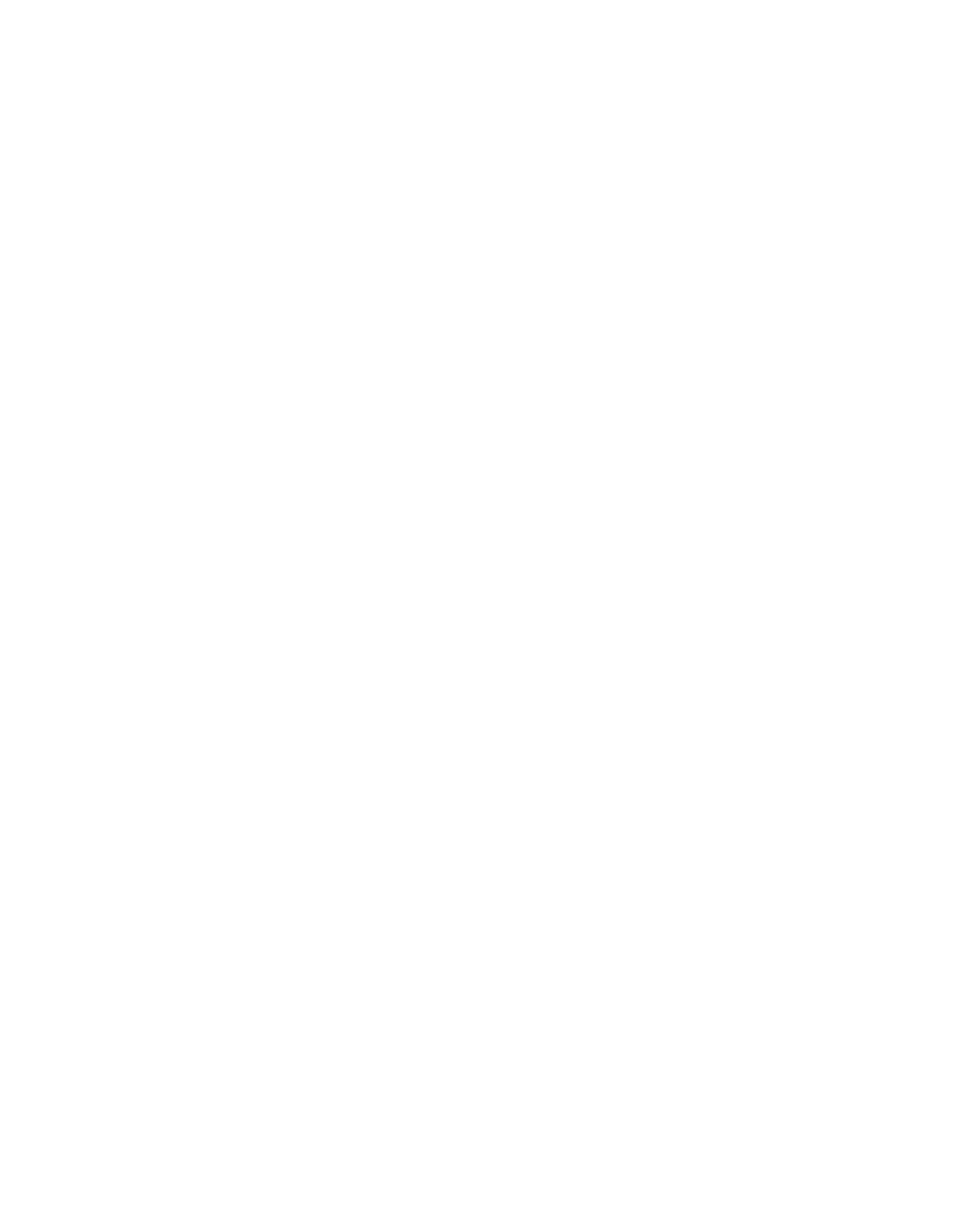# **Table of contents**

| I.  |                                                                               |  |
|-----|-------------------------------------------------------------------------------|--|
| П.  |                                                                               |  |
| Ш.  |                                                                               |  |
| IV. |                                                                               |  |
| A.  |                                                                               |  |
|     |                                                                               |  |
|     |                                                                               |  |
|     |                                                                               |  |
|     |                                                                               |  |
|     |                                                                               |  |
|     |                                                                               |  |
|     |                                                                               |  |
|     | 2. Programme 2200: Jurisdiction, Complementarity and Cooperation Division 18  |  |
|     |                                                                               |  |
|     |                                                                               |  |
|     |                                                                               |  |
|     |                                                                               |  |
|     | (a) Sub-programme 2310: Office of the Deputy Prosecutor for Investigations 20 |  |
|     |                                                                               |  |
|     |                                                                               |  |
|     |                                                                               |  |
|     | (a) Sub-programme 2410: Office of the Deputy Prosecutor for Prosecutions 24   |  |
|     |                                                                               |  |
|     |                                                                               |  |
|     |                                                                               |  |
|     |                                                                               |  |
|     |                                                                               |  |
|     |                                                                               |  |
|     |                                                                               |  |
|     |                                                                               |  |
|     |                                                                               |  |
|     |                                                                               |  |
|     |                                                                               |  |
|     |                                                                               |  |
|     |                                                                               |  |
|     |                                                                               |  |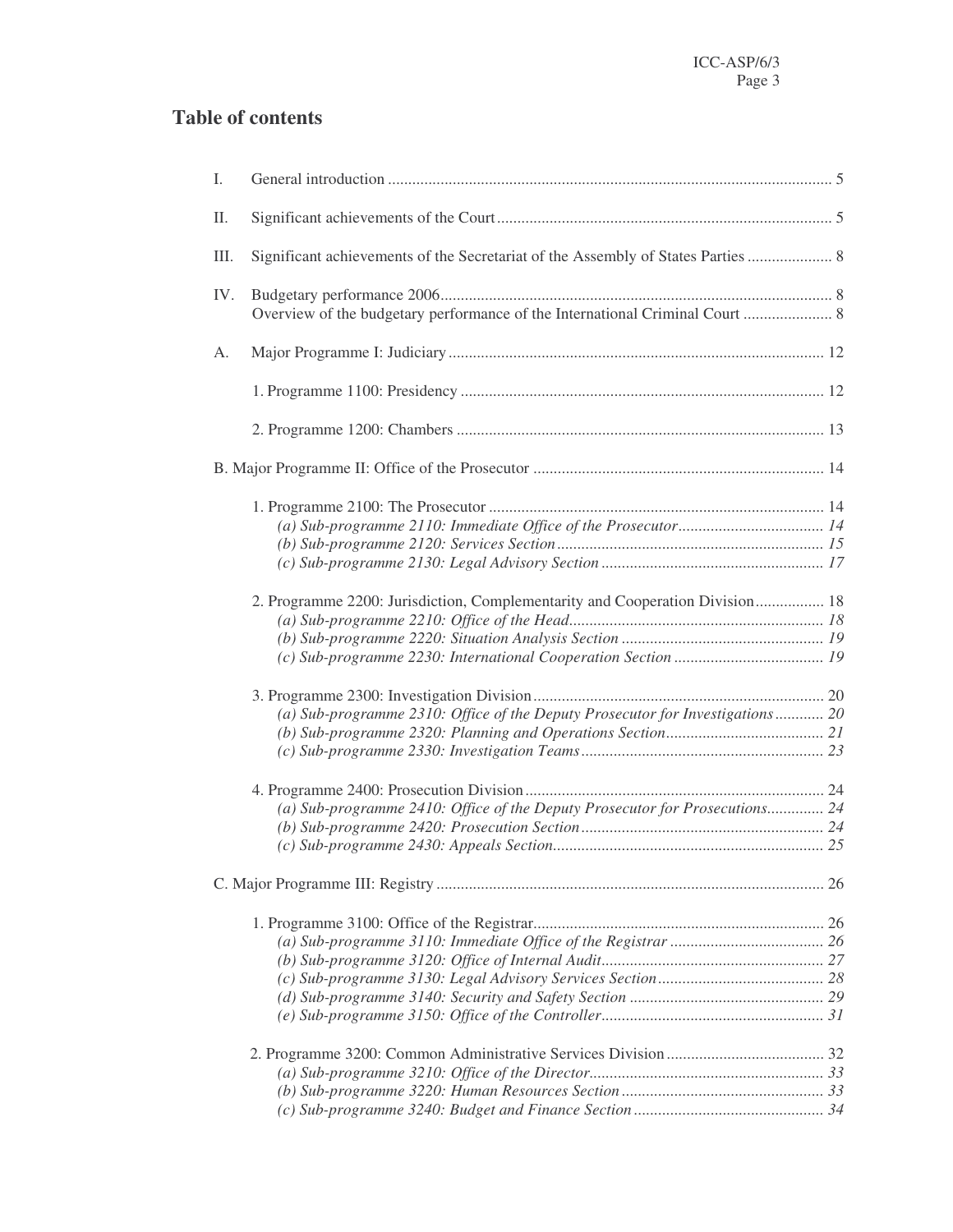| (e) Sub-programme 3260: Information and Communication Technologies       |  |
|--------------------------------------------------------------------------|--|
|                                                                          |  |
|                                                                          |  |
|                                                                          |  |
|                                                                          |  |
|                                                                          |  |
|                                                                          |  |
|                                                                          |  |
| (d) Sub-programme 3340: Court Interpretation and Translation Section 41  |  |
|                                                                          |  |
| 4. Programme 3400: Public Information and Documentation Section  43      |  |
|                                                                          |  |
|                                                                          |  |
|                                                                          |  |
|                                                                          |  |
|                                                                          |  |
|                                                                          |  |
| (c) Sub-programme 3530: Victims Participation and Reparations Section 49 |  |
|                                                                          |  |
|                                                                          |  |
|                                                                          |  |
|                                                                          |  |
|                                                                          |  |
|                                                                          |  |
|                                                                          |  |
|                                                                          |  |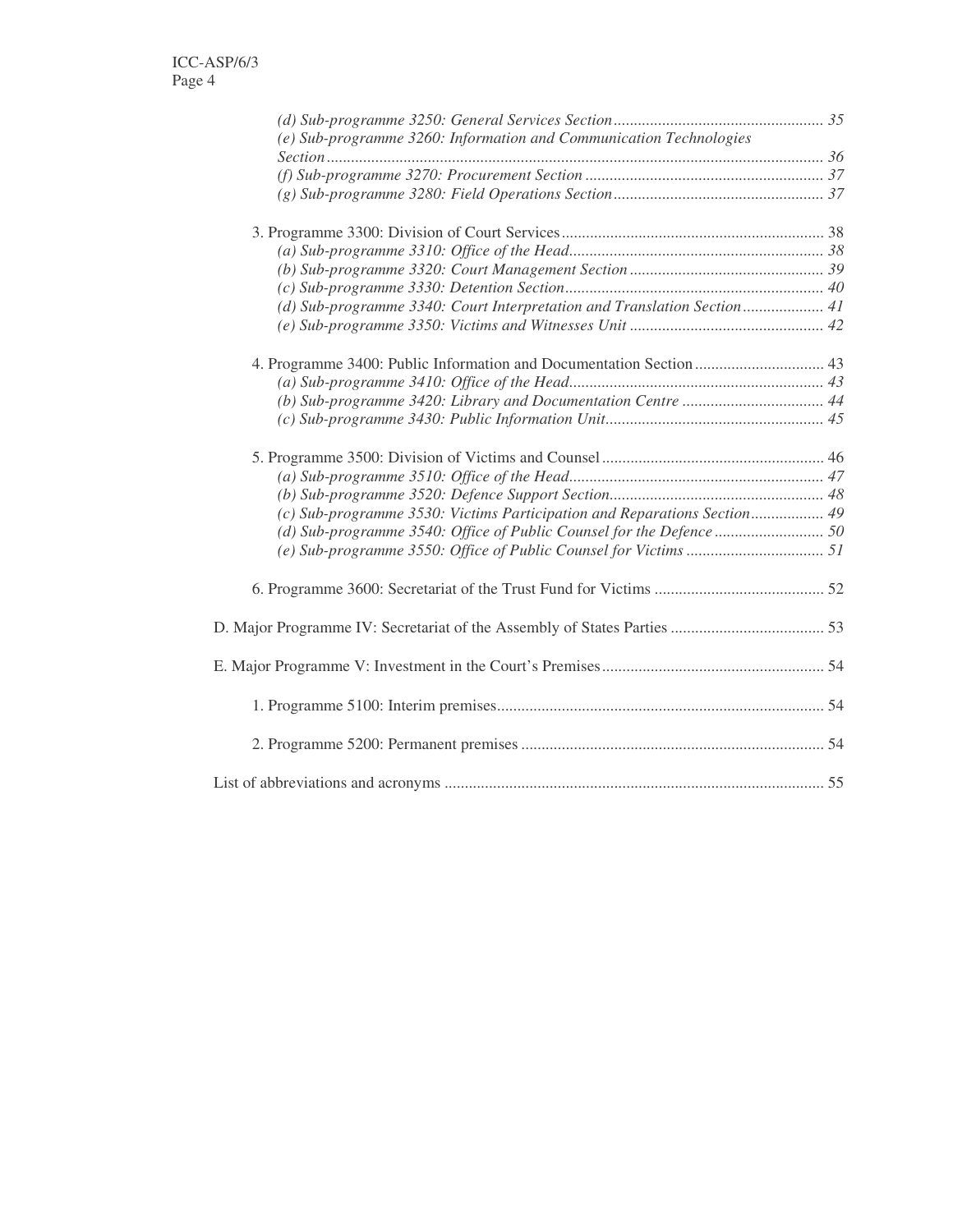### **I. General introduction**

1. This report contains a list of significant achievements of the International Criminal Court (ICC) and the Secretariat of the Assembly of States Parties for 2006. Items of a confidential nature have been excluded. The report includes a breakdown of expenditure<sup>1</sup> by major programme and programme and a staffing table that details actual vs. budgeted staffing levels as requested by the Committee on Budget and Finance<sup>2</sup> (CBF). In addition, a detailed review of programme performance by section of the annual budget programme with reference to objectives, expected accomplishments, indicators of achievement and performance indicators is included as an annex.

### **II. Significant achievements of the Court**

### **Situation DRC**

### *Analytical, investigative and prosecutorial activities*

- Completed the investigation into crimes allegedly committed by the UPC in Ituri and applied to the Pre-Trial Chamber the issuance of a warrant of arrest against Thomas Lubanga Dyilo on 12 January 2006.
- Discharged its disclosure obligations by disclosing app 8,000 pages to the defence and established a regime for electronic disclosure.

### *Judicial proceedings*

- Issued an arrest warrant in February 2006. Following the surrender of the Thomas Lubanga Dyilo the Pre Trial Chamber held a confirmation of charges hearing in the case of Prosecutor against Thomas Lubanga Dyilo.
- Rendered its first Appeal judgements on a variety of issues such as jurisdiction, interim release and disclosure prior to the confirmation hearing.

### *Arrests and surrenders*

• Secured close cooperation, including complex logistical and security arrangements, between the DRC, the Court, the States Parties and the UN Security Council for the surrender of Thomas Lubanga Dyilo to the Court on 17 March 2006.

### *Support*

- Intensified outreach activities towards affected communities in DRC.
- Managed a number of crises affecting ICC personnel in the field arising from serious instability and a breakdown in the safety situation that arose in Kinshasa during 2006.
- Organized full protection of witnesses who appeared or gave statements during the confirmation hearing.
- Ensured that defence team members were provided with security training prior to departing to the field, provided the defence with the necessary documents to carry out their missions in the field i.e. by sending Note Verbales to DRC authorities and made certain they were provided the same security in the field as any other staff of the Court.

### **Situation Darfur**

### *Analytical, investigative and prosecutorial activities*

Carried out numerous investigative missions to 17 different countries and obtained witness statements from nearly 100 persons.

<sup>&</sup>lt;sup>1</sup> Expenditure 2006 is based on preliminary, unaudited figures which are subject to change.

<sup>2</sup> ICC-ASP/5/32, part II.D.6(a), paragraph 23.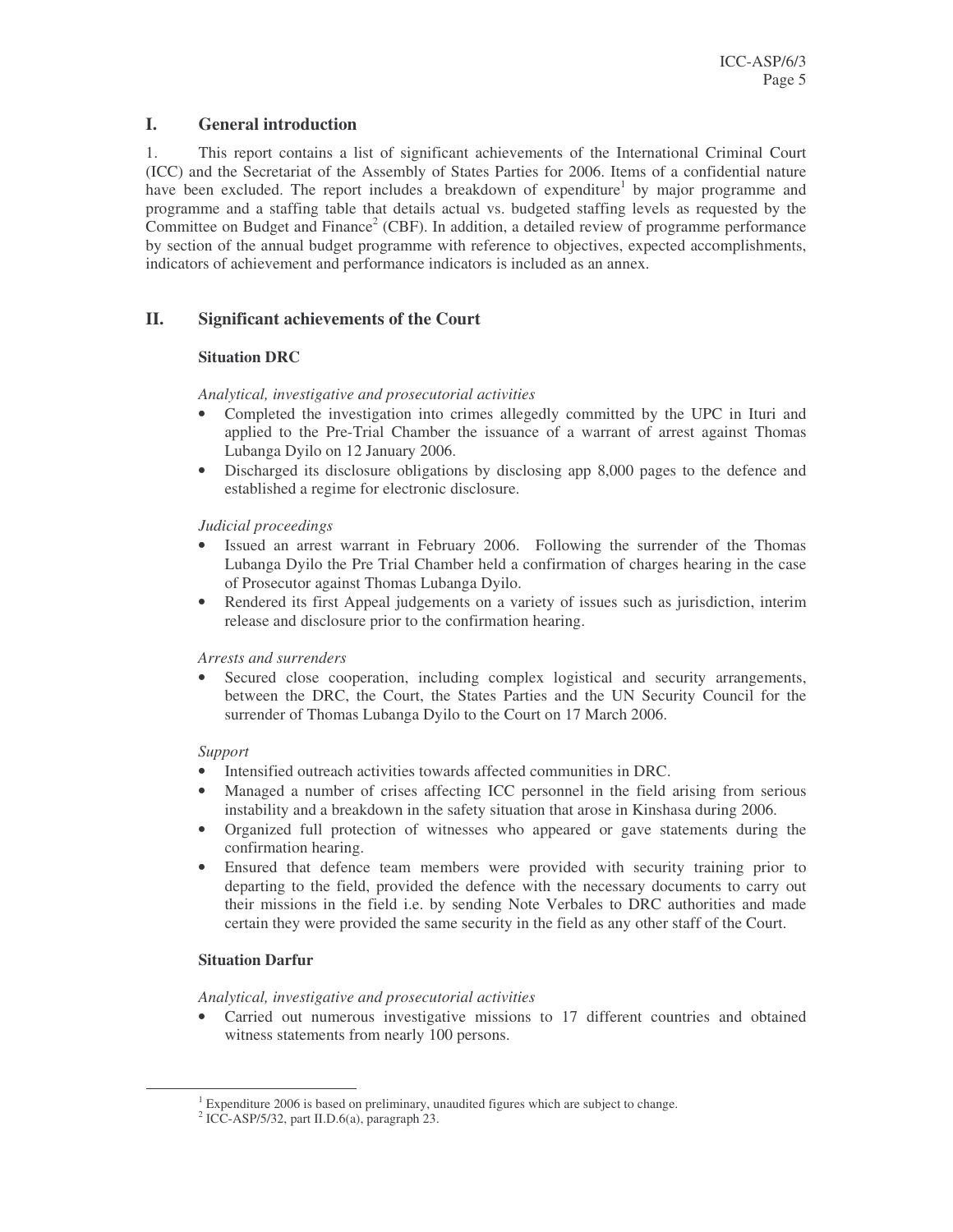- Conducted three missions to Sudan, meeting government officials and representatives of the Sudanese judiciary.
- Advanced the investigation of the crimes to a stage that allowed the preparation of an application under article 58 of the Rome Statute.
- Reported twice to the UN Security Council on the progress of its investigation.

### *Judicial proceedings*

• The Pre-Trial Chamber conducted initial pre-trial proceedings in the situation in Darfur.

### *Support*

- Established two field offices in Chad in support of the investigations in the Darfur situation.
- Implemented a comprehensive medical evacuation plan for staff.
- Managed two evacuations of one field office necessitated by armed rebel activity.
- Set up and developed the protection system (IRS) for preventive resettlement (valid for all situations).

### **Situation Uganda**

### *Analytical, investigative and prosecutorial activities*

- Continued to monitor alleged crimes.
- Assessed the situation with regards to security for witnesses and victims and maintained the protection of witnesses in collaboration with Registry personnel.

### *Judicial proceedings*

- Issued Pre-Trial decisions pertaining to the participation of victims in proceedings.
- Issued two orders regarding information on steps taken to arrest ICC suspects.

### *Arrests and surrender*

- Monitored the movement activities of the LRA and continued to update the Chambers, territorial states and other parties on efforts to arrest the LRA commanders, and collected information on those who supply and support the LRA.
- Assisted the Government in certifying the identity of Raska Lukwiya.

### *Support*

- Expanded outreach activities in Uganda by targeting four regions including the West Nile Region directly affected by the conflict.
- Prepared move to new premises in Uganda.

### **Other situations**

### *Analytical, investigative and prosecutorial activities*

Received approximately 800 communications in 2006 and completed their initial review; further analyzed 5 situations thoroughly; and concluded the analysis of communications received under Article 15 regarding the situations in Iraq and Venezuela and decided not to open investigations.

### *Judicial proceedings*

• The Pre-Trial Chamber requested the Prosecutor to report on the status of the preliminary examination in the Central African Republic.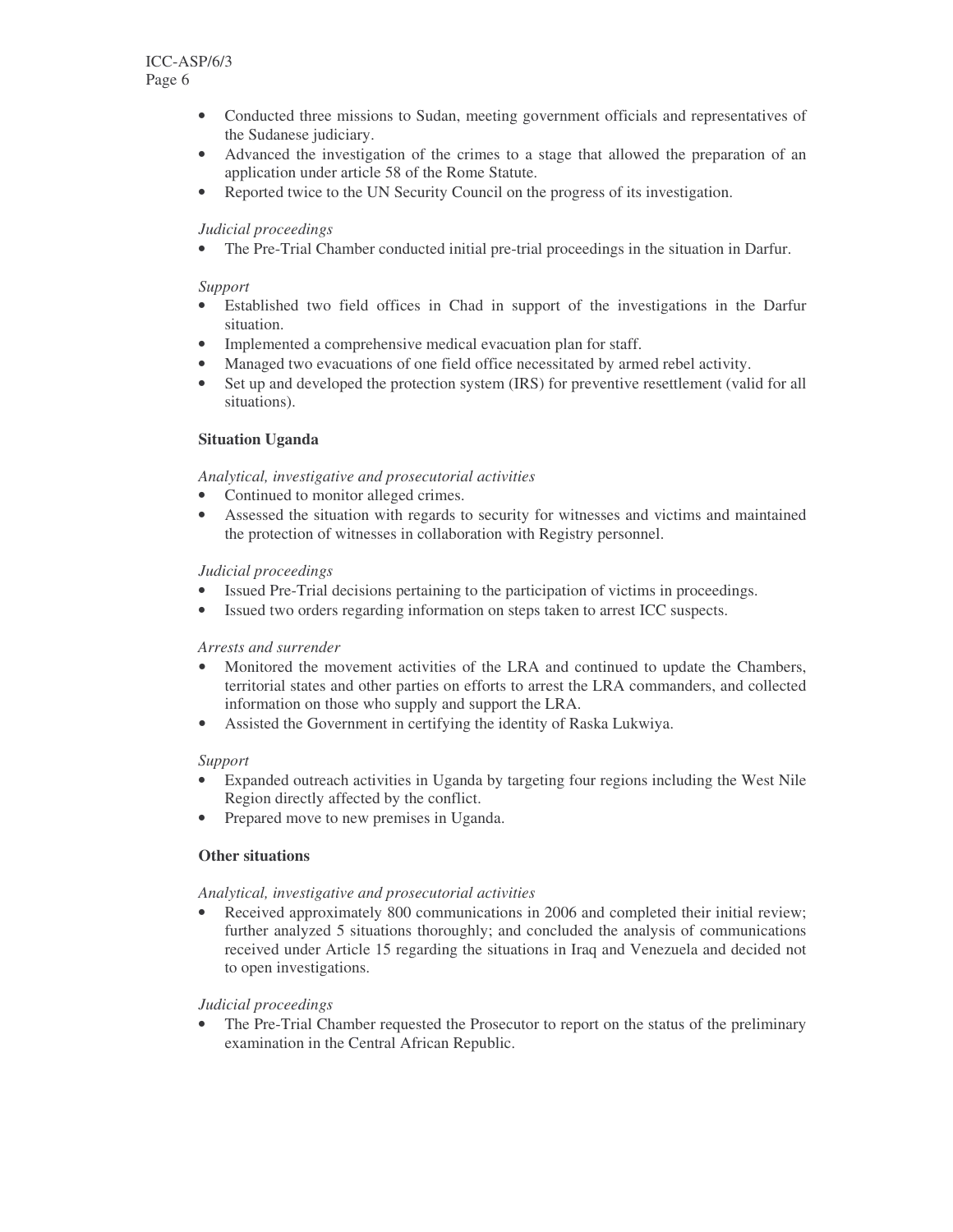### **Other activities**

### **Legal Aid/Defence**

- Appointed ad hoc counsel to represent general interests of the defence (DRC and Uganda).
- Appointed Duty Counsel to assist persons during the interviews held by the Office of the Prosecutor (DRC, Uganda and Darfur).

### **Agreements and cooperation**

- Concluded cooperation and assistance agreement with the European Union.
- Concluded negotiation of the Headquarters Agreement and submitted to the Assembly of States Parties.
- Concluded the Memorandum of Understanding (MOU) regarding administrative arrangements between the ICC and the Special Court for Sierra Leone relating to the trial of Charles Taylor in The Hague, and provided detention and courtroom facilities.
- Concluded an Agreement between the ICC and the International Committee of the Red Cross on visits to persons deprived of liberty pursuant to the jurisdiction of the International Criminal Court.
- Concluded agreements with States Parties as well as agreements and standard operating procedures with UN bodies regarding the relocation of witnesses.
- Issued 77 requests for assistance from OTP to relevant States and organizations in support of its investigations and prosecution.

### **Strategic Plan**

- Adopted the first strategic plan and presented the plan to external and internal stakeholders.
- Organised workshops on the strategic plan within the Court to enhance staff's understanding of their role within the strategic plan.

### **E-Court**

- Implemented the e-Court system for all organs and granted the defence counsel the same software tools as the Prosecution for their evidence analysis, case preparation and disclosure activities via remote access.
- Finalized the infrastructure in Courtroom 1 to enable remote video conferencing from anywhere in the world directly and back displaying court sessions to external parties through the Internet via a delayed feed.

### **Miscellaneous**

- Provided information about the Court, its role, and the support it needs through more than 100 meetings with external interlocutors at the Court and abroad and speeches at multiple conferences or seminars.
- Established the New York Liaison Office and recruited the liaison officer.
- Approved the Regulations of the Registry, pursuant to rule 14, sub-rule 1 of the Rules of Procedure and Evidence.
- Prepared a programme of requirements for its future permanent premises.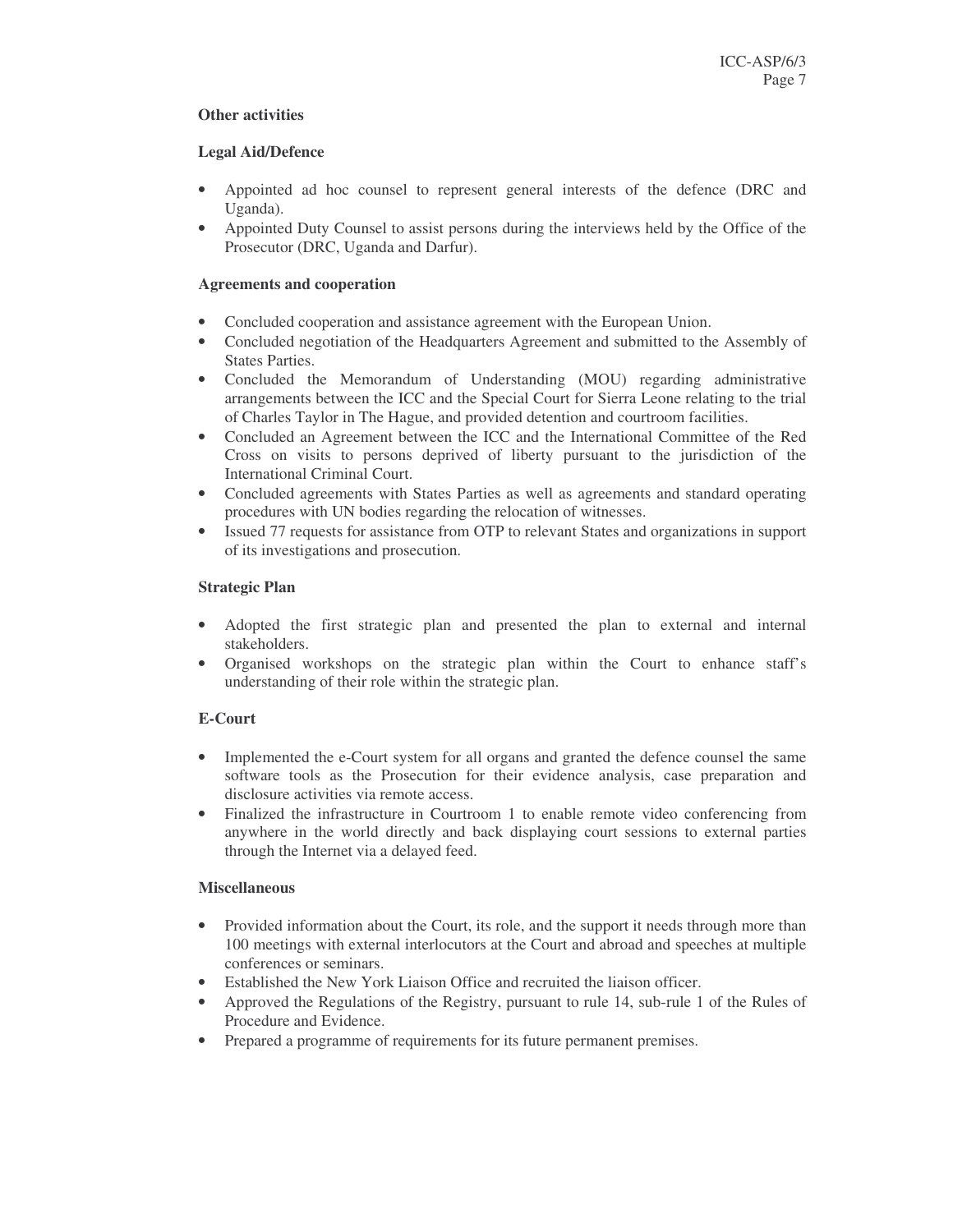### **III. Significant achievements of the Secretariat of the Assembly of States Parties**

2. The Secretariat continued to provide substantive and conference servicing to the Assembly of States Parties (the Assembly) and its organs. Significant achievements of the Secretariat in 2006 included:

- Organized and serviced the sessions of the Assembly of States Parties in The Hague and New York and of the CBF in The Hague as well as to the subsidiary bodies of the Assembly, including the Bureau and its working groups.
- Provided legal and substantive secretariat services such as the provision of documentation, reports and analytical summaries to the Assembly and its subsidiary bodies, including the preparation of documentation relating to the election of judges.
- Provided advice on legal and substantive issues relating to the work of the Assembly; and corresponding with governments, the Court, intergovernmental organizations, nongovernmental organizations and other relevant bodies and individuals.

## **IV. Budgetary performance 2006**

### **Overview of the budgetary performance of the International Criminal Court**

3. The overall implementation rate of the Court was at 79.7% or a total of  $\epsilon$ 64.1 million against an approved budget of €80.4 million.

4. There were three key issues which have influenced the Court's ability to fully implement the 2006 programme budget. The first issue relates to a lack of a trial, the second to travel restrictions set by the UN due to security risks to areas of key interest to the Court, and the third to difficulty in recruitment attributed to procedures, tools and the ability to attract good candidates.

5. The Major Programmes affected by a lack of a trial are Judiciary, the Immediate Office of the Prosecutor for the Prosecutor and Prosecution Division, and Registry for the Office of the Registrar, the Division of Court Services and the Division of Victims and Counsel. The programmes most impacted by the UN set travel restrictions due to security risks are all programmes of the Prosecutor and the Division of Court Services. Delayed recruitment affected Judiciary, the Office of the Prosecutor, the Office of the Registrar, in particular the Division of Court Services, the Division of Victims and Counsel.

6. As a result of delayed recruitment, detailed in paragraph 14, the Court has utilized general temporary assistance, resulting in over-expenditure of this item.

7. In addition to the above, the Secretariat of the Trust Fund for Victims has only become fully operational in 2007 with the recruitment of its Executive Director.

8. The over-expenditure within the Common Administrative Services Division was the result of  $a \in 1.5$  million redeployment to ICT which was communicated to the CBF. Moreover, a reclassification of expenditure was made from "general operating expenses" to the "furniture and equipment" line item.

9. For the Secretariat of the Assembly of States Parties, the lower implementation is attributed to difficulties in recruitment, resulting in a later start than envisaged of language and meeting staff. Another contributing factor was related to foreign exchange.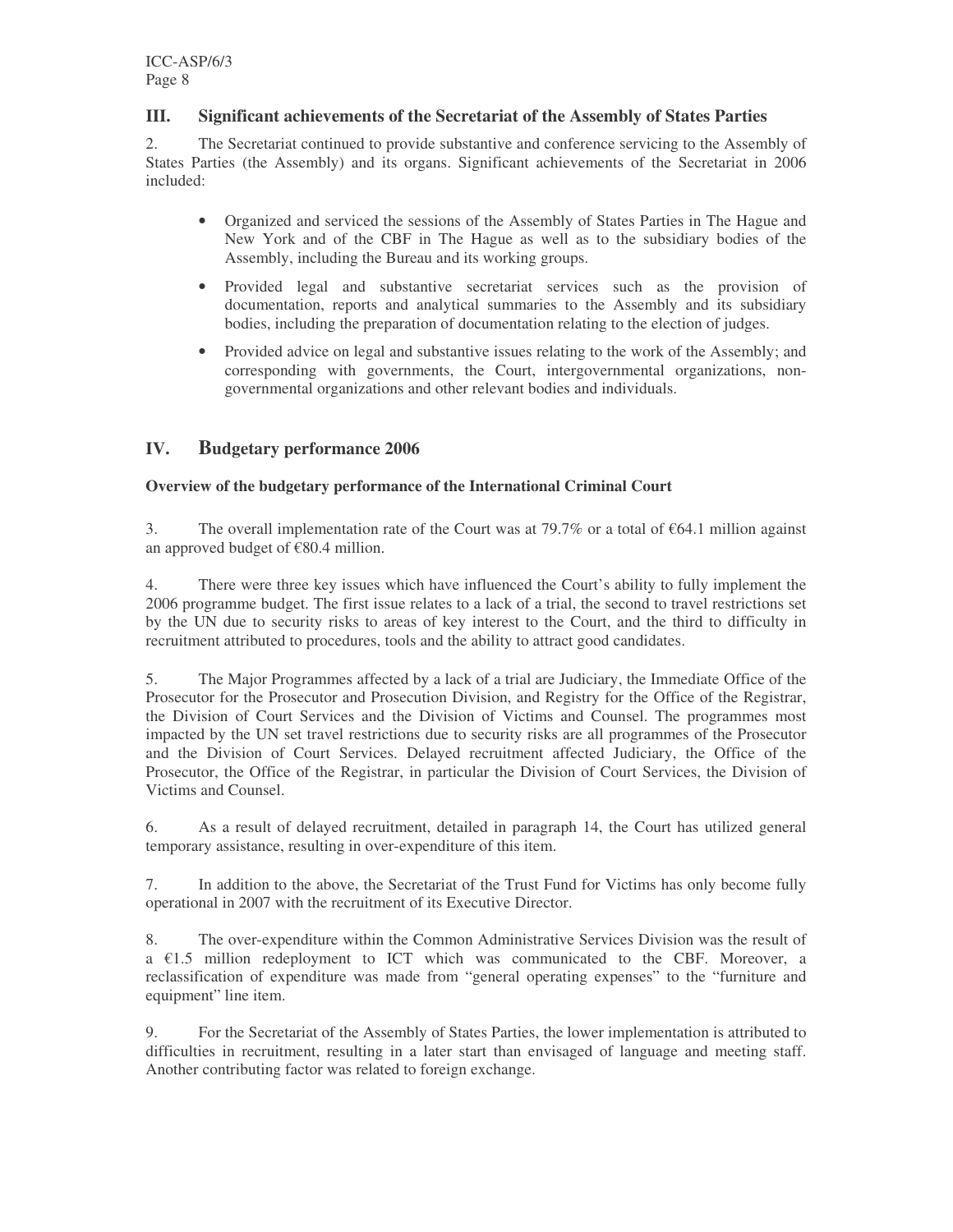10. For the Interim Premises, a lower implementation emerged due to the fact that the planned expansion to the Eurojust wing of the Arc-building did not occur as the unavailability of space was confirmed by the Host State.

11. As a result of not having a trial, the Court took a conscious decision to suspend the recruitment of staff directly and indirectly related to the commencement of a trial. As a consequence, at year end, 25 posts were abolished.

12. Table 1 provides a summary of appropriation, expenditure, variance and implementation rates by Major Programme and Programme.

| <b>Major Programme/Programme</b>                     | Appropriation | <b>Expenditure</b> | <b>Variance</b> | Implementation<br>rate in $%$ |
|------------------------------------------------------|---------------|--------------------|-----------------|-------------------------------|
| <b>Major Programme I</b>                             |               |                    |                 |                               |
| <b>Judiciary</b>                                     | 7,751.0       | 5,806.0            | 1,945.0         | 74.9%                         |
| Presidency (*)                                       | 1,909.0       | 1.596.0            | 313.0           | 83.6%                         |
| Chambers                                             | 5,842.0       | 4,210.0            | 1,632.0         | 72.1%                         |
| <b>Major Programme II</b>                            |               |                    |                 |                               |
| <b>Office of the Prosecutor</b>                      | 20,876.0      | 15,788.0           | 5,088.0         | $75.6\%$                      |
| Prosecutor                                           | 7.294.0       | 5,006.0            | 2.288.0         | 68.6%                         |
| Jurisdiction, Complementarity & Coop. Division       | 1,820.0       | 1,536.0            | 284.0           | 84.4%                         |
| <b>Investigation Division</b>                        | 8,790.0       | 6.987.0            | 1,803.0         | 79.5%                         |
| <b>Prosecution Division</b>                          | 2,972.0       | 2,259.0            | 713.0           | 76.0%                         |
| <b>Major Programme III</b>                           |               |                    |                 |                               |
| Registry                                             | 46,608.0      | 38,619.0           | 7,989.0         | $82.9\%$                      |
| Office of the Registrar                              | 7.614.0       | 6,477.0            | 1.137.0         | 85.1%                         |
| Common Administrative Services Division              | 17.471.0      | 18,944.0           | $-1,473.0$      | 108.4%                        |
| Division of Court Services                           | 13,856.0      | 8,772.0            | 5,084.0         | 63.3%                         |
| Public Information and Documentation Section         | 1,438.0       | 1,687.0            | $-249.0$        | 117.3%                        |
| Division of Victims and Counsel                      | 5.659.0       | 2,663.0            | 2,996.0         | 47.1%                         |
| Secretariat of the Trust Fund for Victims            | 570.0         | 76.0               | 494.0           | 13.3%                         |
| <b>Major Programme IV</b>                            |               |                    |                 |                               |
| <b>Secretariat of the Assembly of States Parties</b> | 4,076.0       | 3.088.0            | 988.0           | 75.8%                         |
| <b>Major Programme V</b>                             |               |                    |                 |                               |
| <b>Investment in the Court's Premises</b>            | 1,106.0       | 806.0              | 300.0           | 72.9%                         |
| <b>Interim Premises</b>                              | 890.0         | 630.0              | 260.0           | 70.8%                         |
| <b>Permanent Premises</b>                            | 216.0         | 176.0              | 40.0            | 81.5%                         |
| <b>Total Court</b>                                   | 80,417.0      | 64,107.0           | 16,310.0        | 79.7%                         |

**Table 1**. Budget performance 2006 by Major Programme and Programme (€'000)

*(\*) The Presidency includes provision for the New York Liaison Office*

*Note: Expenditure 2006 based on preliminary, unaudited figures which are subject to change*

13. Table 2 provides an overview split by basic and situation-related expenditure. The basic component boasts a 92% implementation rate whereas the situation-related element at 64.7% reflects the impact of the above cited issues.

14. The major impact within the Registry was on legal aid and witness-related costs. Moreover, the special language requirements, gender balance equity, geographical distribution constraints and the recruitment process itself hindered the recruitment of a number of posts. Lastly, the absence of the Deputy Prosecutor resulted in a lower implementation rate (basic budget) for the Investigation Division.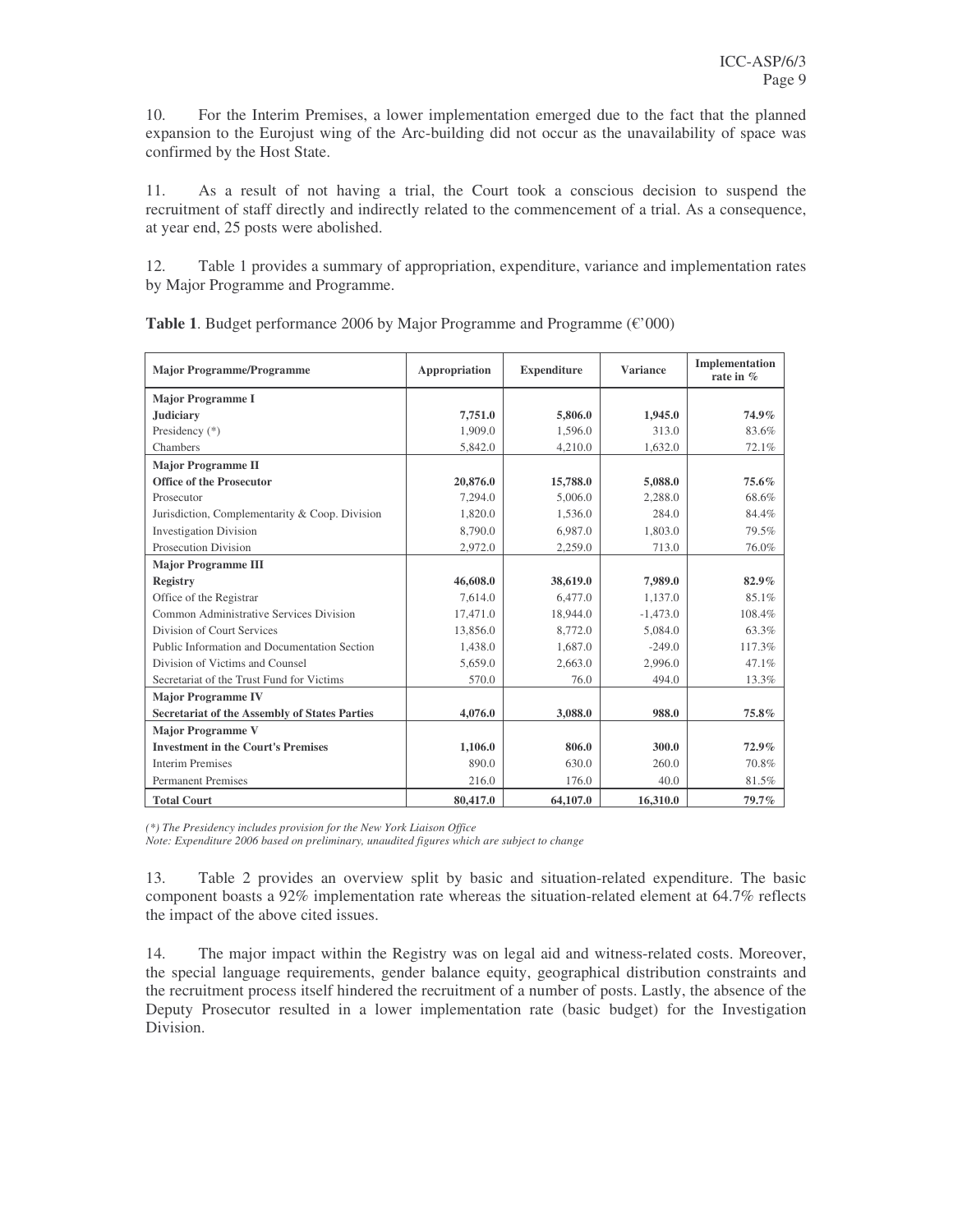|                                                                                      | <b>Basic</b>  |                    |                             |               |                    |                             |
|--------------------------------------------------------------------------------------|---------------|--------------------|-----------------------------|---------------|--------------------|-----------------------------|
| <b>Major Programme and Programme</b>                                                 | Appropriation | <b>Expenditure</b> | Implementation<br>rate in % | Appropriation | <b>Expenditure</b> | Implementation<br>rate in % |
| <b>Major Programme I: Judiciary</b>                                                  |               |                    |                             |               |                    |                             |
| Judiciary                                                                            | 7,095.0       | 5,655.0            | 79.7%                       | 656.0         | 151.0              | $23.0\%$                    |
| Presidency                                                                           | 1,909.0       | 1.596              | 83.65%                      | 0.0           | 0.0                |                             |
| Chambers                                                                             | 5.186.0       | 4,059.0            | 78.3%                       | 656.0         | 151.0              | 23.0%                       |
| <b>Major Programme II</b>                                                            |               |                    |                             |               |                    |                             |
| <b>Office of the Prosecutor</b>                                                      | 5,073.0       | 4,133.0            | 81.5%                       | 15,803.0      | 11,655.0           | 73.8%                       |
| Prosecutor                                                                           | 3.082.0       | 2,535.0            | 82.3%                       | 4.211.0       | 2.471.0            | 58.7%                       |
| Jurisdiction, Complementarity & Coop. Div.                                           | 824.0         | 799.0              | 97.0%                       | 997.0         | 737.0              | 73.9%                       |
| <b>Investigation Division</b>                                                        | 578.0         | 346.0              | 59.9%                       | 8,212.0       | 6,641.0            | 80.9%                       |
| Prosecution Division                                                                 | 589.0         | 453.0              | 76.9%                       | 2.383.0       | 1,806.0            | 75.8%                       |
| <b>Major Programme III</b>                                                           |               |                    |                             |               |                    |                             |
| <b>Registry</b>                                                                      | 26,896.0      | 27,036.0           | $100.5\%$                   | 19,712.0      | 11.583.0           | 58.8%                       |
| Office of the Registrar                                                              | 5,729.0       | 5.322.0            | 92.9%                       | 1.885.0       | 1.155.0            | 61.3%                       |
| Common Administrative Services Division                                              | 13,011.0      | 14,070.0           | 108.1%                      | 4,460.0       | 4,874.0            | 109.3%                      |
| Division of Court Services                                                           | 4,864.0       | 4,946.0            | 101.7%                      | 8,992.0       | 3,826.0            | 42.5%                       |
| Public Information & Documentation Section                                           | 1.134.0       | 1.391.0            | 122.7%                      | 304.0         | 296.0              | 97.4%                       |
| Division of Victims and Counsel                                                      | 1.588.0       | 1.231.0            | 77.5%                       | 4.071.0       | 1.432.0            | 35.2%                       |
| Secretariat of the Trust Fund for Victims                                            | 570.0         | 76.0               | 13.3%                       | 0.0           | 0.0                |                             |
| <b>Major Programme IV</b><br>Secretariat of the Assembly of States<br><b>Parties</b> | 4,076.0       | 3,088.0            | 75.8%                       | 0.0           | 0.0                |                             |
| <b>Major Programme V</b>                                                             |               |                    |                             |               |                    |                             |
| <b>Investment in the Court's Premises</b>                                            | 1,106.0       | 806.0              | 72.9%                       | 0.0           | 0.0                |                             |
| <b>Interim Premises</b>                                                              | 890.0         | 630.0              | 70.8%                       | 0.0           | 0.0                |                             |
| <b>Permanent Premises</b>                                                            | 216.0         | 176.0              | 81.5%                       | 0.0           | 0.0                |                             |
| <b>Total Court</b>                                                                   | 44,246.0      | 40,718.0           | 92.0%                       | 36,171.0      | 23,389.0           | 64.7%                       |

### **Table 2**. Budget implementation 2006 by basic and situation-related expenditure  $(\mathcal{C'}000)$

*(\*) The Presidency includes provision for the New York Liaison Office*

*Note: Expenditure 2006 based on preliminary, unaudited figures which are subject to change*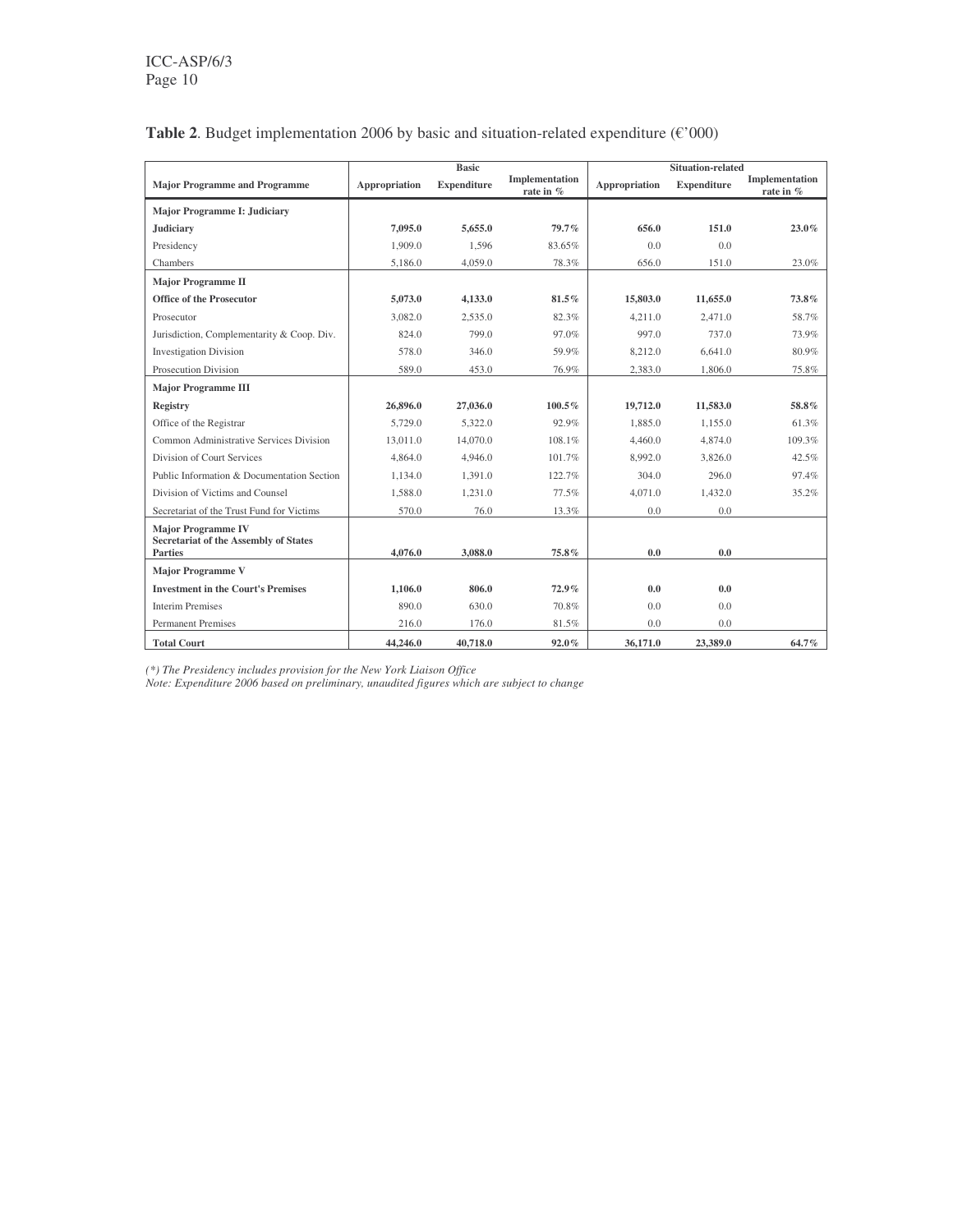15. Table 3 illustrates the implementation of the budget performance of 2006 by expenditure type.

|                                            |                | <b>Expenditure</b> |
|--------------------------------------------|----------------|--------------------|
| <b>Item</b>                                | <b>Planned</b> | Actual             |
| Judges                                     | 3,785          | 2,971              |
| <b>Salaries &amp; allowances of Judges</b> | 3,785          | 2,971              |
| Professional staff                         | N/A            | N/A                |
| General Service staff                      | N/A            | N/A                |
| Subtotal staff                             | 42,846         | 30,019             |
| General temporary assistance               | 5,107          | 7,414              |
| Temporary assistance for meetings          | 2,482          | 1,440              |
| Overtime                                   | 311            | 322                |
| Consultants                                | 255            | 405                |
| Subtotal other staff                       | 8,155          | 9,581              |
| Travel                                     | 4,024          | 2,891              |
| Hospitality                                | 48             | 31                 |
| Contractual services including training    | 8,354          | 7,717              |
| General operating expenses                 | 10,058         | 6,000              |
| Supplies and materials                     | 1,272          | 1,125              |
| Furniture and equipment                    | 1,875          | 3,772              |
| Subtotal non-staff                         | 25,631         | 21,536             |
| <b>Total</b>                               | 80,417         | 64,107             |

**Table 3**. Budget implementation 2006 by expenditure type (€'000)

16. Table 4 shows the staffing status as at December 2006. Distinction has been made between vacant posts under advertisement, those not advertised and posts abolished.

**Table 4**. Staffing status as at December 2006

| <b>Major Programme/Programme</b>   | Post<br><b>Type</b> | Approved<br><b>Posts 2006</b> | <b>Filled</b><br><b>Posts</b> | Implementation<br>Rate in $%$ | Posts under<br>recruitment | <b>Vacant</b><br><b>Posts</b> | <b>Returned</b><br><b>Posts</b> |
|------------------------------------|---------------------|-------------------------------|-------------------------------|-------------------------------|----------------------------|-------------------------------|---------------------------------|
|                                    | [1]                 | $\lceil 2 \rceil$             | [3]                           | $[3]/[2]=[4]$                 | [5]                        | [6]                           | [7]                             |
| Major Programme I                  |                     |                               |                               |                               |                            |                               |                                 |
| Judiciary                          | P                   | 28                            | 18                            | 64.3%                         | 5                          | 3                             |                                 |
|                                    | <b>GS</b>           | 16                            | 10                            | 62.5%                         | 6                          | $\overline{0}$                | $\Omega$                        |
| Major Programme II                 |                     |                               |                               |                               |                            |                               |                                 |
| Office of the Prosecutor           | P                   | 131                           | 91                            | 69.5%                         | 20                         | 20                            | $\Omega$                        |
|                                    | <b>GS</b>           | 62                            | 44                            | 71.0%                         | 6                          | 12                            | $\Omega$                        |
| Major Programme III                |                     |                               |                               |                               |                            |                               |                                 |
| Registry                           | P                   | 152                           | 103                           | 67.8%                         | 26                         | 15                            | 8                               |
|                                    | <b>GS</b>           | 228                           | 173                           | 75.9%                         | 27                         | 13                            | 15                              |
| Major Programme IV                 |                     |                               |                               |                               |                            |                               |                                 |
| Secretariat of the ASP             | P                   | 3                             | $\mathfrak{2}$                | 66.7%                         |                            | $\Omega$                      | $\Omega$                        |
|                                    | <b>GS</b>           | $\overline{4}$                | $\overline{4}$                | 100.0%                        | $\overline{0}$             | $\overline{0}$                | $\Omega$                        |
| Major Programme V                  |                     |                               |                               |                               |                            |                               |                                 |
| Investment in the Court's Premises | P                   | $\Omega$                      | $\Omega$                      | $0.0\%$                       | $\mathbf{0}$               | $\Omega$                      | $\Omega$                        |
|                                    | <b>GS</b>           | $\Omega$                      | $\Omega$                      | $0.0\%$                       | $\overline{0}$             | $\Omega$                      | $\Omega$                        |
| Subtotal Professional Staff        | $\boldsymbol{P}$    | 314                           | 214                           | 68.2%                         | 52                         | 38                            | 10 <sup>2</sup>                 |
| Subtotal General Service Staff     | <b>GS</b>           | 310                           | 231                           | 74.5%                         | 39                         | 25                            | 1.5                             |
| <b>Total ICC</b>                   |                     | 624                           | 445                           | 71.3%                         | 91                         | 63                            | 25                              |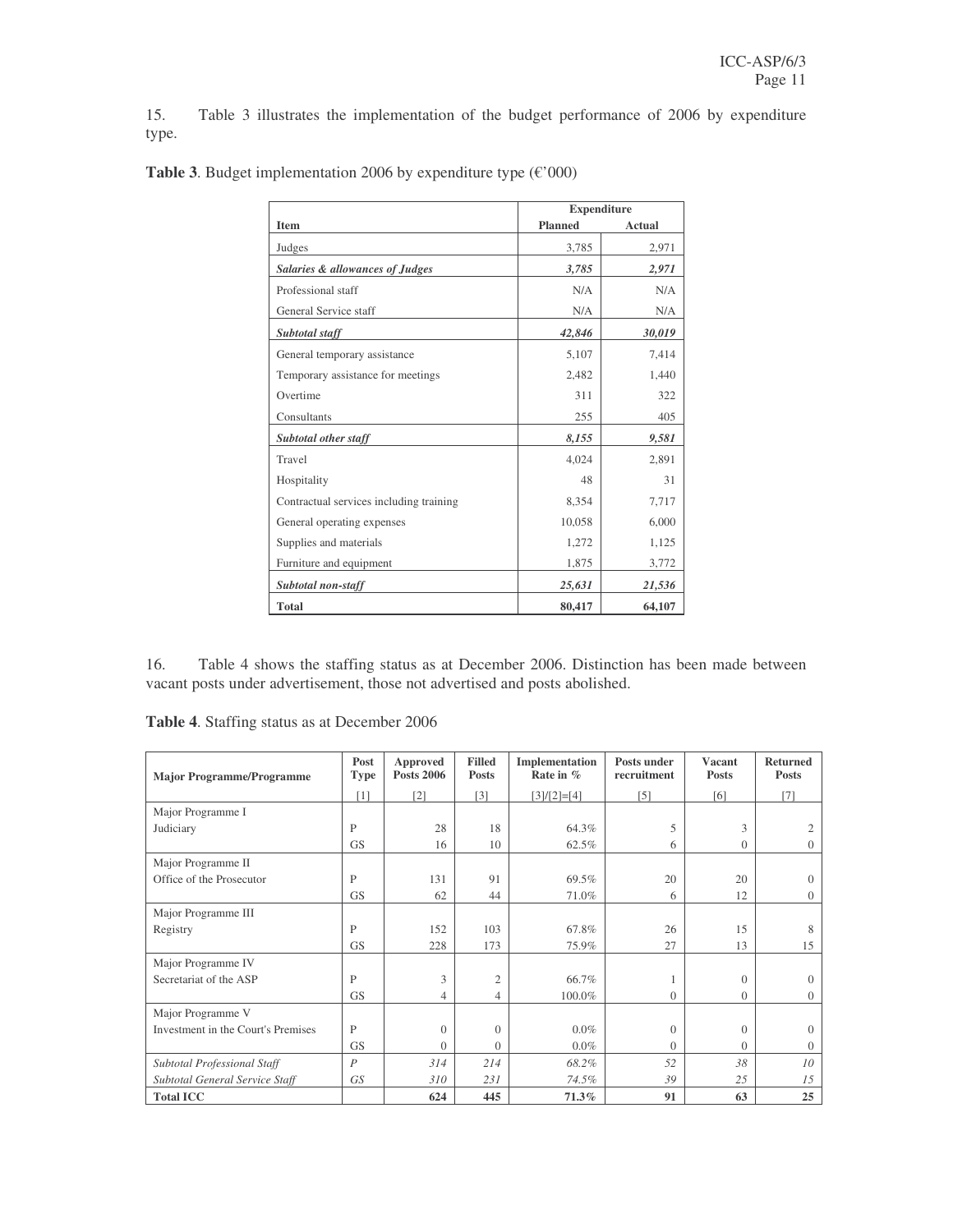### **Annex**

#### **A.Major Programme I: Judiciary**

#### **1.Programme 1100: Presidency**

| <i>Objectives</i>                                                                                     | Expected results                                                                                                   | Performance indicators                                                                                                                                                            | Achievements                                                                                                                                                                                                                                                                                                               |
|-------------------------------------------------------------------------------------------------------|--------------------------------------------------------------------------------------------------------------------|-----------------------------------------------------------------------------------------------------------------------------------------------------------------------------------|----------------------------------------------------------------------------------------------------------------------------------------------------------------------------------------------------------------------------------------------------------------------------------------------------------------------------|
| Administrative functions                                                                              |                                                                                                                    |                                                                                                                                                                                   |                                                                                                                                                                                                                                                                                                                            |
| • To strengthen the mechanisms for the<br>managerial oversight of the<br>administration of the Court. | • Systematic reporting on the Court's main<br>administrative areas and progress in areas<br>requiring improvement. | • Reports submitted in sufficient time for<br>Presidency to exercise its oversight<br>function.                                                                                   | • Weekly Presidency/Registry meeting held on<br>administrative issues, where the Registrar reports to<br>the Presidency on administrative matters in order to<br>maximize administrative oversight of the Court. Ad<br>hoc meetings on important issues.<br>• Clear mechanism in place to follow up on decisions<br>taken. |
|                                                                                                       | • Refined decision-making mechanisms for<br>administrative matters within the Court.                               | • Implementation as agreed of actions<br>decided upon.<br>• Project on revised "decision-making<br>structure" implemented.                                                        | • "Principles regarding Presidency - Registrar"<br>relations" implemented in 2006. Court-wide decision<br>making structure has been identified as priority<br>objective in the strategic plan and will be<br>implemented in the course of 2007.                                                                            |
|                                                                                                       | • Deliver of support for the finalization of<br>the Court's strategic plan.                                        | • All bi-monthly progress reports and<br>updated planning approved by the<br>Coordination Council.                                                                                | • Strategic Plan adopted and taken note of by the ASP<br>through resolution ICC-ASP/5/Res.2. Plan for<br>implementation in 2007 approved by CoCo on<br>12 January 2007.                                                                                                                                                    |
| • To strengthen the "one court"<br>principle.                                                         | • Strengthened coordination between the<br>organs on issues of common concern.                                     | • All coordinated action plans approved by<br>the Coordination Council and<br>implemented.                                                                                        | • Strategic Plan provided framework for coordinated<br>implementation of court-wide objectives.                                                                                                                                                                                                                            |
| Judicial functions                                                                                    |                                                                                                                    |                                                                                                                                                                                   |                                                                                                                                                                                                                                                                                                                            |
| • To ensure that the Court's legal texts<br>are regularly revised and updated.                        | • Advisory Committee on Legal Texts fully<br>operational.                                                          | • Rules of procedure of the Committee<br>established.                                                                                                                             | • The Advisory Committee on Legal Texts has been<br>established and has held several meetings.<br>• The Draft Rules elaborated. To be adopted in 2007.                                                                                                                                                                     |
| • To ensure that the Court is<br>operational in terms of the<br>enforcement of sentences.             | • Bilateral agreements concluded with<br>States willing to cooperate on the<br>enforcement of sentences.           | • All States Parties contacted and a list<br>established of countries - from at least<br>three geographical regions - willing to<br>cooperate on the enforcement of<br>sentences. | • A Database has been established. Letters have been<br>sent to all countries. Indication of interest to conclude<br>agreements from three regions.                                                                                                                                                                        |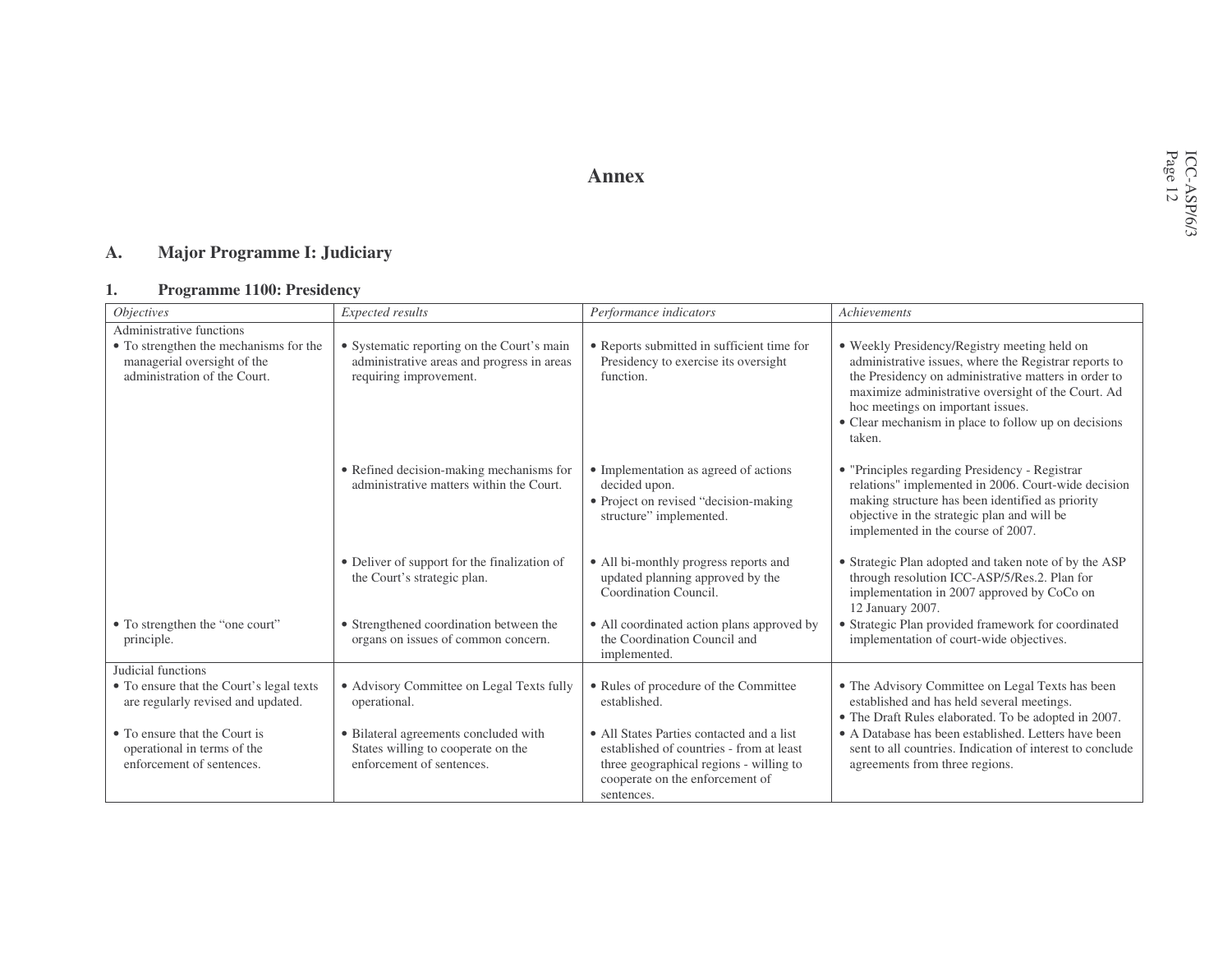| <i>Objectives</i>                                                                                                              | Expected results                                                                                                                                                  | Performance indicators                                                                                                                                          | Achievements                                                                                                                                                                                                                                                                                                                                         |
|--------------------------------------------------------------------------------------------------------------------------------|-------------------------------------------------------------------------------------------------------------------------------------------------------------------|-----------------------------------------------------------------------------------------------------------------------------------------------------------------|------------------------------------------------------------------------------------------------------------------------------------------------------------------------------------------------------------------------------------------------------------------------------------------------------------------------------------------------------|
|                                                                                                                                |                                                                                                                                                                   | • Negotiations ongoing or agreements<br>concluded with countries from more than<br>one geographical region.                                                     | • Agreement concluded with one country. Advanced<br>negotiations with one country from the same region.<br>• Negotiations with other countries have not been<br>started for technical reasons.                                                                                                                                                       |
| External relations functions                                                                                                   |                                                                                                                                                                   |                                                                                                                                                                 |                                                                                                                                                                                                                                                                                                                                                      |
| • To maintain strong support from, and<br>enhance cooperation with States,<br>international organizations and other<br>actors. | • Institutionalized and bilateral dialogue to<br>strengthen cooperation and improve<br>understanding of the functioning of the<br>Court maintained at 2005 level. | • Diplomatic briefings considered useful by<br>participants.                                                                                                    | • Evaluation forms have been handed out at diplomatic<br>briefings and sent to all embassies in The Hague. 23<br>were filled out and returned. Of these, 91%<br>considered the briefings satisfactory.                                                                                                                                               |
|                                                                                                                                | • Participation in conferences and seminars<br>maintained at 2005 level.                                                                                          | • Number of meetings with Court<br>interlocutors maintained at 2005 level.<br>• Number of conferences and seminars<br>participated in maintained at 2005 level. | • Held about 100 meetings with visitors at the Court<br>and abroad, compared to 75 in 2005.<br>• In 2006 the President gave speeches at 18<br>conferences and seminars compared to 30<br>conferences in 2005. The difference reflects a shift of<br>focus to events and more on meetings with<br>interlocutors during the President's visits abroad. |
| • To strengthen the "one court"<br>principle in external relations.                                                            | • Common strategy on external relations,<br>public information and outreach fully<br>implemented.                                                                 | • Procedures in place for common<br>messages, information sharing and<br>coordination, taking into account the<br>independence of the organs.                   | • Court participation in all events involving<br>representatives of multiple organs was prepared<br>jointly, including diplomatic briefings, Assembly of<br>States Parties (ASP), meetings at the Court and trips<br>abroad.<br>• Strategic Plan for outreach was submitted to the ASP.                                                              |

#### **2.Programme 1200: Chambers**

| <i>Objectives</i>                                                                                                                  | <i>Expected results</i>                   | Performance indicators                    | Achievements                              |
|------------------------------------------------------------------------------------------------------------------------------------|-------------------------------------------|-------------------------------------------|-------------------------------------------|
| To conduct fair, efficient and effective<br>proceedings in accordance with the<br>Statute and other relevant legal<br>instruments. | • Not applicable for judicial activities. | • Not applicable for judicial activities. | • Not applicable for judicial activities. |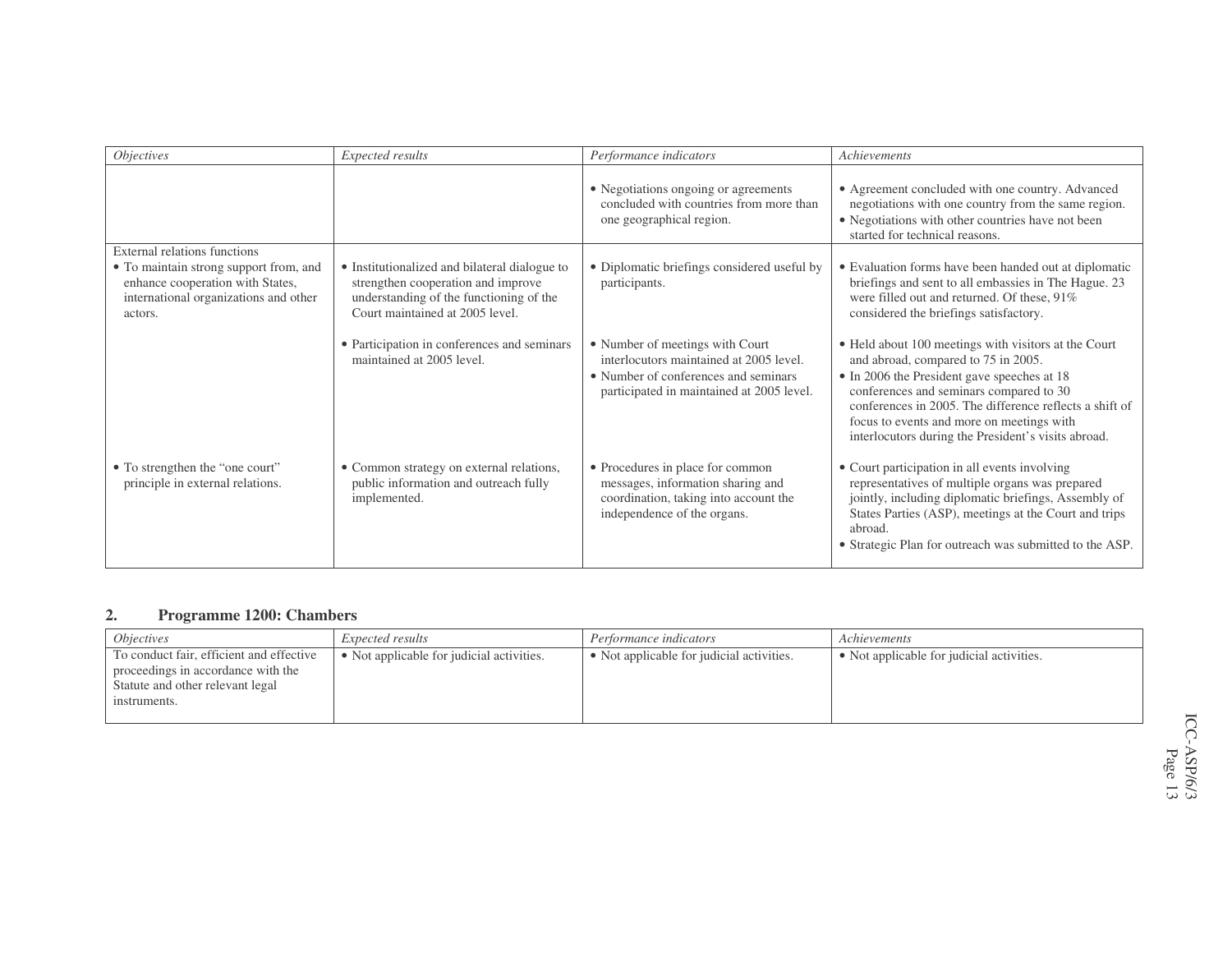#### **B.Major Programme II: Office of the Prosecutor**

#### **1.Programme 2100: The Prosecutor**

|  |  | (a) Sub-programme 2110: Immediate Office of the Prosecutor |  |  |  |  |  |
|--|--|------------------------------------------------------------|--|--|--|--|--|
|--|--|------------------------------------------------------------|--|--|--|--|--|

| <i>Objectives</i>                                                                                        | Expected results                                                                | Performance indicators                                                                               | Achievements                                                                                                                                                                                                                                                                                                                                                                                                                                                   |
|----------------------------------------------------------------------------------------------------------|---------------------------------------------------------------------------------|------------------------------------------------------------------------------------------------------|----------------------------------------------------------------------------------------------------------------------------------------------------------------------------------------------------------------------------------------------------------------------------------------------------------------------------------------------------------------------------------------------------------------------------------------------------------------|
| To ensure the achievement of the entire<br>Office's 2006 objectives.                                     | • At least 85% of the Office's objectives<br>$(for 2006)$ met.                  | • Proportion of 2006 objectives met.                                                                 | • 70.5% of the Office's objectives (for 2006) were met.                                                                                                                                                                                                                                                                                                                                                                                                        |
| To further develop a favourable and<br>productive work climate (through<br>improved coordination of the  | • Improved staff climate compared to 2005.                                      | • Staff climate questionnaire results<br>compared to 2005.                                           | • An ICC Staff Survey was conducted in September<br>2006.                                                                                                                                                                                                                                                                                                                                                                                                      |
| management of staff in OTP, as well as<br>a greater coordination with the other<br>organs of the Court). | • Internal and inter-organ coordination<br>improved compared to 2005.           | • Periodic, independent organ review of<br>coordination.                                             | • The Chef de Cabinet was appointed. Amongst her<br>duties, the Chef de Cabinet assumed responsibility<br>for improving inter-organ relations and coordinating<br>strategic interaction with the other organs of the<br>Court.<br>• The Chef de Cabinet holds weekly meetings with the<br>representatives of the other organs to improve inter-<br>organ coordination.<br>• Development of Service Level Agreements (SLA) on<br>four areas has been initiated. |
| To develop and implement situation-<br>specific public information strategies.                           | • Appropriate public communication<br>regarding situations under investigation. | • Periodic approval of the situation-specific<br>communication plan and degree of<br>implementation. | • A consultant was appointed to develop the public<br>communication plan. The plan was implemented to<br>guide the Lubanga proceedings.<br>• As a result of Executive Committee discussions,<br>JCCD and IOP will share public information<br>responsibilities.                                                                                                                                                                                                |
| To further refine the Office's policies<br>through comprehensive lessons learned<br>processes.           | • All relevant policies improved on the<br>basis of lessons-learned outcomes.   | • Proportion of policy improvement<br>recommendations (for 2006)<br>implemented.                     | • A Standard Operating Procedures (SOP) working<br>group was appointed. Initial achievements were the<br>formulation of SOPs for basic investigative skills;<br>training and indictment review sessions held in<br>respect of the Lubanga charging document.                                                                                                                                                                                                   |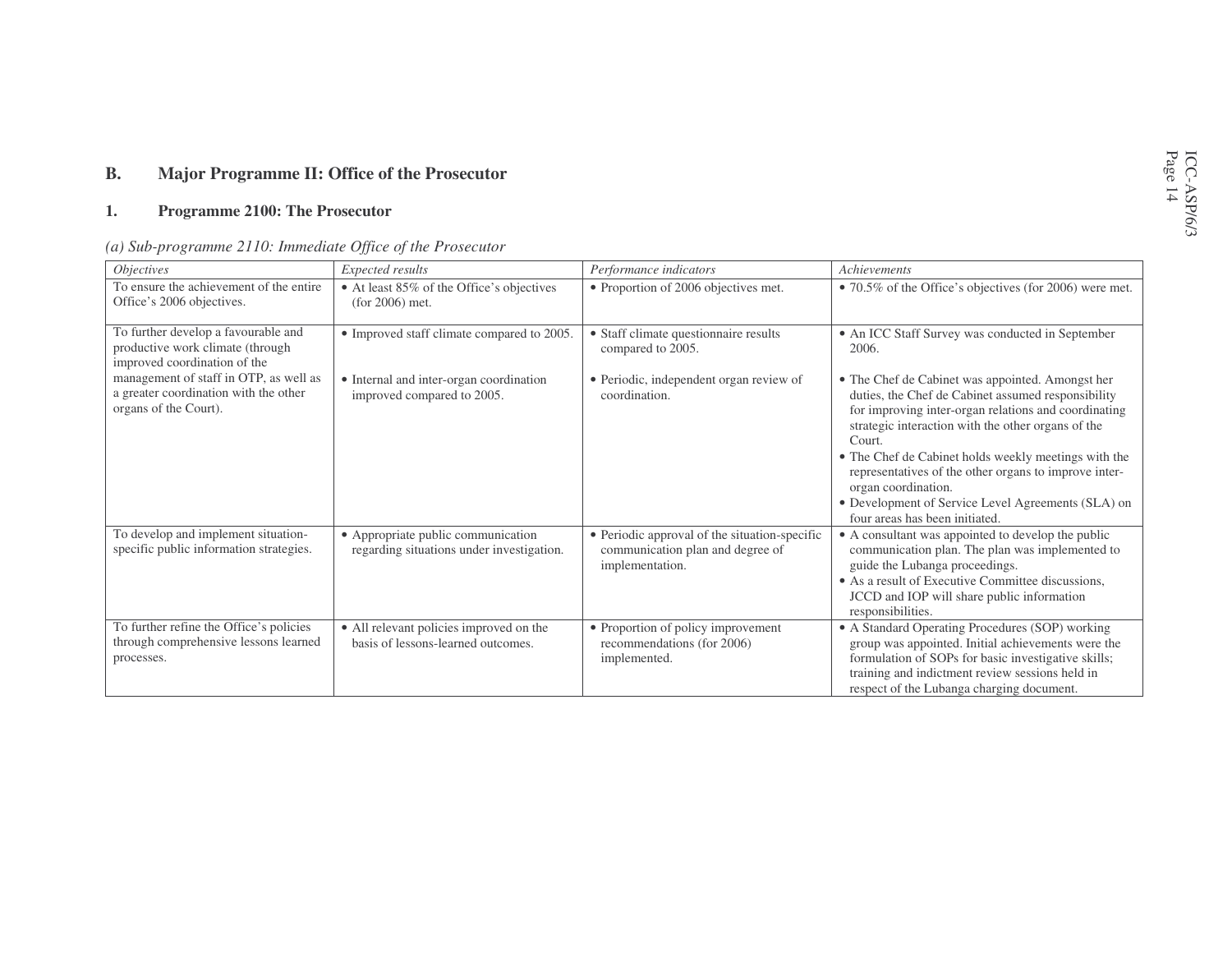| (b) Sub-programme 2120: Services Section |  |  |  |
|------------------------------------------|--|--|--|
|------------------------------------------|--|--|--|

| <i>Objectives</i>                                                                                                                    | Expected results                                                                                                                                                                          | Performance indicators                                                                                                                                                                                     | Achievements                                                                                                                                                                                                      |
|--------------------------------------------------------------------------------------------------------------------------------------|-------------------------------------------------------------------------------------------------------------------------------------------------------------------------------------------|------------------------------------------------------------------------------------------------------------------------------------------------------------------------------------------------------------|-------------------------------------------------------------------------------------------------------------------------------------------------------------------------------------------------------------------|
| All units<br>• To provide all services in a timely<br>manner, in accordance with the<br>relevant regulations and procedures          | • Key service-level agreements (SLA) with<br>the other service providers of the Court<br>and for the Services Section finalized,                                                          | • Not applicable for judicial activities.                                                                                                                                                                  | • Draft SLAs are available between Registry and OTP<br>for HR, IT, Procurement and Finance related<br>services.                                                                                                   |
| and in liaison with the other organs of<br>the Court in order to streamline<br>services.                                             | approved and introduced.<br>• Delivery of at least the level of service<br>indicated in the relevant SLA.                                                                                 |                                                                                                                                                                                                            | • Services continue to be monitored for timeliness and<br>follow up actions are taken to address issues<br>impacting on level of service in the context of these<br>draft SLAs.                                   |
| General Administration Unit<br>• To ensure the development of a sound<br>budget and the responsible<br>implementation thereof.       | • Adequate implementation of the OTP's<br>budget in accordance with<br>recruitment/procurement plans and<br>forecasts, taking into account changing<br>operational needs.                 | • Deviation of monthly budget<br>implementation rates from<br>implementation plans and quarterly<br>forecasts.                                                                                             | $\bullet$ Deviation from planned implementation rates: 3%<br>from final quarter forecast; 3% half year forecast.<br>• 100% approved procurement plan implemented<br>(333 purchase requisitions processed in SAP). |
| • To oversee the development and<br>timely implementation of the OTP<br>recruitment and development plans.                           | • Full implementation of 2006 recruitment<br>and development plans.                                                                                                                       | • Proportion of approved<br>procurement/staffing plans implemented.                                                                                                                                        | • 7% deviation from annual recruitment plan<br>(147 established posts filled by end of 2006).                                                                                                                     |
| Language Services Unit<br>• To provide the Office with high-<br>quality and timely translation and<br>transcription services.        | • Sufficient interpretation support for all<br>investigations in the field and at<br>headquarters as necessary.                                                                           | • Proportion of cancelled interviews due to<br>a lack of interpretation (given reasonable<br>time to organize).                                                                                            | • No interviews cancelled due to a lack of interpreters<br>(829 days of field interpretation provided compared<br>to 812 in 2005).                                                                                |
| • To support investigators with<br>competent interpretation services in<br>the field and, if necessary, at the seat<br>of the Court. | • Complete non-working language<br>transcription of suspect interviews and<br>any additional audio/video evidence (of<br>estimated volumes).<br>• Complete and high-quality translations. | • Average transcription and translation<br>rates compared to 2005 (taking into<br>account condition of base materials).<br>• Average quality of transcriptions and<br>translation as assessed by revisers. | • Transcription rates: improvement of 10% over 2005<br>rates.<br>• Increase in translation rates over 2005. Volumes<br>significantly increased (5,337 pages in 2006)<br>compared to 3,380 pages in 2005).         |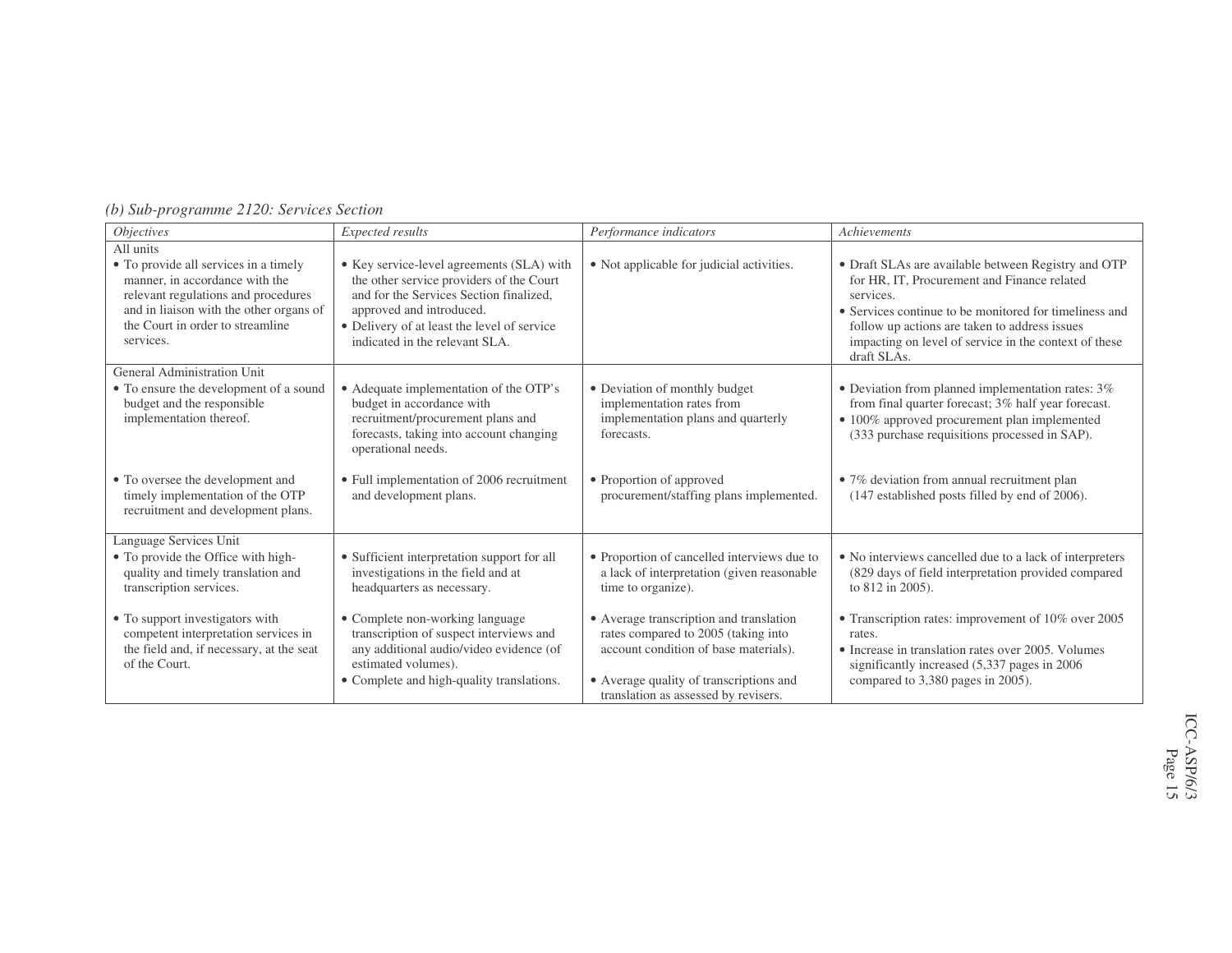| <i>Objectives</i>                                                                                                                       | Expected results                                                                                                                                  | Performance indicators                                           | Achievements                                                                                                                                                                                                                                                                                                                                                                                                      |
|-----------------------------------------------------------------------------------------------------------------------------------------|---------------------------------------------------------------------------------------------------------------------------------------------------|------------------------------------------------------------------|-------------------------------------------------------------------------------------------------------------------------------------------------------------------------------------------------------------------------------------------------------------------------------------------------------------------------------------------------------------------------------------------------------------------|
| Knowledge-Base Unit                                                                                                                     |                                                                                                                                                   |                                                                  |                                                                                                                                                                                                                                                                                                                                                                                                                   |
| • To maintain the OTP's situation<br>databases and to facilitate the Office's<br>technology training.                                   | • All digital representations of registered<br>evidence available within the evidence<br>analysis system.                                         | • Implementation.                                                | • Regular training sessions implemented for OTP's<br>core applications. 40 Training sessions conducted for<br>Trim, Ringtail and CaseMap.                                                                                                                                                                                                                                                                         |
| • To further refine and support the<br>OTP-specific information<br>management systems.                                                  | • All OTP content text-searchable via a<br>secure web interface.                                                                                  | • Implementation.                                                | • Video and audio encoding software and procedures<br>implemented and operational. 797 items encoded (by<br>information and evidence unit)                                                                                                                                                                                                                                                                        |
|                                                                                                                                         |                                                                                                                                                   |                                                                  | • Video and Audio Streaming software implemented<br>and operational with connection to evidence system.                                                                                                                                                                                                                                                                                                           |
|                                                                                                                                         | • Effective evidential security and timely<br>disclosure procedures.                                                                              | • Number of security breaches.                                   | • Trim connected to intranet and content in Trim text<br>searchable while respecting all security requirements.                                                                                                                                                                                                                                                                                                   |
|                                                                                                                                         |                                                                                                                                                   | • Proportion of disclosures on time.                             | · Disclosure procedures implemented and operational -<br>88 disclosures conducted without processing delays.                                                                                                                                                                                                                                                                                                      |
| Information & Evidence Unit                                                                                                             |                                                                                                                                                   |                                                                  |                                                                                                                                                                                                                                                                                                                                                                                                                   |
| • To receive, register and correctly<br>process all situation-specific<br>information received by the OTP.                              | • Technical support for all suspect<br>interviews (based on four investigation<br>sub-teams operating simultaneously).                            | • Proportion of suspect interviews<br>supported.                 | • All situation-specific materials received by OTP and<br>submitted to IEU have been registered and properly<br>processed (13,002 pieces of evidence).<br>• All suspect interviews have been provided technical<br>support both in the field and at the HQ with no major<br>procedural disturbances (18 missions comprising 177<br>days).                                                                         |
| • To provide the necessary data<br>collection and data processing<br>support in the field during the<br>investigation and trial phases. | • Custodial support for the evidence<br>collection in the field and at the seat of<br>the Court results in no material loss and<br>no complaints. | • Proportion of material lost.                                   | • No material loss and no complaints related to<br>custodial support for the evidence collection in the<br>field and at the HQ.                                                                                                                                                                                                                                                                                   |
|                                                                                                                                         | High-quality data input and digitization<br>$\approx 5\%$ tagged with complaints).                                                                | • Percentage of documents tagged with one<br>or more complaints. | • Documents tagged with valid and relevant complaints<br>represent less than 5 $\%$ ;<br>· All communications/complaints received pursuant to<br>Art. 15 of the Rome Statute have been registered and<br>Stage 1 analysis conducted properly (779 Art.15 and<br>214 other communications registered). IEU<br>recommendations were followed appropriately<br>through out all phases of processing such complaints. |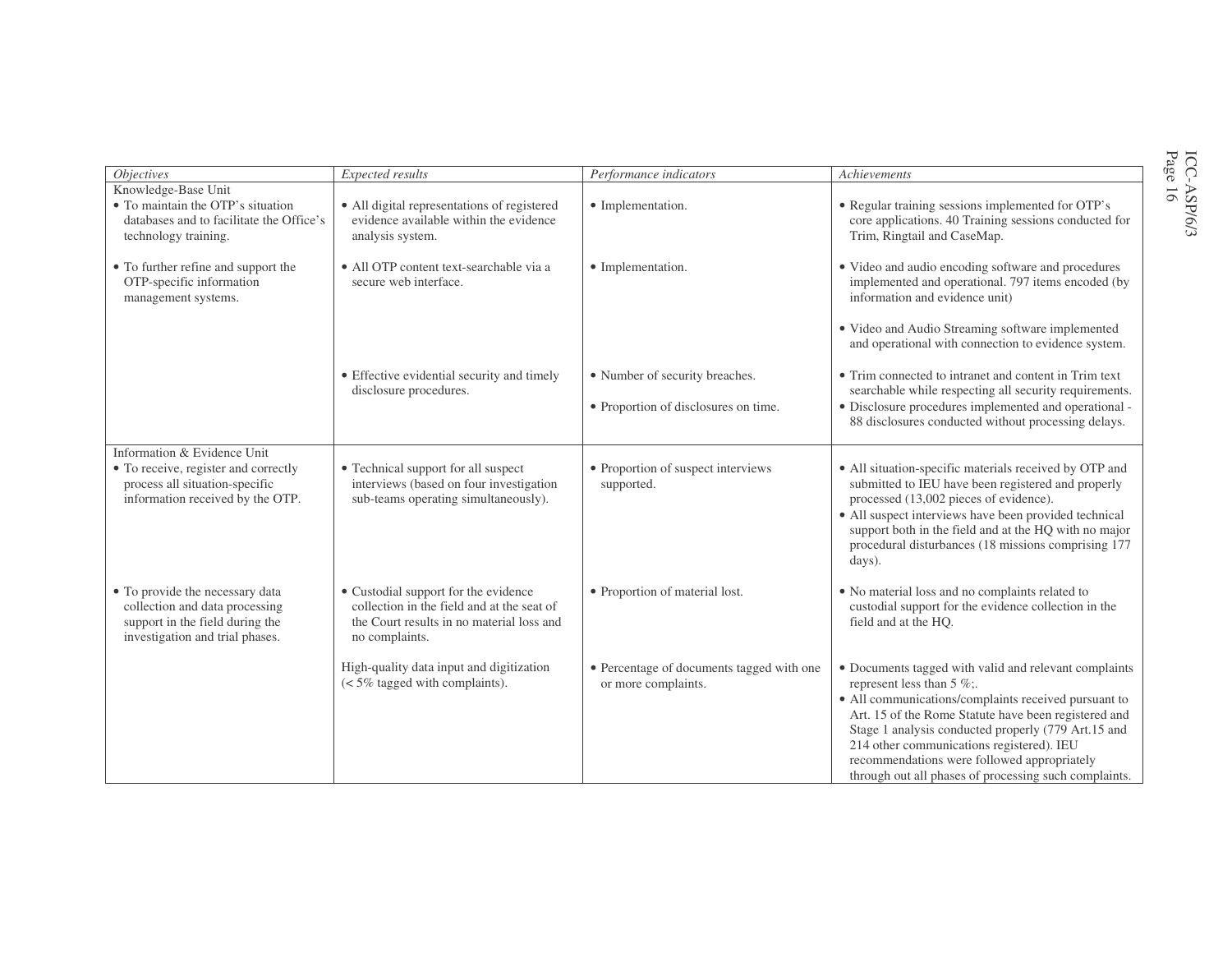| <i>Objectives</i>                                                                                                                                                                                             | Expected results                                                                                                                                                                                   | Performance indicators                                                                                                                                                                                    | Achievements                                                                                                                                                                                                                                                                                                          |
|---------------------------------------------------------------------------------------------------------------------------------------------------------------------------------------------------------------|----------------------------------------------------------------------------------------------------------------------------------------------------------------------------------------------------|-----------------------------------------------------------------------------------------------------------------------------------------------------------------------------------------------------------|-----------------------------------------------------------------------------------------------------------------------------------------------------------------------------------------------------------------------------------------------------------------------------------------------------------------------|
| To provide legal advice to the<br>operational divisions of the Office and<br>Prosecutor upon request.                                                                                                         | • All legal advice is provided in accordance<br>with the ICC legal infrastructure and fully<br>addresses the scope of the request from<br>the OTP clients.                                         | • The degree of acceptance by OTP clients<br>that the legal advice is (a) in accordance<br>with the ICC legal infrastructure and (b)<br>fully addresses the scope of the request<br>from the OTP clients. | • All requests for legal advice satisfied; positive<br>feedback received from clients on the quality and<br>practical use of the legal advice provided.                                                                                                                                                               |
|                                                                                                                                                                                                               | • All legal advice is provided on time.                                                                                                                                                            | • The proportion of requests met on time<br>and the average extent of any delays.                                                                                                                         | • All requests fulfilled within the timeframe agreed on<br>with the client.                                                                                                                                                                                                                                           |
| To provide legal training within the<br>Office upon request.                                                                                                                                                  | • ICC-OTP Guest Lecture series continues<br>to be organized on a monthly basis, with<br>an attendance of at least 40 participants,<br>and attracts increased external legal-<br>academic interest. | • The number of guest lectures scheduled.<br>• Attendance rates.<br>• Level of external interest compared to<br>2005.                                                                                     | • 9 guest lectures organized.<br>• Average attendance of 20 participants.<br>• Attendance by staff members of other organs of the<br>Court remained high; several lectures organised<br>jointly by LAS and judicial divisions.<br>• Training provided for use of specific Legal Tools.<br>Positive feedback received. |
| To coordinate and further develop the<br>legal-academic network of the Office in<br>close cooperation with the Prosecutor<br>(with a greater emphasis on systematic<br>development than was possible in 2004- | • Client-friendly, practical and engaging<br>legal training for members of the Office<br>(rated at least good by attendees on<br>average).<br>• Systematic legal-academic network                  | • Average rating of legal training provided<br>by Section through the evaluation<br>procedures.<br>• Proportion of 2006 elements of                                                                       | · Legal academic network maintained at the level of<br>2005. Additional activities are under development.                                                                                                                                                                                                             |
| $5$ ).                                                                                                                                                                                                        | development plan approved and 2006<br>elements fully implemented.                                                                                                                                  | development plan implemented.                                                                                                                                                                             |                                                                                                                                                                                                                                                                                                                       |
| To assist the outsourcing agencies with<br>the updating, maintenance and further<br>development of the Legal Tools Project<br>of online legal services in cooperation<br>with the Services Section.           | • Effective and timely assistance to<br>outsource agency(ies) in accordance with<br>service agreements and protocols.                                                                              | • Proportion of assistance obligations met.                                                                                                                                                               | • All requests for assistance met.<br>• Systems to rationalise and ensure assistance to<br>outsourcing agencies fully established.                                                                                                                                                                                    |

*(c) Sub-programme 2130: Legal Advisory Section*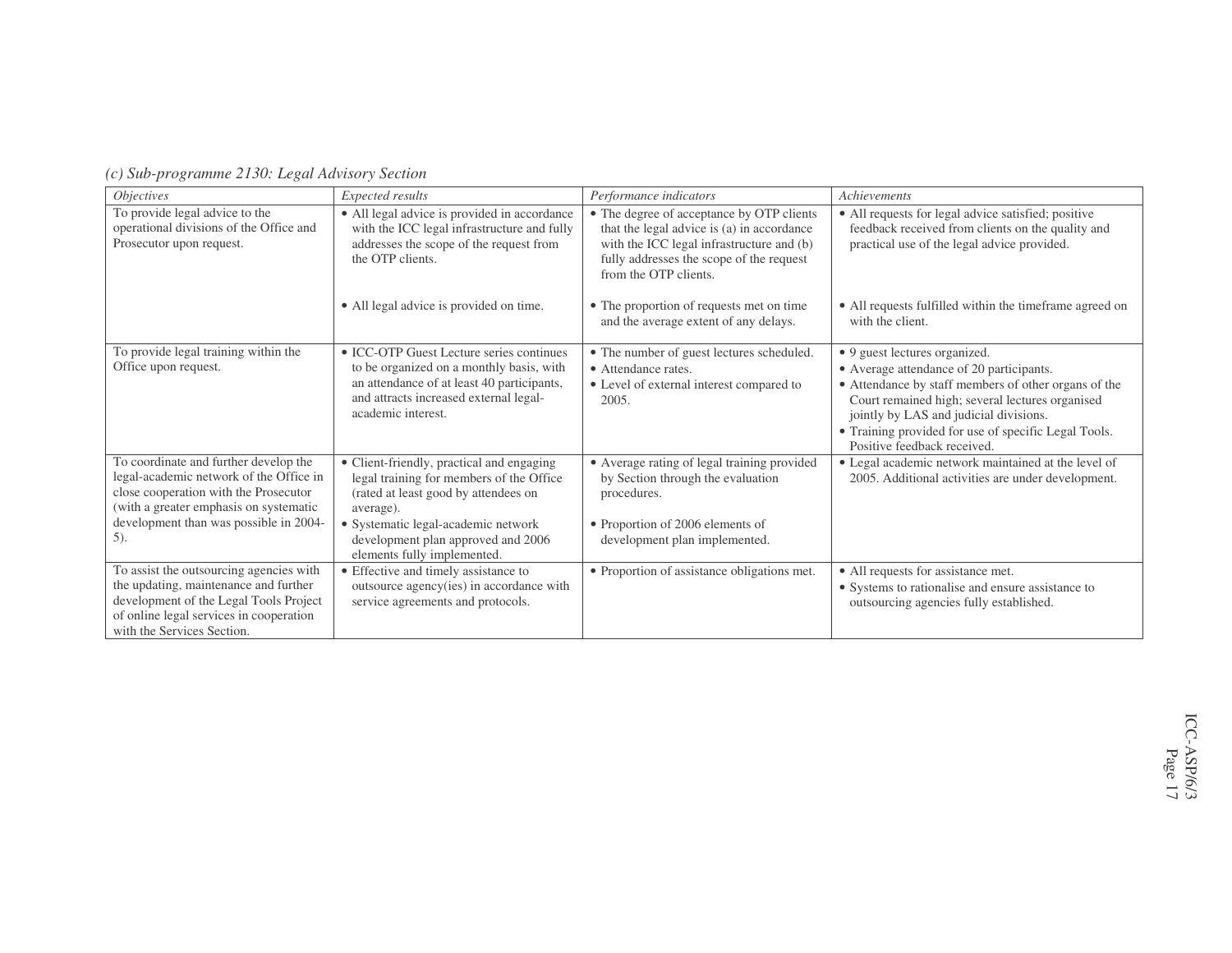#### **2.Programme 2200: Jurisdiction, Complementarity and Cooperation Division**

| <i><b>Objectives</b></i>                                                                                                   | Expected results                                                                                                | Performance indicators                                                                                      | Achievements                                                                                                                               |
|----------------------------------------------------------------------------------------------------------------------------|-----------------------------------------------------------------------------------------------------------------|-------------------------------------------------------------------------------------------------------------|--------------------------------------------------------------------------------------------------------------------------------------------|
| To effectively direct and manage the<br>activities of the Division.                                                        | • At least 85% of the Office's objectives<br>$(for 2006)$ met.                                                  | • Proportion of 2006 objectives of the<br>Division met.                                                     | $\bullet$ 90% of the objectives met.                                                                                                       |
| To provide sound factual analysis and<br>legal advice, enabling the Prosecutor to<br>take informed decisions in accordance | • All requested and periodic situation<br>reports delivered on time.                                            | • Percentage of requested and periodic<br>situation reports delivered on time.                              | • All requested situations reports delivered.                                                                                              |
| with the Rome Statute.                                                                                                     | • All situation reports confirmed as<br>substantiated by the Executive<br>Committee.                            | • Percentage of situation reports confirmed<br>as substantiated.                                            | • All reports approved by Excom and upheld by the<br>Court (no successful challenges on jurisdiction or<br>admissibility), see below 2220. |
| To foster constructive relationships<br>with States and organizations.                                                     | • Approved external relations work plans<br>for situations and key projects, with<br>activities and timetables. | • Approval by the Prosecutor of work plans<br>for developing support and cooperation<br>for investigations. | • All work plans for developing support and<br>cooperation approved.                                                                       |
|                                                                                                                            | • Work plans fully implemented.                                                                                 | • Degree to which work plans<br>implemented.                                                                | • 90% of the work plans implemented, see below 2230.                                                                                       |

## *(a) Sub-programme 2210: Office of the Head*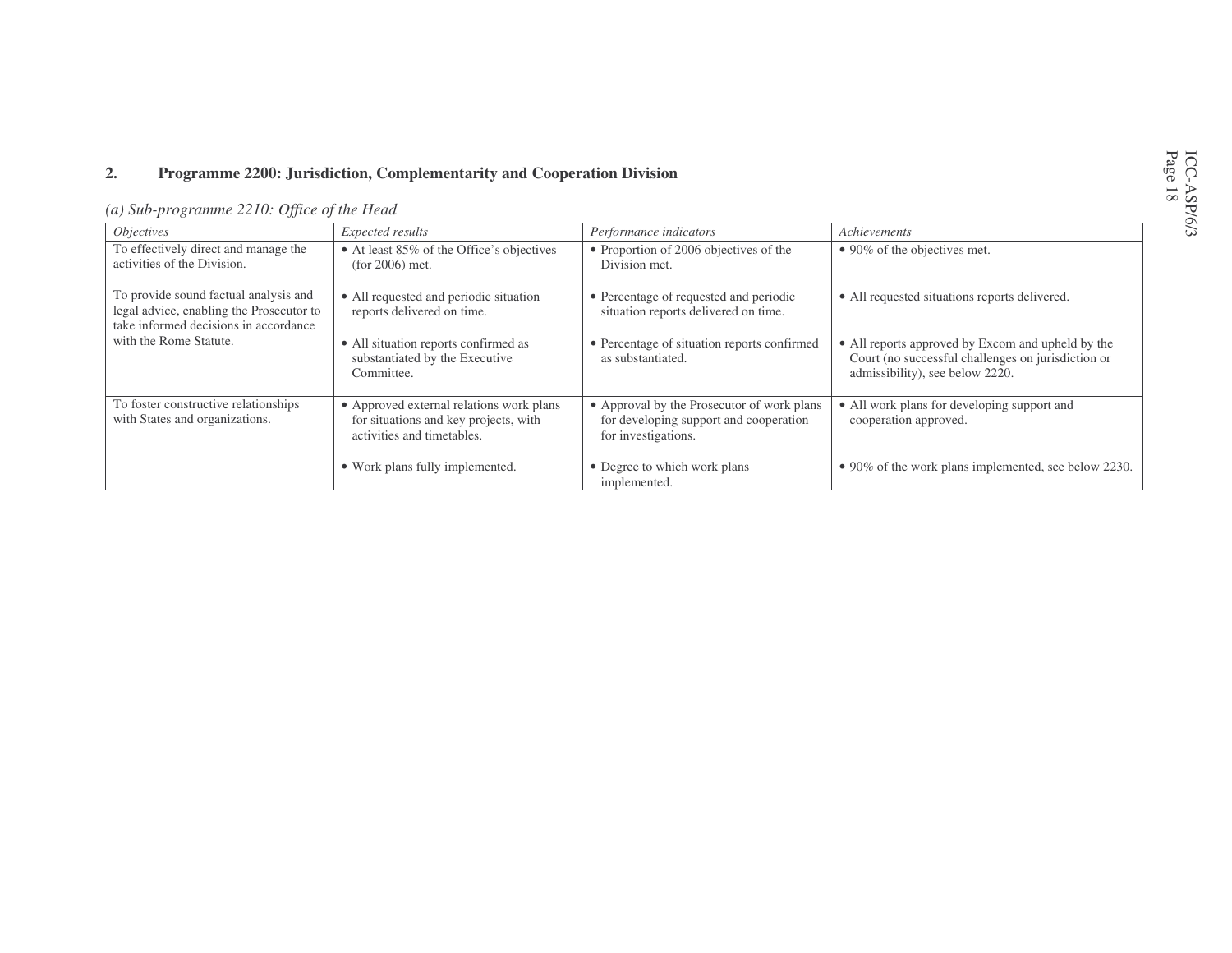| <i>Objectives</i>                                                                                                                                       | Expected results                                                                                                                                       | Performance indicators                                                                                                       | Achievements                                                                               |
|---------------------------------------------------------------------------------------------------------------------------------------------------------|--------------------------------------------------------------------------------------------------------------------------------------------------------|------------------------------------------------------------------------------------------------------------------------------|--------------------------------------------------------------------------------------------|
| To analyse communications and<br>prepare recommendations for the                                                                                        | $\bullet$ 90% of communications received in a                                                                                                          | • Percentage of communications analysed<br>and responded to within stated timeframe.                                         | • 90% of the communications analysed and answered<br>in a timeframe of 9 weeks.            |
| Prosecutor.                                                                                                                                             | working language of the Court responded<br>to within 5 weeks.                                                                                          |                                                                                                                              |                                                                                            |
| To provide timely and well<br>substantiated reports to the Executive<br>Committee on situations of interest, in<br>accordance with sound methodologies. | • 85% or more of requested or periodic<br>reports on situations of interest delivered<br>on time and substantiated.                                    | • Percentage of requested or periodic<br>analytical products delivered on time and<br>percentage confirmed as substantiated. | • All requested and periodic reports were submitted to<br>Excom on time and substantiated. |
|                                                                                                                                                         | • Refined methodology for assessing<br>interests of justice approved by Executive<br>Committee and implemented.                                        | • Approval of methodology and degree of<br>progress in implementation plan.                                                  | • Draft methodology is substantially developed but not<br>yet finalised.                   |
| To provide dedicated situation analysis<br>(admissibility, interests of justice) for<br>each situation during the investigation.                        | All requested and periodic analytical<br>products on admissibility or interests of<br>justice for situations under investigation<br>delivered on time. | • Percentage of requested and periodic<br>analytical products delivered on time.                                             | • All requested and periodic reports submitted on time<br>and substantiated.               |

*(b) Sub-programme 2220: Situation Analysis Section*

## *(c) Sub-programme 2230: International Cooperation Section*

| <i>Objectives</i>                                                                                                                         | Expected results                                                                                                                   | Performance indicators                                                                                                               | Achievements                                                                                                   |
|-------------------------------------------------------------------------------------------------------------------------------------------|------------------------------------------------------------------------------------------------------------------------------------|--------------------------------------------------------------------------------------------------------------------------------------|----------------------------------------------------------------------------------------------------------------|
| To negotiate and conclude the<br>cooperation agreements needed in<br>support of the investigations and<br>activities of the Office.       | • All cooperation agreements identified as<br>priorities for 2006 concluded.                                                       | • Number of agreements satisfactorily<br>concluded versus number prioritized.<br>• Degree of progress made with other<br>agreements. | • 60% of priority agreements concluded.<br>• Negotiations continuing on outstanding priorities<br>(OHCHR, AU). |
| To channel all requests for assistance<br>efficiently, verifying conformity with<br>procedures and standards and tracking                 | • All requests issued in conformity with<br>Office procedures.                                                                     | • Percentage of requests issued in<br>conformity with Office procedures.                                                             | • All requests issued in conformity with Office<br>procedures.                                                 |
| compliance                                                                                                                                | • 85% of reviewed requests for assistance<br>processed within two days.                                                            | • Percentage of reviewed requests<br>processed within stated timeframe.                                                              | • All reviewed requests processed on time.                                                                     |
|                                                                                                                                           | • System for tracking of compliance<br>implemented.                                                                                | • Planning versus implementation of<br>system.                                                                                       | • System prototype approved and scheduled for<br>production and data entry.                                    |
| To build and strengthen relationships of<br>support and cooperation in specific<br>situations and in the general enabling<br>environment. | • 85% implementation of external relations<br>work plans for situations and key<br>projects, in accordance with timetables<br>set. | • Degree of implementation of work plans.                                                                                            | • All external relations work plans and key projects<br>implemented.                                           |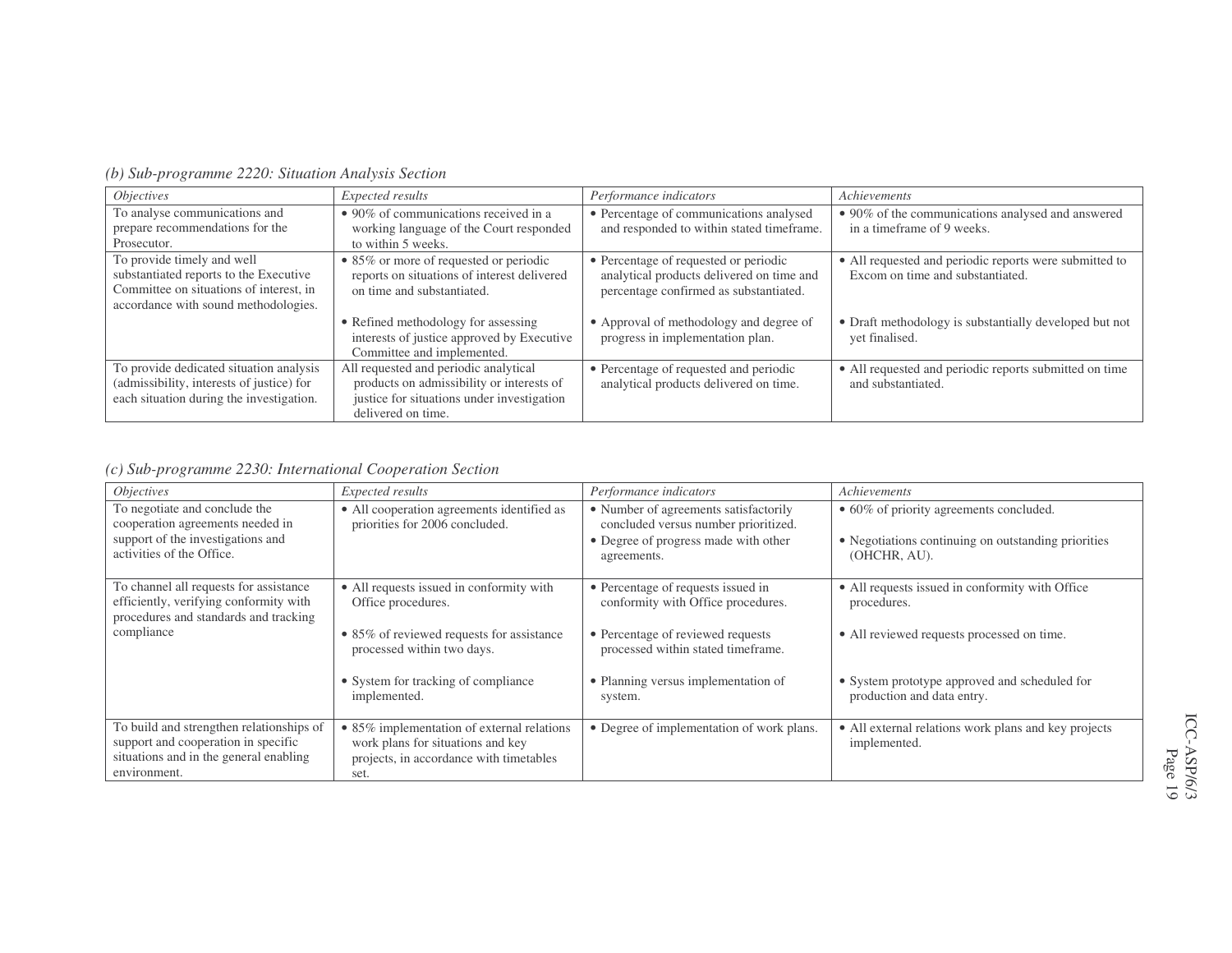#### **3.Programme 2300: Investigation Division**

| (a) Sub-programme 2310: Office of the Deputy Prosecutor for Investigations |  |  |
|----------------------------------------------------------------------------|--|--|
|                                                                            |  |  |

| <i><b>Objectives</b></i>                                                               | Expected results                                                                                                               | Performance indicators                                                                                                                                                                                                                                     | Achievements                                                                                                                                                                                                  |
|----------------------------------------------------------------------------------------|--------------------------------------------------------------------------------------------------------------------------------|------------------------------------------------------------------------------------------------------------------------------------------------------------------------------------------------------------------------------------------------------------|---------------------------------------------------------------------------------------------------------------------------------------------------------------------------------------------------------------|
| To ensure the performance of the<br>investigations foreseen for 2006.                  | • One investigation completed and three<br>investigations executed as planned, given<br>that all assumptions remain unchanged. | • Bi-monthly approval of the progress<br>made and of the reviewed investigation<br>plan.<br>• Achievement of investigative steps<br>according to bi-monthly plan.                                                                                          | $\bullet$ DRC – UPC investigation completed – arrest<br>warrants issued.<br>• Investigation in Uganda completed - arrest warrants<br>issued.<br>• Investigations in the DRC and Darfur running as<br>planned. |
| To further optimize the use of resources<br>within the Investigation Division.         | • An increased efficiency in the use of<br>resources within the Investigation<br>Division.                                     | • A resource-planning instrument fully<br>implemented.<br>• The improvement of the average travel<br>cost compared to 2005.                                                                                                                                | • Resource planning instrument developed and under<br>implementation.<br>• Increased number of days in the field while<br>maintaining costs.                                                                  |
| To develop a network of law<br>enforcement that can support the<br>investigative work. | • Progress made in the development of a<br>law enforcement network in support of<br>the investigation.                         | • All priority cooperation agreements<br>(concluded with support of JCCD)<br>implemented through an agreed upon<br>2006 action plan.<br>• An international project on arms dealing<br>in relation to the ongoing investigations<br>implemented as planned. | • Cooperation activities within GCU, ISAU and<br>Forensics ongoing and developing as planned.<br>• Cooperation projects with Interpol, countries and UN<br>agencies on arms dealing agreed upon.              |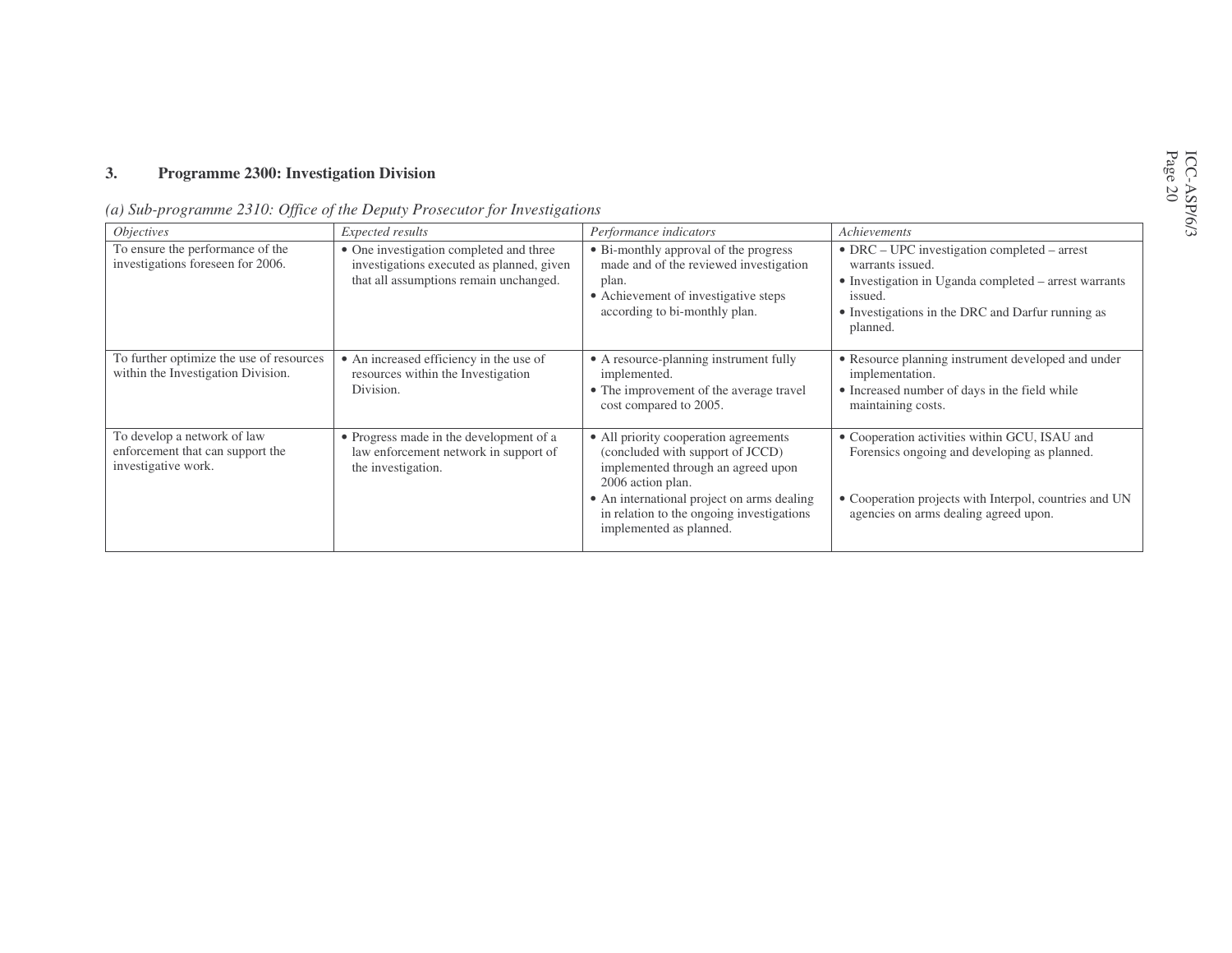| o) Suo programme 2520. I amming ana Operanons Secuon                                                                                                                                                                |                                                                                                                       |                                                                                      |                                                                                                                                                                                                                                                                 |
|---------------------------------------------------------------------------------------------------------------------------------------------------------------------------------------------------------------------|-----------------------------------------------------------------------------------------------------------------------|--------------------------------------------------------------------------------------|-----------------------------------------------------------------------------------------------------------------------------------------------------------------------------------------------------------------------------------------------------------------|
| <i>Objectives</i>                                                                                                                                                                                                   | Expected results                                                                                                      | Performance indicators                                                               | Achievements                                                                                                                                                                                                                                                    |
| Chief of Section:<br>• To prepare and update a development<br>plan and an investigation plan for the<br>Division and ensure their<br>implementation.                                                                | • 85% of the Division's development and<br>investigation plans implemented as<br>planned.                             | • Degree of implementation.                                                          | • ID Divisional Plan developed and implemented as<br>planned.<br>• For each of the investigative teams a plan has been<br>developed, as well as the necessary coordination.                                                                                     |
| • To ensure that all units of the Section<br>achieve their objectives (presented<br>below).                                                                                                                         | • 85% or more of all the Section's<br>objectives achieved.                                                            | • Proportion of objectives met.                                                      | • Objectives achieved as indicated in the sequence.                                                                                                                                                                                                             |
| <b>Operational Support Unit</b><br>• To provide timely support for all field<br>investigations, ensuring efficient<br>coordination with the Registry                                                                | • At least 80% of the relevant plans for<br>field presence, witness protection and<br>staff security implemented.     | • Proportion of relevant plans<br>implemented.                                       | • 80% target accomplished. Service agreement<br>guidelines with service providers developed and work<br>processes simplified.                                                                                                                                   |
| • To ensure that all field missions are<br>conducted in accordance with<br>relevant security standards, and with<br>appropriate equipment, and are<br>correctly managed by headquarters<br>and/or the field office. | • All missions conducted in accordance<br>with security standards.                                                    | • Proportion of missions not in compliance<br>with security standards.               | • All missions conducted in compliance with security<br>requirements.<br>• Establishment of intra-Organ group J-TAG (Joint<br>Threat Assessment Group) has allowed for effective<br>planning, risk and threat identification and mitigating<br>countermeasures. |
| • To develop a forensic network for the<br>support of the investigations.                                                                                                                                           | • All areas of expert support requested<br>sufficiently in advance are supported by<br>the external forensic network. | • Proportion of requests met on time.                                                | • Forensic network operational, permanently growing<br>and being updated, with gratis provision of services.                                                                                                                                                    |
| • To further establish and implement<br>standard scientific procedures for the<br>forensic activities.                                                                                                              | • Proposed standard scientific procedures<br>externally validated and endorsed by the<br>Prosecutor.                  | • Degree to which procedures are validated<br>and approved.                          | · Draft procedures on autopsy, exhumation, clinical<br>examination and photography prepared. Next step is<br>to submit them to the Scientific Advisory Board.                                                                                                   |
| Gender and Children Unit<br>• To develop a network of experts for<br>the psychological assessment of all<br>witnesses.                                                                                              | • At least 90% of witness interviews<br>preceded by an assessment by a trained<br>assessor.                           | • Proportion of witness interviews preceded<br>by psychological assessment.          | • Network developed, up and running. Currently 13<br>psycho-social experts are in a roster. All interviews<br>of vulnerable witnesses were preceded by<br>psychological assessment.                                                                             |
| • To implement specialized<br>interviewing techniques for children.                                                                                                                                                 | • All children interviewed according to the<br>new technique.                                                         | • Proportion of interviews audited that are<br>in accordance with the new technique. | • Techniques developed, training conducted with<br>investigators. Currently developing a protocol for the<br>interviewing of children.                                                                                                                          |

### *(b) Sub-programme 2320: Planning and Operations Section*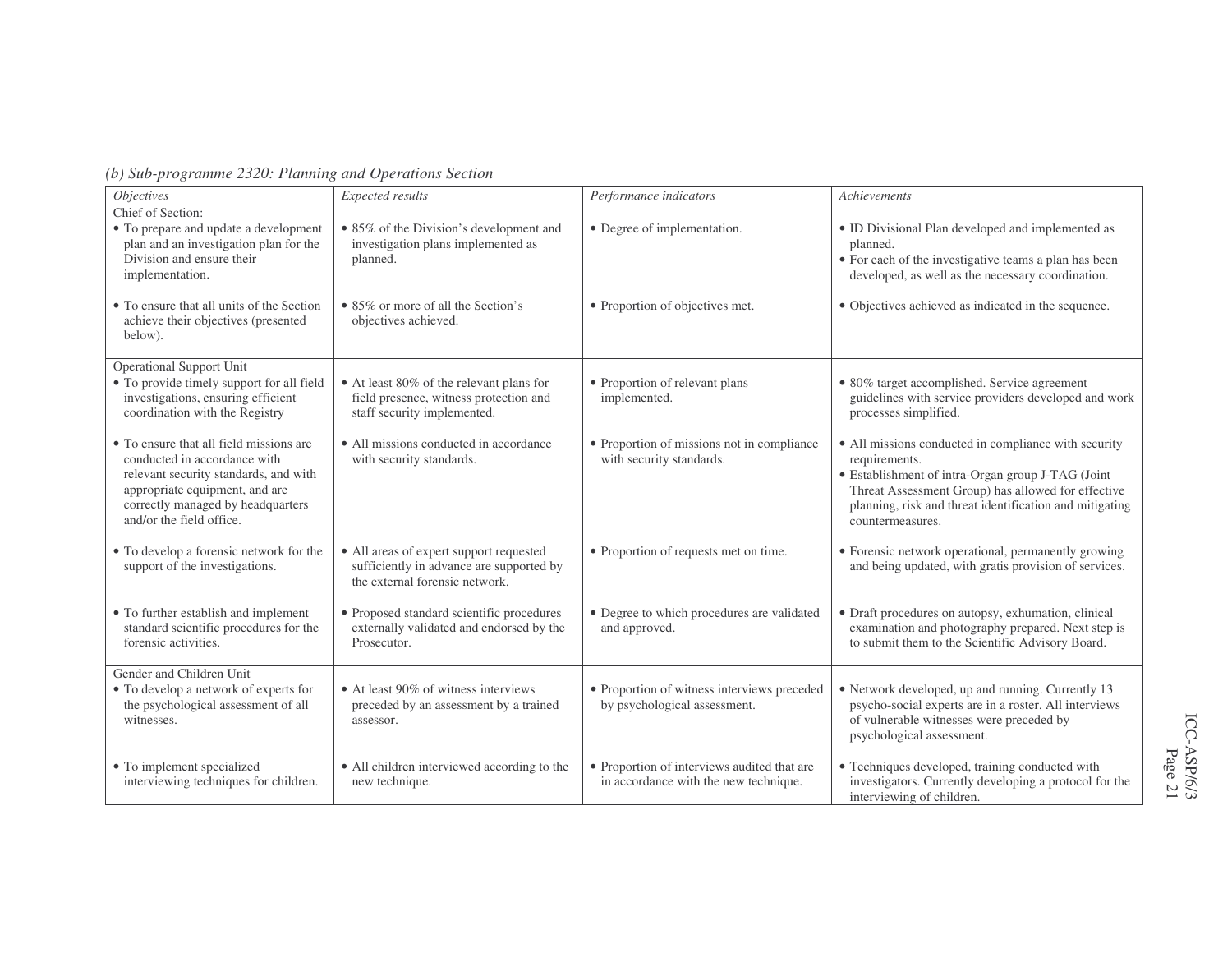| <i>Objectives</i>                                                                                                                                                                                                                                            | Expected results                                                                                                                                     | Performance indicators                                                                                                                                                                     | Achievements                                                                                                                                                                                                                         |
|--------------------------------------------------------------------------------------------------------------------------------------------------------------------------------------------------------------------------------------------------------------|------------------------------------------------------------------------------------------------------------------------------------------------------|--------------------------------------------------------------------------------------------------------------------------------------------------------------------------------------------|--------------------------------------------------------------------------------------------------------------------------------------------------------------------------------------------------------------------------------------|
| • To implement a policy guaranteeing<br>an adequate approach by the OTP on<br>sexual and gender violence.                                                                                                                                                    | • Policy on analysis and investigation of<br>sexual and gender violence approved by<br>the Prosecutor and implementation<br>objectives for 2006 met. | • Implementation versus planning of the<br>project.                                                                                                                                        | • Draft policy ready. A working group is currently<br>reviewing it for further implementation.                                                                                                                                       |
| <b>Investigative Strategies and Analysis</b><br>Unit                                                                                                                                                                                                         |                                                                                                                                                      |                                                                                                                                                                                            |                                                                                                                                                                                                                                      |
| • To ensure that all requested crime<br>analyses in support of the<br>Jurisdiction, Complementarity and<br>Cooperation Division (JCCD), the<br>Investigation Division or the<br>Prosecution Division are produced on<br>time and are of the desired quality. | • At least 85% of requested analytical<br>products delivered with due timeliness<br>and quality.                                                     | • Proportion of all analytical products<br>delivered in time and approved by end<br>users.                                                                                                 | • Requests met and satisfied.                                                                                                                                                                                                        |
| • To support the collection of crime<br>information through the establishment<br>of a network with national agencies<br>(police, military, intelligence,<br>prosecutors) and NGOs within the<br>cooperation agreement developed<br>where necessary by JCCD.  | • 80% of the plans for crime information<br>collection through the developed network<br>are implemented as planned.                                  | • Degree of implementation.                                                                                                                                                                | • Cooperation projects with Interpol, war crime units,<br>countries and UN agencies being developed, with<br>operational agreements already reached in several<br>areas (forensics, arms dealing, psycho-social<br>assessment, etc). |
| • To develop and implement standard<br>operating procedures for the<br>Investigation Division.                                                                                                                                                               | • Standard operating procedures for<br>investigations, analysis and field<br>operations established.                                                 | • Approval of the investigators, analysts<br>and field operations manual by the<br>Prosecutor and Deputy Prosecutors.                                                                      | • Developed at ISAU level:<br>o Source evaluation guidelines<br>o Guidelines for analytical report drafting<br>o ISAU Organizational Model                                                                                           |
| • To develop a resource planning<br>instrument that allows flexible<br>allocation of resources.                                                                                                                                                              | • A resource planning instrument ensuring<br>the optimal, flexible allocation of<br>resources and the optimized use of the<br>travel budget.         | • (a) Degree to which the system for<br>optimization of resources in and between<br>the teams and units of the Division is<br>implemented;<br>(b) Average travel cost compared to<br>2005. | • Resource planning instrument developed and under<br>implementation<br>• Increased number of days in the field while<br>maintaining costs                                                                                           |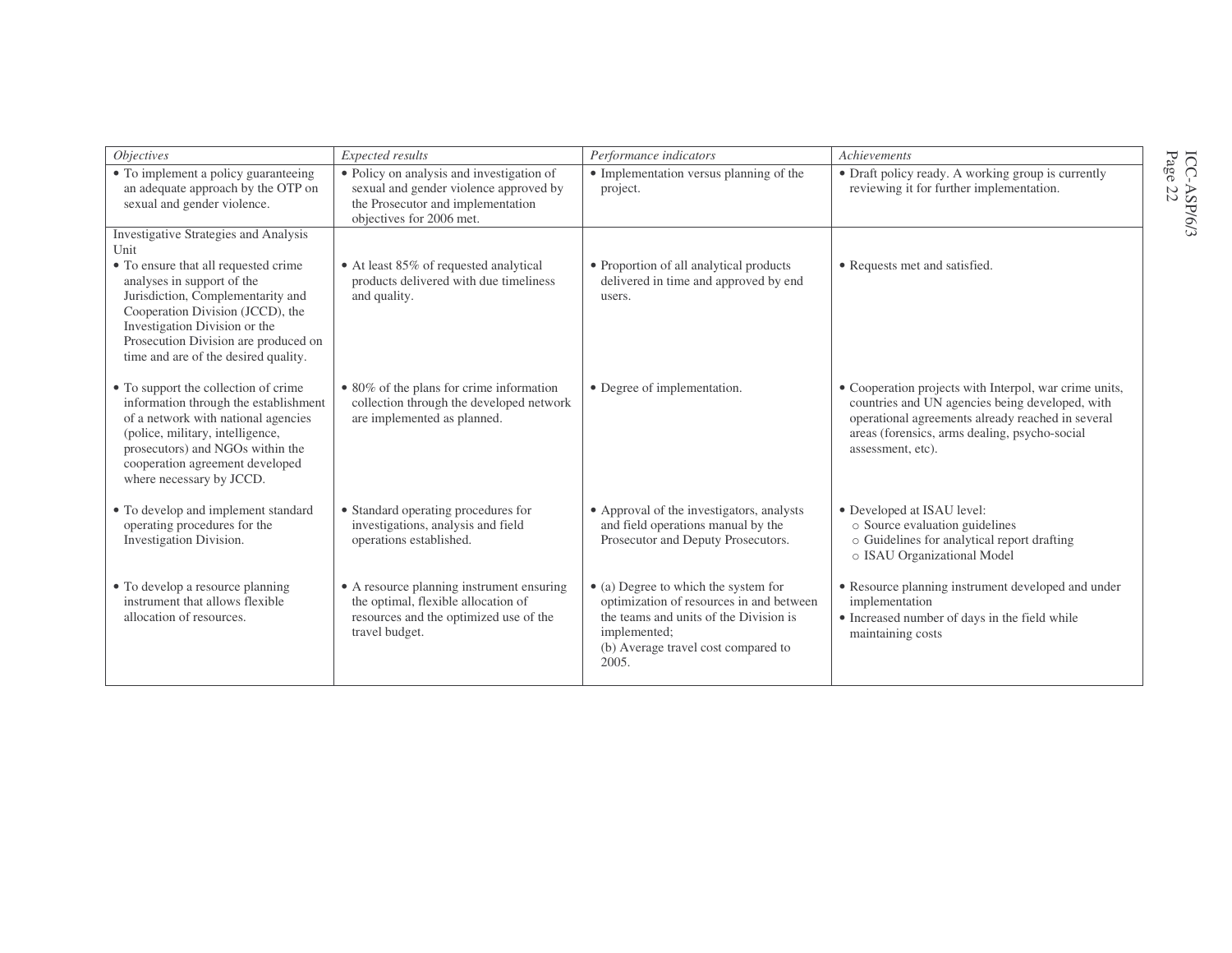|  |  |  | (c) Sub-programme 2330: Investigation Teams |  |
|--|--|--|---------------------------------------------|--|
|--|--|--|---------------------------------------------|--|

| <i>Objectives</i>                                                                                       | Expected results                                                                                                    | Performance indicators                                                                                                                                                           | Achievements                                                                        |
|---------------------------------------------------------------------------------------------------------|---------------------------------------------------------------------------------------------------------------------|----------------------------------------------------------------------------------------------------------------------------------------------------------------------------------|-------------------------------------------------------------------------------------|
| To have exonerating or incriminating<br>evidence collected for the investigations<br>performed in 2006. | • Progress made in the collection of<br>information and evidence.                                                   | • Bi-monthly approval of the progress<br>made and of the reviewed investigation<br>plan.<br>• Achieve investigative steps according to<br>bi-monthly plan in 80% of the reviews. | • Investigations executed as planned or according to<br>changing characteristics.   |
| To take all appropriate measures to<br>ensure protection of witnesses.                                  | • All contacts with witnesses performed in<br>accordance with the protection system<br>developed for the situation. | • Proportion of contacts sampled that are in<br>accordance with protection system.                                                                                               | • No incidents with witnesses due to failure in the<br>developed protection system. |
| To conduct all investigative activities in<br>accordance with standard operating<br>procedures.         | • All investigative activities conform with<br>standard operating procedures.                                       | • Proportion of sample audit results<br>confirmed as conforming to standards.<br>• All required improvements made within<br>set timeframe.                                       | • Investigative standard operating procedures still<br>under development.           |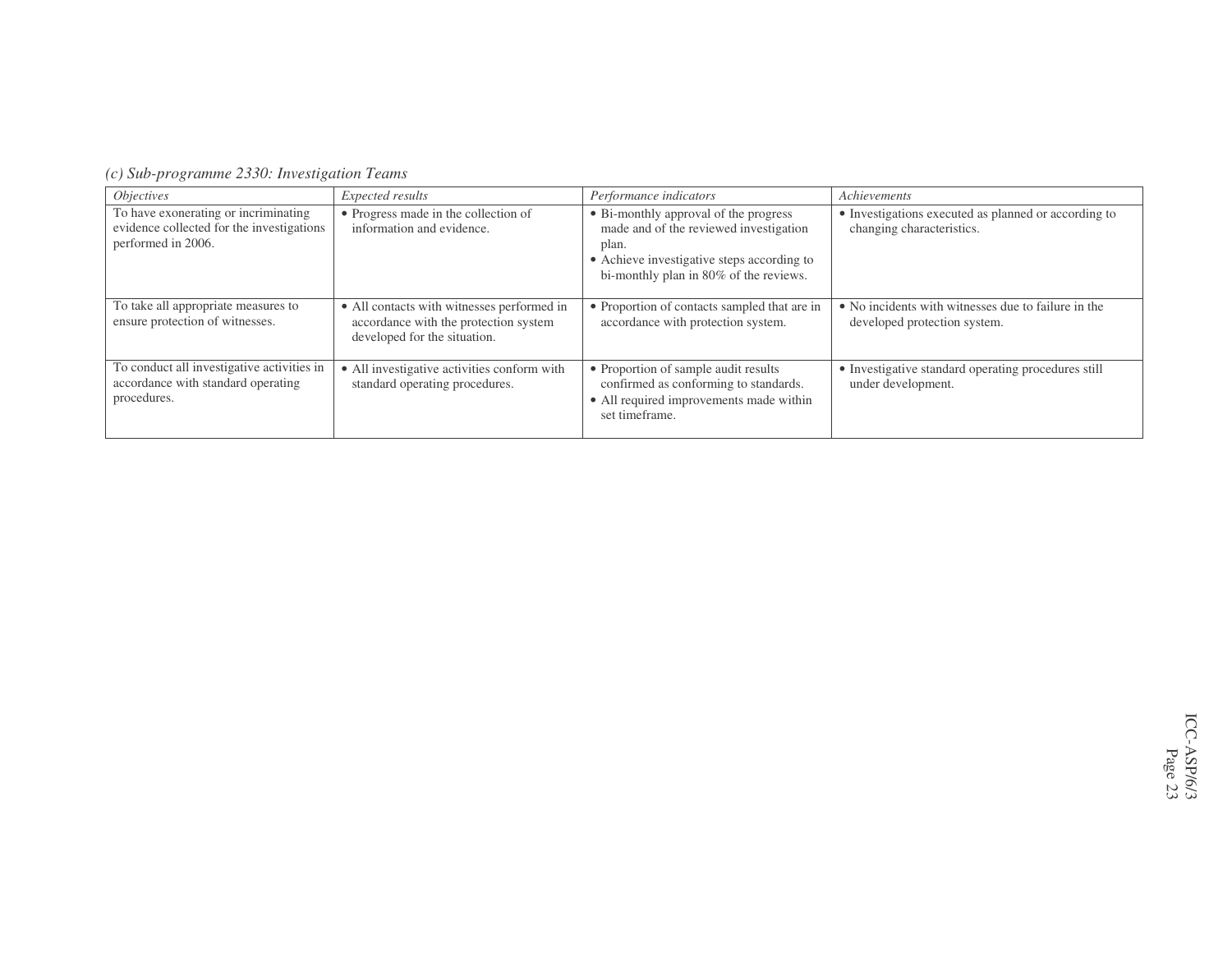#### **4.Programme 2400: Prosecution Division**

| (a) Sub-programme 2410: Office of the Deputy Prosecutor for Prosecutions |  |  |  |
|--------------------------------------------------------------------------|--|--|--|
|                                                                          |  |  |  |

| <i>Objectives</i>                                                                                                                 | Expected results                                                           | Performance indicators                           | Achievements                                                                                                           |
|-----------------------------------------------------------------------------------------------------------------------------------|----------------------------------------------------------------------------|--------------------------------------------------|------------------------------------------------------------------------------------------------------------------------|
| To effectively direct and manage all<br>activities of the Prosecution Division.                                                   | • At least 85% of 2006 objectives set for<br>the Prosecution Division met. | • Proportion of 2006 objectives achieved.        | • About 90% of the 2006 objectives set for the<br>Division have been met.                                              |
| To perform all tasks requested by the<br>Prosecutor to create support for the<br>investigations, prosecutions and OTP<br>mandate. | • All missions executed as planned.                                        | • Proportion of missions executed as<br>planned. | • 95% of the planned missions have been executed in<br>respect of the three active cases of Uganda, DRC and<br>Darfur. |

### *(b) Sub-programme 2420: Prosecution Section*

| <i><b>Objectives</b></i>                                                                                                                                                        | Expected results                                                                                                                                                                                                  | Performance indicators                                                                                                                                                                                                                                                         | Achievements                                                                                                                                                                                                                                                                                                                                                                     |
|---------------------------------------------------------------------------------------------------------------------------------------------------------------------------------|-------------------------------------------------------------------------------------------------------------------------------------------------------------------------------------------------------------------|--------------------------------------------------------------------------------------------------------------------------------------------------------------------------------------------------------------------------------------------------------------------------------|----------------------------------------------------------------------------------------------------------------------------------------------------------------------------------------------------------------------------------------------------------------------------------------------------------------------------------------------------------------------------------|
| To ensure focused investigations that<br>respect all statutory obligations by<br>determining the case focus, giving legal<br>guidance and reviewing the<br>investigative steps. | • All investigations are kept focused and<br>therefore as expeditious as possible.<br>• All statutory obligations respected in all<br>investigations (80% reviews satisfactory;<br>all improvements implemented). | • Bi-monthly approval by the Prosecutor of<br>the progress made and of the revised<br>planning.<br>• Proportion of reviews conducted by<br>Prosecution Section deemed satisfactory.<br>• Degree to which requested improvements<br>implemented within the agreed<br>timeframe. | • PD has given timely legal guidance in respect of the<br>cases thus ensuring that the investigations are focused<br>and application for Arrest Warrant in DRC was made<br>as scheduled.                                                                                                                                                                                         |
| To provide timely legal advice to<br>investigative teams.                                                                                                                       | • All requests for guidance answered on<br>time.                                                                                                                                                                  | • Proportion of requests answered on time.                                                                                                                                                                                                                                     | • Timely legal advice to investigative teams was<br>achieved 95%.                                                                                                                                                                                                                                                                                                                |
| To ensure timely and adequate<br>presentation of applications for arrest<br>warrants or summons to appear upon<br>completion of an investigation.                               | • High-quality and compact applications<br>within the defined time<br>frames $(>60\%$ on<br>time and approved by peer review/Deputy<br>Prosecutor).                                                               | • Proportion of the draft submissions<br>approved by a peer review board.<br>· Proportion of submissions delivered<br>within stipulated timeframes.                                                                                                                            | • This was achieved in both DRC and Darfur 100%.<br>• Extensive peer review conducted in both cases 95%.                                                                                                                                                                                                                                                                         |
| To efficiently litigate cases and case-<br>related issues before the Pre-Trial<br>Division and before the Trial Division.                                                       | • Efficient presentation of evidence before<br>the Pre-Trial and Trial Chambers.                                                                                                                                  | • Proportion of bi-monthly reviews of case<br>progress and updates to case-approach are<br>approved by the Prosecutor and Deputy<br>Prosecutor.                                                                                                                                | • Almost 100% efficient litigation before the PTC 1<br>and 2 as well as the Appeals Bench.<br>• In the Lubanga case 100% of evidence presentation<br>before the PTC was achieved leading to the<br>confirmation of the charges as planned.<br>• All legal arguments and submissions were made in<br>full consultation with the Prosecutor and the Deputy<br>100% fully achieved. |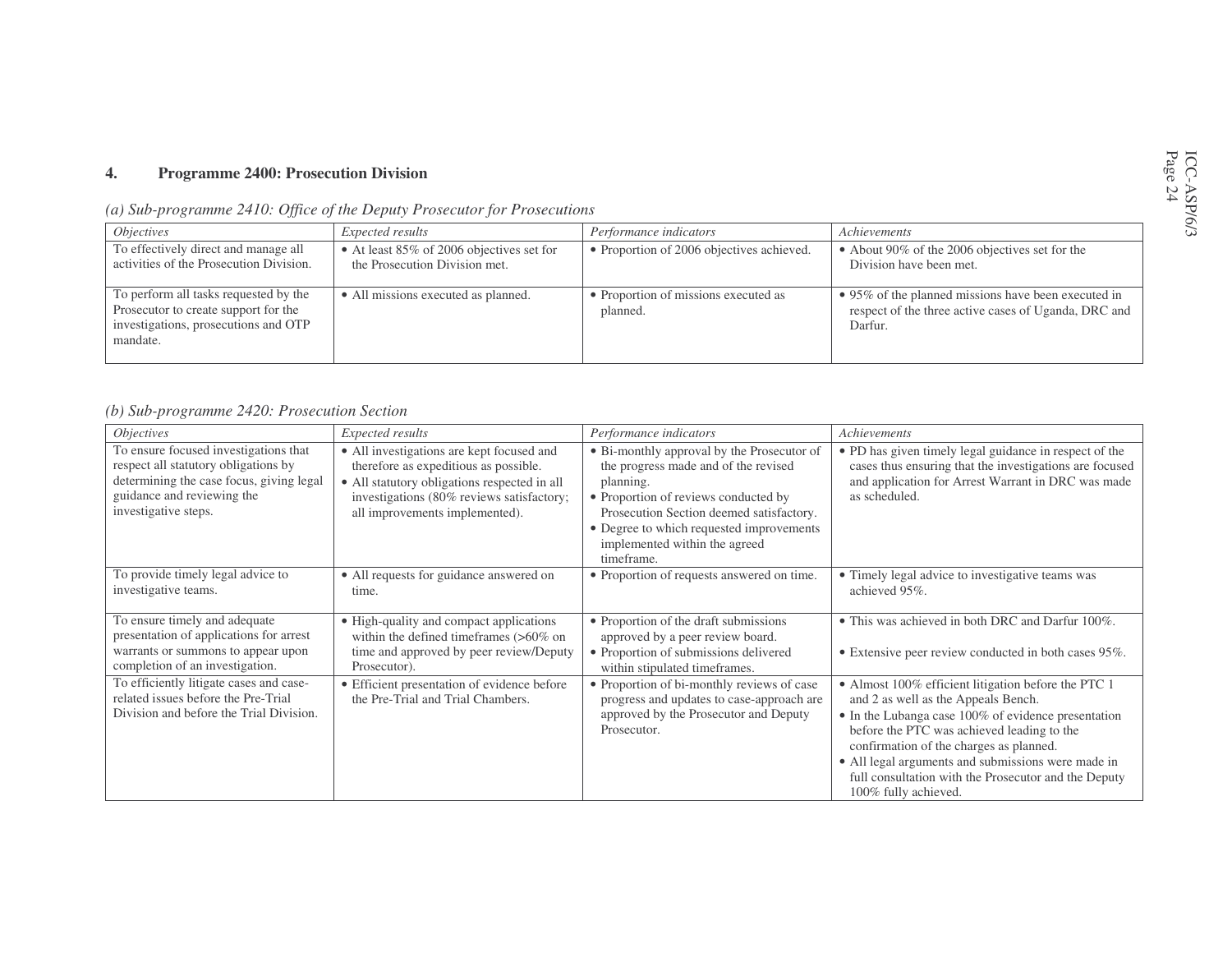|  |  | (c) Sub-programme 2430: Appeals Section |  |
|--|--|-----------------------------------------|--|
|--|--|-----------------------------------------|--|

| <i>Objectives</i>                                                                                                            | Expected results                                                                | Performance indicators                                                                                                                            | Achievements                                                                                                                                                                                                                                                                                                                                                                                                               |
|------------------------------------------------------------------------------------------------------------------------------|---------------------------------------------------------------------------------|---------------------------------------------------------------------------------------------------------------------------------------------------|----------------------------------------------------------------------------------------------------------------------------------------------------------------------------------------------------------------------------------------------------------------------------------------------------------------------------------------------------------------------------------------------------------------------------|
| To provide timely legal advice to<br>investigative and trial teams.                                                          | • All legal advice delivered on time.                                           | • Number of advices in due time versus<br>total number.                                                                                           | • As a matter of general practice, the Appeals Section<br>has been timely involved in all relevant legal<br>discussions related to investigative and litigation<br>matters at the pre-trial and trial level. The Section has<br>been able to provide legal advice and support to all<br>trial teams and has further undertaken drafting of<br>court documents where required.                                              |
| To prepare timely and adequate legal<br>submissions.                                                                         | · High-quality and compact submissions<br>within the defined timeframes.        | • Proportion of the draft submissions<br>approved by a peer review board.<br>• Proportion of the submissions within the<br>stipulated timeframes. | • The Appeals Section has developed specific<br>standards for the drafting of submissions before<br>Chambers of the Court. It has also organized internal<br>training in order to improve the Section's output.<br>Submissions have been at all times submitted for peer<br>review within the stipulated timeframes. The results<br>of peer review have been in all instances very<br>positive.                            |
| To prepare and conduct appeals and<br>interlocutory appeals efficiently.                                                     | • Compact and efficient presentation of<br>evidence before the Appeals Chamber. | • Proportion of bi-monthly case progress<br>reviews and updates to case-approach<br>approved by the Prosecutor and Deputy<br>Prosecutor.          | • The Appeals Section has filed within the last year<br>approximately 50 documents comprising a total of<br>around 500 pages pertaining to appeal-related<br>matters. Submissions have been timely prepared,<br>efficient use has been made of all procedural<br>mechanisms and internal resources and submissions<br>have been focused and aimed at providing the best<br>assistance possible to the intervening Chamber. |
| To provide sound and timely legal<br>opinions to the Prosecutor and Deputy<br>Prosecutor on potential and actual<br>appeals. | • All legal opinions provided on time.                                          | • Proportion of legal opinions delivered on<br>time.                                                                                              | • The Appeals Section has routinely and timely<br>provided legal advice to both Prosecutor and Deputy<br>Prosecutor in relation to potential appellate matters. It<br>has as a matter of routine commented on all<br>important decisions and filings made in all three<br>situations currently before the Court.                                                                                                           |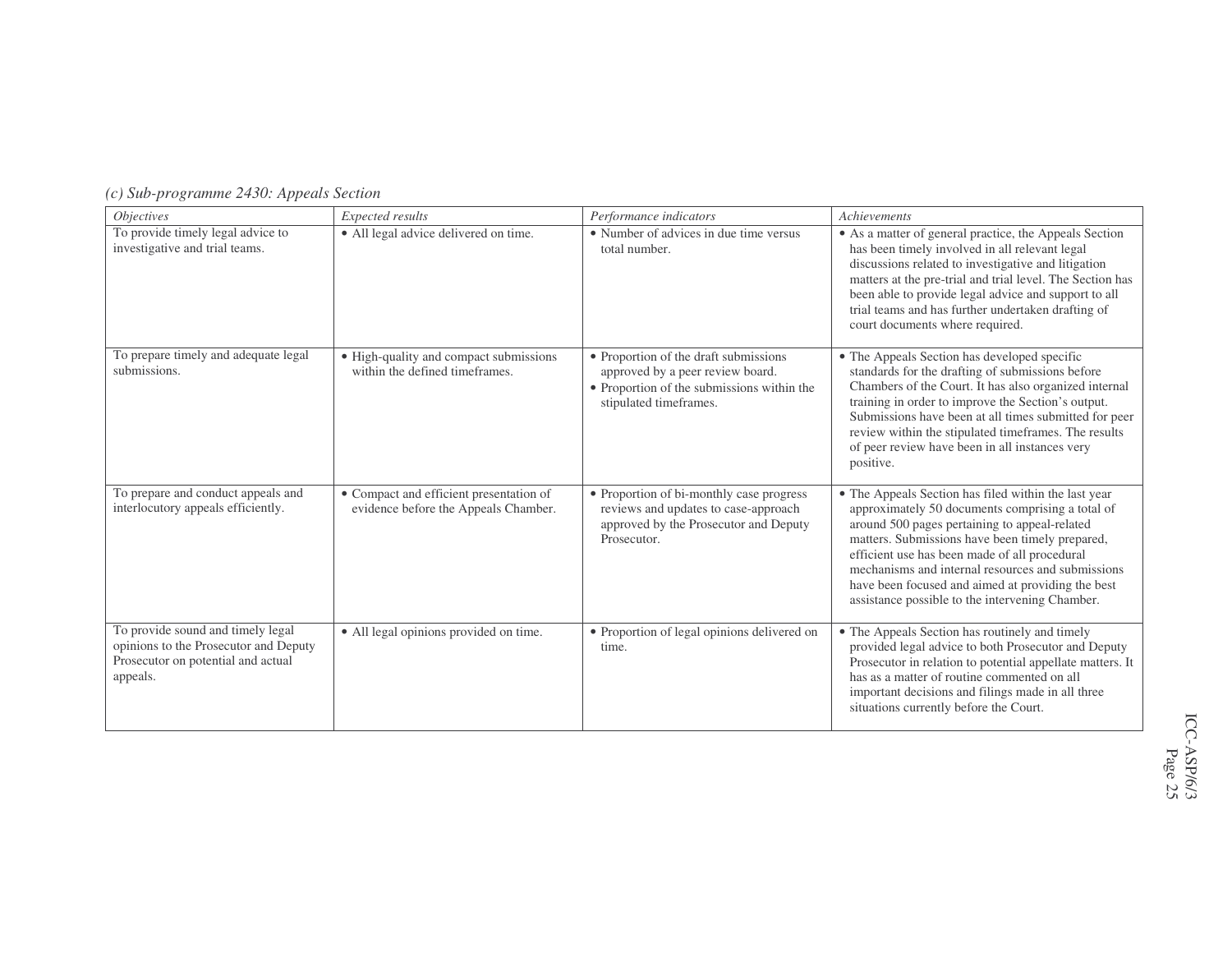### **C.Major Programme III: Registry**

#### **1.Programme 3100: Office of the Registrar**

| (a) Sub-programme $3110$ : Immediate Office of the Registrar |  |  |
|--------------------------------------------------------------|--|--|
|                                                              |  |  |

| <i>Objectives</i>                                                                                                        | Expected results                                                                                                       | Performance indicators                                                                                                                                                                                          | Achievements                                                                                                                                                                                     |
|--------------------------------------------------------------------------------------------------------------------------|------------------------------------------------------------------------------------------------------------------------|-----------------------------------------------------------------------------------------------------------------------------------------------------------------------------------------------------------------|--------------------------------------------------------------------------------------------------------------------------------------------------------------------------------------------------|
| To ensure sound overall management of<br>the Registry.                                                                   | • Basic "performance measurement<br>system" is fully operational.                                                      | • All bi-monthly meetings and performance<br>review were based on complete and<br>timely information.                                                                                                           | • The performance measurement system has been<br>further worked upon but has not been completed in<br>2006.                                                                                      |
|                                                                                                                          | • At least 80% of the decisions proposed<br>resulted in a decision taken.                                              | $\bullet$ 80% of all decided actions for<br>performance improvement taken during<br>the review meeting were implemented as<br>planned.<br>• Number of decisions taken versus areas<br>for decision per meeting. | • All decisions sought during the meetings were taken.                                                                                                                                           |
|                                                                                                                          | • Progress made in the number of managers<br>who confirm that the communication has<br>improved compared with 2005.    | • Number of managers who confirm the<br>improvement of internal communication<br>versus total number of managers.                                                                                               | • Direct line managers to the Registrar confirmed that<br>communication within the Registry has improved.                                                                                        |
| To enhance external relations and<br>cooperation – with special attention to<br>consolidating the presence in the field. | • All meetings foreseen for the dialogue<br>with State Parties, key partners and<br>stakeholders organized as planned. | • Bi-monthly plan for communication<br>approved and implemented.<br>• Alternative: Proportion of meetings<br>organized as planned.                                                                              | • All meetings have been held according to the plan.                                                                                                                                             |
|                                                                                                                          | • Maintain approval ratings for meetings at<br>2005 level.                                                             | • Proportion of participants considering the<br>meetings to be useful for better<br>understanding of the functioning of the<br>Court.                                                                           | • Positive Feedback was collected after meetings with<br>states parties, NGO meetings etc. Survey was<br>conducted to assess usefulness of diplomatic briefing;<br>overall satisfaction is high. |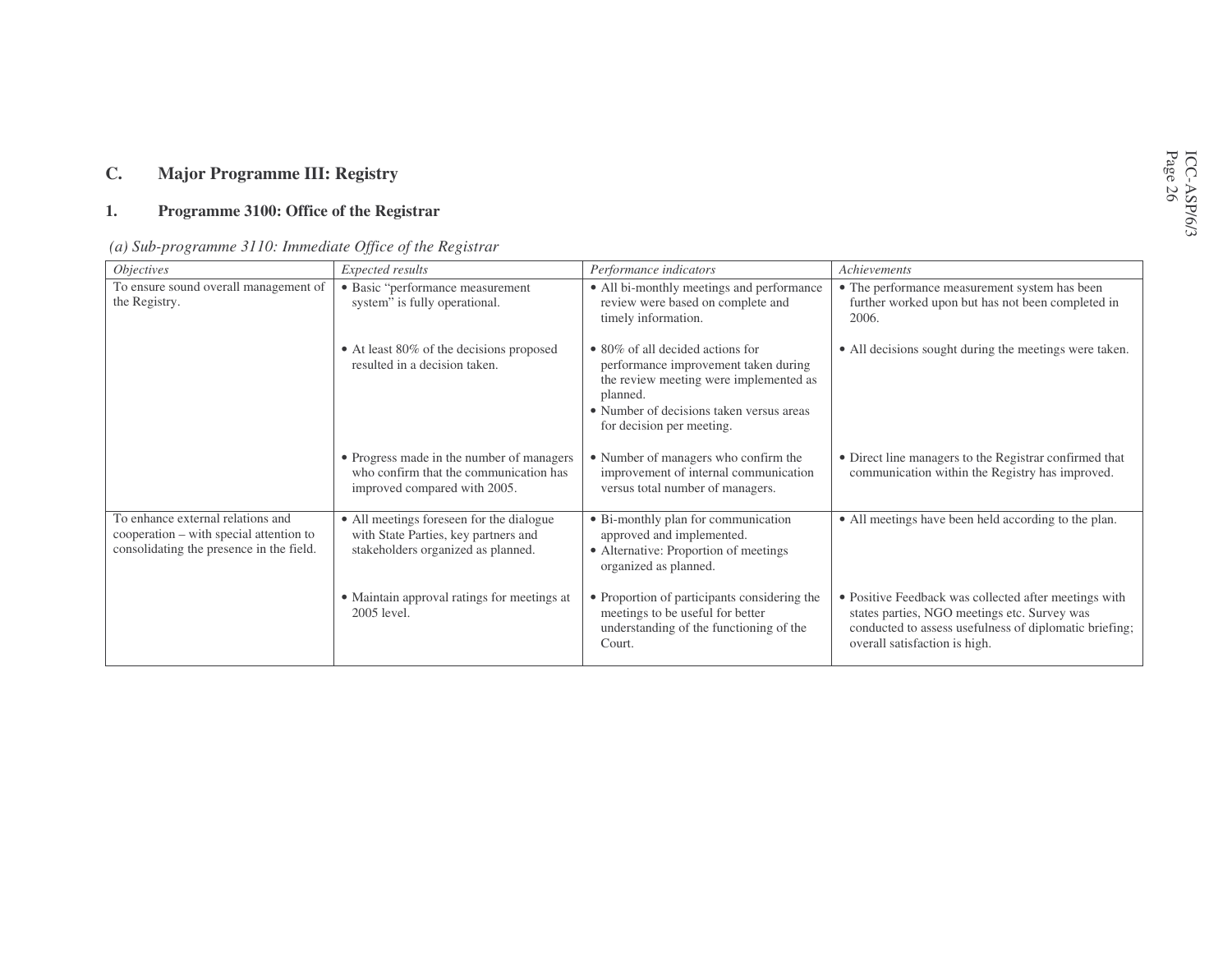|                                                                                                                                                                                                                                                             | <b>Expected results</b>                                                                          | Performance indicators                                                                                           | Achievements                                                                                                                                                                                                                                                                                                                                                                                                                                                                                                                                                                                                                                                                                                        |
|-------------------------------------------------------------------------------------------------------------------------------------------------------------------------------------------------------------------------------------------------------------|--------------------------------------------------------------------------------------------------|------------------------------------------------------------------------------------------------------------------|---------------------------------------------------------------------------------------------------------------------------------------------------------------------------------------------------------------------------------------------------------------------------------------------------------------------------------------------------------------------------------------------------------------------------------------------------------------------------------------------------------------------------------------------------------------------------------------------------------------------------------------------------------------------------------------------------------------------|
| To provide the Court's executive<br>head(s) with objective and timely<br>information, assurance and advice<br>about whether the organization's<br>internal controls, management systems<br>and practices are suitably designed and<br>effectively operated. | • The Office's strategic outcome is to<br>contribute to a well-managed and<br>accountable Court. | · Percentage of stakeholders to be surveyed<br>that consider our work to have a positive<br>impact on the Court. | • While it is too early to conduct a formal survey of all<br>stakeholders, the majority of comments received<br>from staff and elected officials regarding the work of<br>the Office of Internal Audit (OIA) have been<br>positive.<br>• The External Auditor concluded that each of the<br>reviews conducted by the OIA identified important<br>issues and internal controls that could be<br>strengthened in the Court.<br>• The lack of clarity about OIA's external reporting<br>obligation as mandated by the Assembly of States<br>Parties and internal concerns about the risks of<br>reporting publicly major internal audit findings led to<br>a seeming tense relationship between OIA and<br>management. |
|                                                                                                                                                                                                                                                             | • Delivery of independent audits, objective<br>information and advice.                           | • Examples showing how the Office's work<br>contributes to a well-managed and<br>accountable Court.              | • The External Auditor found that the Court has an<br>internal audit function in place which can be utilized<br>to help address internal control issues.<br>• As noted below a high percentage of the OIA's<br>recommendation have been accepted by Senior<br>Management and are being implemented.<br>• Use of OIA reports by CBF in support of their work.                                                                                                                                                                                                                                                                                                                                                        |
|                                                                                                                                                                                                                                                             | • Monitoring and assessment of<br>management progress in implementing<br>recommendations.        | • Progress made by management towards<br>fulfilling the intent of recommendations.                               | • Management reports that approximately 70% of OIA<br>recommendations either been completely or<br>substantially implemented, and that action is either<br>planned or underway for a further 15%. The<br>remaining 15% have been considered but no action is<br>planned.                                                                                                                                                                                                                                                                                                                                                                                                                                            |

*(b) Sub-programme 3120: Office of Internal Audit*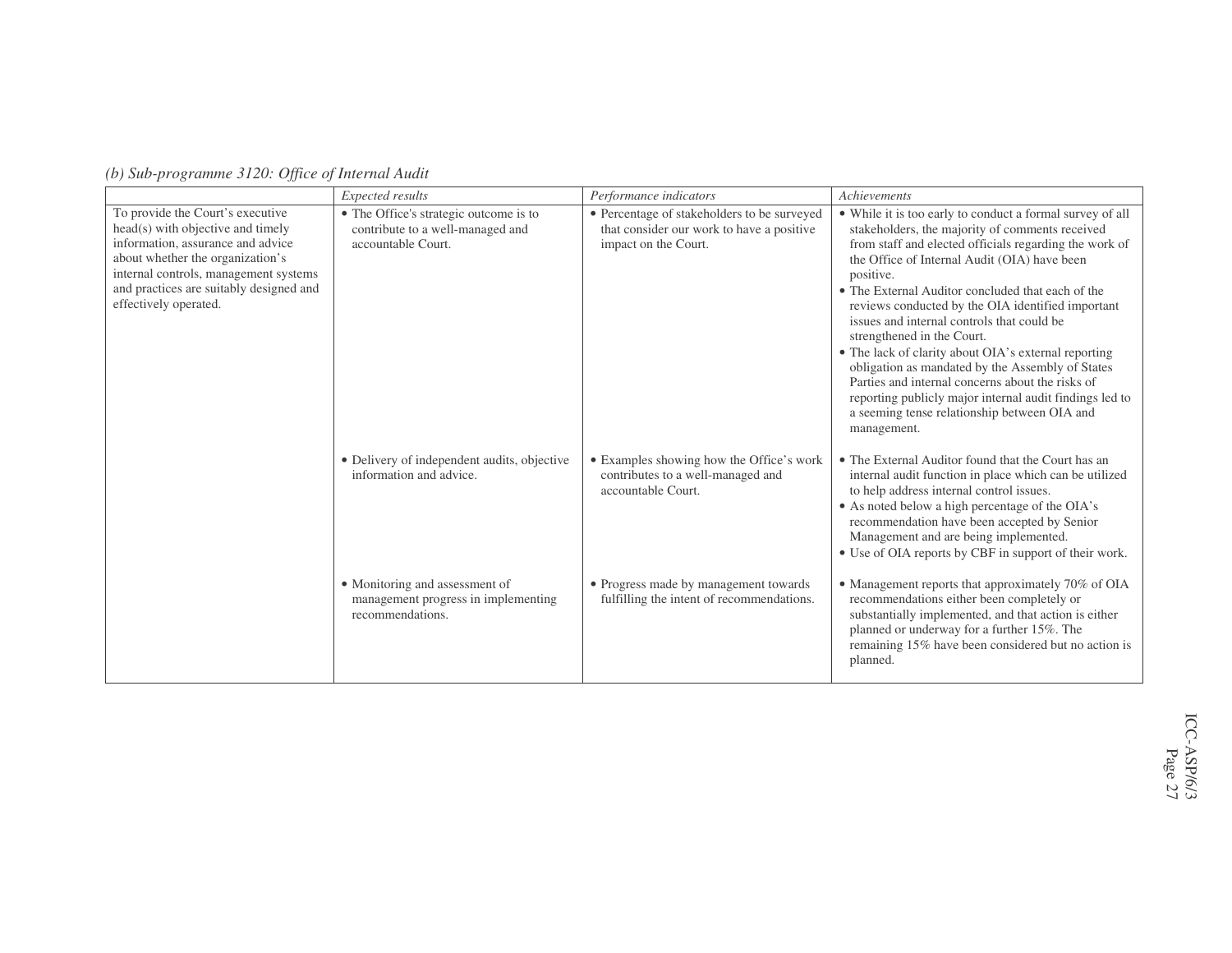|  | (c) Sub-programme 3130: Legal Advisory Services Section |  |
|--|---------------------------------------------------------|--|
|--|---------------------------------------------------------|--|

| <i>Objectives</i>                                                                                                                                      | Expected results                                                                                                                     | Performance indicators                                                                        | Achievements                                                                                                                                                                                                                                                                                                                                                                                                                                                                                                                                                                                                                                                        |
|--------------------------------------------------------------------------------------------------------------------------------------------------------|--------------------------------------------------------------------------------------------------------------------------------------|-----------------------------------------------------------------------------------------------|---------------------------------------------------------------------------------------------------------------------------------------------------------------------------------------------------------------------------------------------------------------------------------------------------------------------------------------------------------------------------------------------------------------------------------------------------------------------------------------------------------------------------------------------------------------------------------------------------------------------------------------------------------------------|
| To provide effective legal services and<br>advice both to the Court as a whole and<br>to the various organs and sections.                              | • Turnaround time for provision of legal<br>services five days.                                                                      | • 90% of legal services provided within<br>five days.                                         | • Legal advice and opinion rendered within a timely<br>manner to over 80% of all requests.<br>• 13 complex commercial contracts reviewed and<br>negotiated. Reviewed and provided advice on 5 draft<br>administrative issuances and facilitated the<br>establishment of 28 policies.<br>• Within subscribed time limits, provided responses to<br>6 requests for review of administrative decision by<br>the Registrar; submissions in 5 cases before the<br>Appeals Board; responses to 2 cases before the<br>Disciplinary Advisory Board (DAB); and<br>submissions in 2 cases before the International<br>Labour Organization Administrative Tribunal<br>(ILOAT). |
| To establish and maintain a network of<br>States and other organizations willing<br>to cooperate with the Court                                        | • At least three cooperation agreements<br>negotiated, drafted and finalized with<br>State Parties.                                  | • Number of cooperation agreements<br>finalized.                                              | • In collaboration with VWU, finalized 3 agreements<br>on victim protection.<br>• Together with Presidency reached advanced stages<br>in concluding second enforcement of sentence<br>agreement.<br>• Negotiated and concluded agreements for use of the<br>Court's facilities by Special Court for Sierra Leone;<br>use of UN facilities by ASP for resumed fifth<br>Session; Headquarters Agreement; and European<br>Union Agreement.                                                                                                                                                                                                                             |
| To set up and maintain an up-to-date<br>online database of implementing<br>legislation for use by the Court, as well<br>as the international community | • 30 State Parties' implementing legislation<br>contained in a centralized repository.                                               | • Number of implementing legislations<br>fully integrated into the database.                  | Full integration of 30 implementing legislations into<br>the database in readiness for migration into Court's<br>Legal Tools database.                                                                                                                                                                                                                                                                                                                                                                                                                                                                                                                              |
| To implement the headquarters<br>agreement and maintain a close<br>working relationship with the host State                                            | • 90% cooperation with host State and<br>issues relating to implementation of<br>headquarters agreement resolved within<br>two days. | • Issues relating to implementation of<br>headquarters agreement resolved within<br>two days. | • 90% cooperation with the Netherlands government<br>on host State issues affecting staff and officials of the<br>Court.<br>• Negotiated and concluded agreement with the host<br>State on Court's use of their diplomatic pouch.                                                                                                                                                                                                                                                                                                                                                                                                                                   |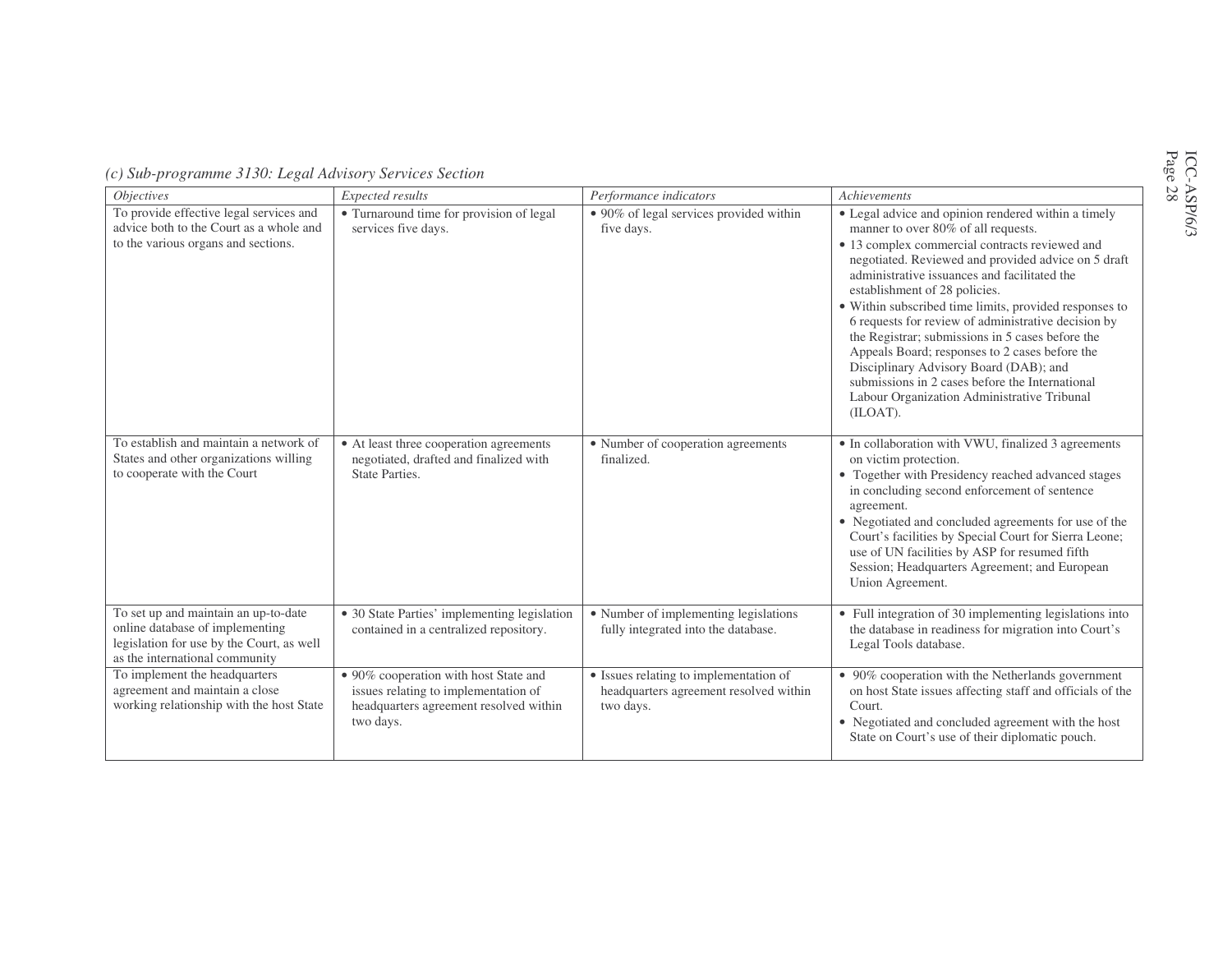| <i>Objectives</i>                                                           | Expected results                                                                                                                                             | Performance indicators                                                                                                                                                                                    | Achievements                                                                                                                                                                                                                                                                                                                                                                                        |
|-----------------------------------------------------------------------------|--------------------------------------------------------------------------------------------------------------------------------------------------------------|-----------------------------------------------------------------------------------------------------------------------------------------------------------------------------------------------------------|-----------------------------------------------------------------------------------------------------------------------------------------------------------------------------------------------------------------------------------------------------------------------------------------------------------------------------------------------------------------------------------------------------|
| To ensure a safe and secure working<br>environment at headquarters          | • All security measures are in accordance<br>with standards.                                                                                                 | • At least 95% of the security measures are<br>found to be in accordance with standards<br>upon inspection.<br>• All measures decided upon for<br>improvement of the areas are<br>implemented as planned. | • All security measures are in effect and under ongoing<br>assessment.<br>• 24/7 Security Control Centre has been fully<br>operational (zero down time).<br>• Required security measures and training has been<br>conducted to deal with Court activities.                                                                                                                                          |
|                                                                             | • All security incidents investigated in time<br>and all approved recommendations<br>implemented (small incidents: two days;<br>large incidents: two weeks). | • Proportion of incidents investigated in<br>time.<br>• Proportion of approved recommendations<br>implemented.                                                                                            | • 99% response to security incidents within the<br>established timeline (increase of 3% over 2005).<br>• Decrease of $5\%$ in the total number of incidents<br>$(2005: 302$ incidents recorded $- 2006: 284$ incidents).                                                                                                                                                                            |
| To ensure the availability, integrity and<br>confidentiality of information | • All staff have completed the training on<br>security and safety.                                                                                           | • Proportion of staff trained.                                                                                                                                                                            | • Information Security is part of staff induction training<br>programme which is mandatory to all staff.                                                                                                                                                                                                                                                                                            |
|                                                                             | • All major aspects of information security<br>policy, procedures and implementation<br>plan approved.                                                       | • Proportion of proposals approved.<br>• Proportion of measures implemented.                                                                                                                              | • 1 amendment for the Presidential Directive on<br>information security has been filed.<br>• 1 Administrative Instruction has been disseminated.<br>· 7 Administrative Instructions are being fast-tracked<br>for provisional dissemination.<br>• An extensive information security manual has been<br>drafted and published on the Intranet, including a<br>stand alone version for field offices. |
|                                                                             | • Approved 2006 measures implemented as<br>planned.                                                                                                          | • Security audit leading to ISO17799<br>compliance.                                                                                                                                                       | • An assessment by external expert consultancy has<br>been conducted on ISO 17799-2005 compliancy of<br>the information security of the Court, including<br>gathering of information and related analysis of the<br>compliancy with the standard and identification areas<br>for immediate and long-term actions.                                                                                   |

*(d) Sub-programme 3140: Security and Safety Section*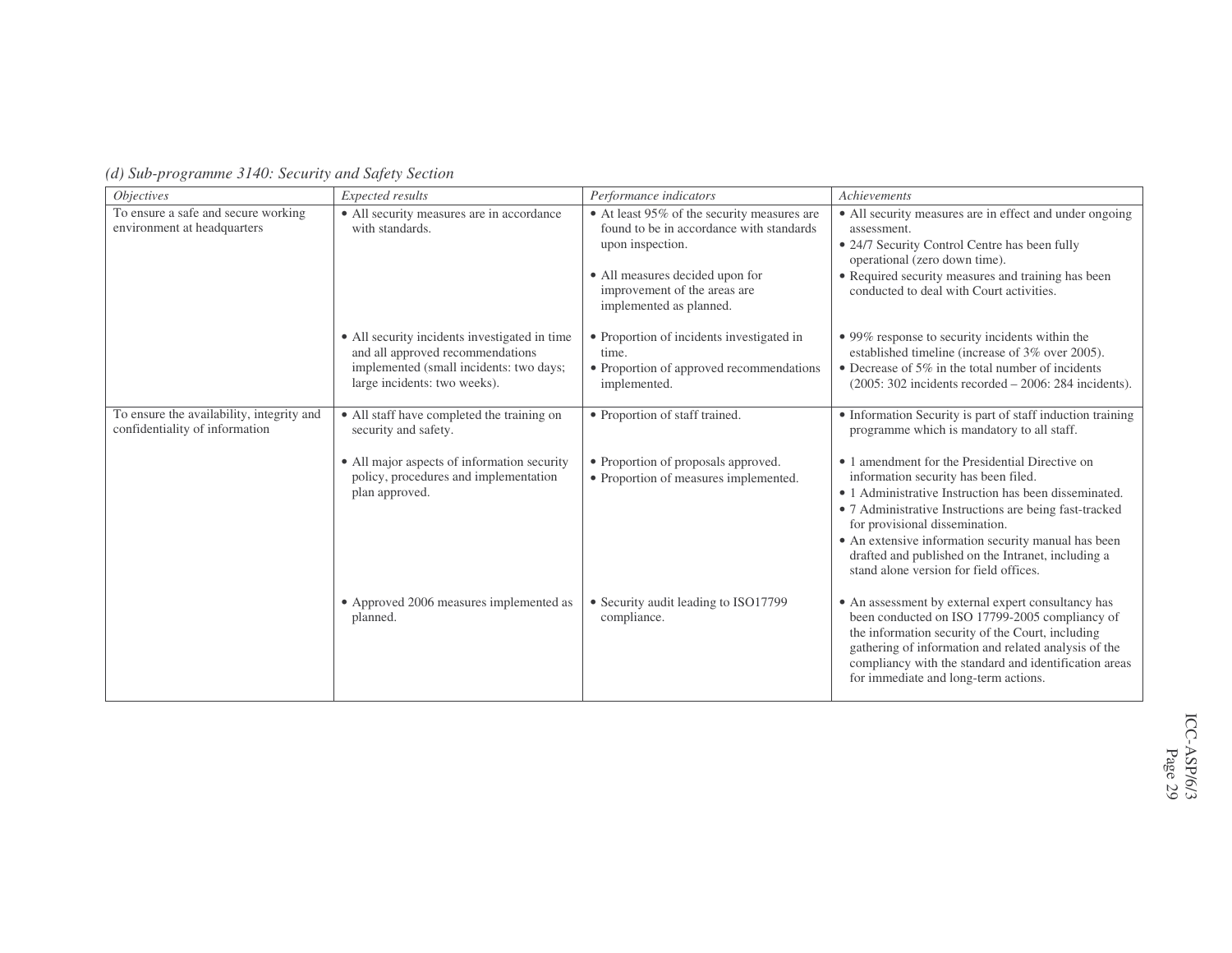| <i>Objectives</i>                                                    | Expected results                                                                                                                         | Performance indicators                      | Achievements                                                                                                                                                                                                                                                                                                                                               |
|----------------------------------------------------------------------|------------------------------------------------------------------------------------------------------------------------------------------|---------------------------------------------|------------------------------------------------------------------------------------------------------------------------------------------------------------------------------------------------------------------------------------------------------------------------------------------------------------------------------------------------------------|
| To apply the necessary security<br>requirements for field operations | • All security measures are in accordance<br>with standards (UNDSS standards or<br>decision by head of organ) before field<br>operation. | • Proportion of the measures met.           | • UNDSS Minimum Operating Security Standards<br>(MOSS) and Minimum Operating Residential<br>Security Standards (MORSS) are 100% operational<br>and are closely monitored for continued compliance.<br>• A Field Security induction training programme for all<br>field-based security personnel has been developed<br>and delivered at 100%.               |
|                                                                      | • At least 97% of requests for support<br>delivered in time (protection, threat<br>assessment, security response in the<br>field).       | • Proportion of requests delivered in time. | • Security support provided to all requested missions at<br>100% rate (in 2005 SSS had a total of 1,297 days on<br>mission $-$ in 2006 a total of 1,604 days in the field,<br>increase of $23\%$ ).                                                                                                                                                        |
|                                                                      | • All staff travelling to the field have<br>completed the security awareness and<br>readiness training.                                  | • Proportion of staff trained.              | • Staff training programme complies with the<br>international standards, and includes a 3 day practical<br>field induction. Staff must also complete the UNDSS<br>Basic and Advanced Security in the Field training<br>programmes before deployment at 95% rate.<br>• Security briefings are mandatory for all staff on<br>arrival in an operational area. |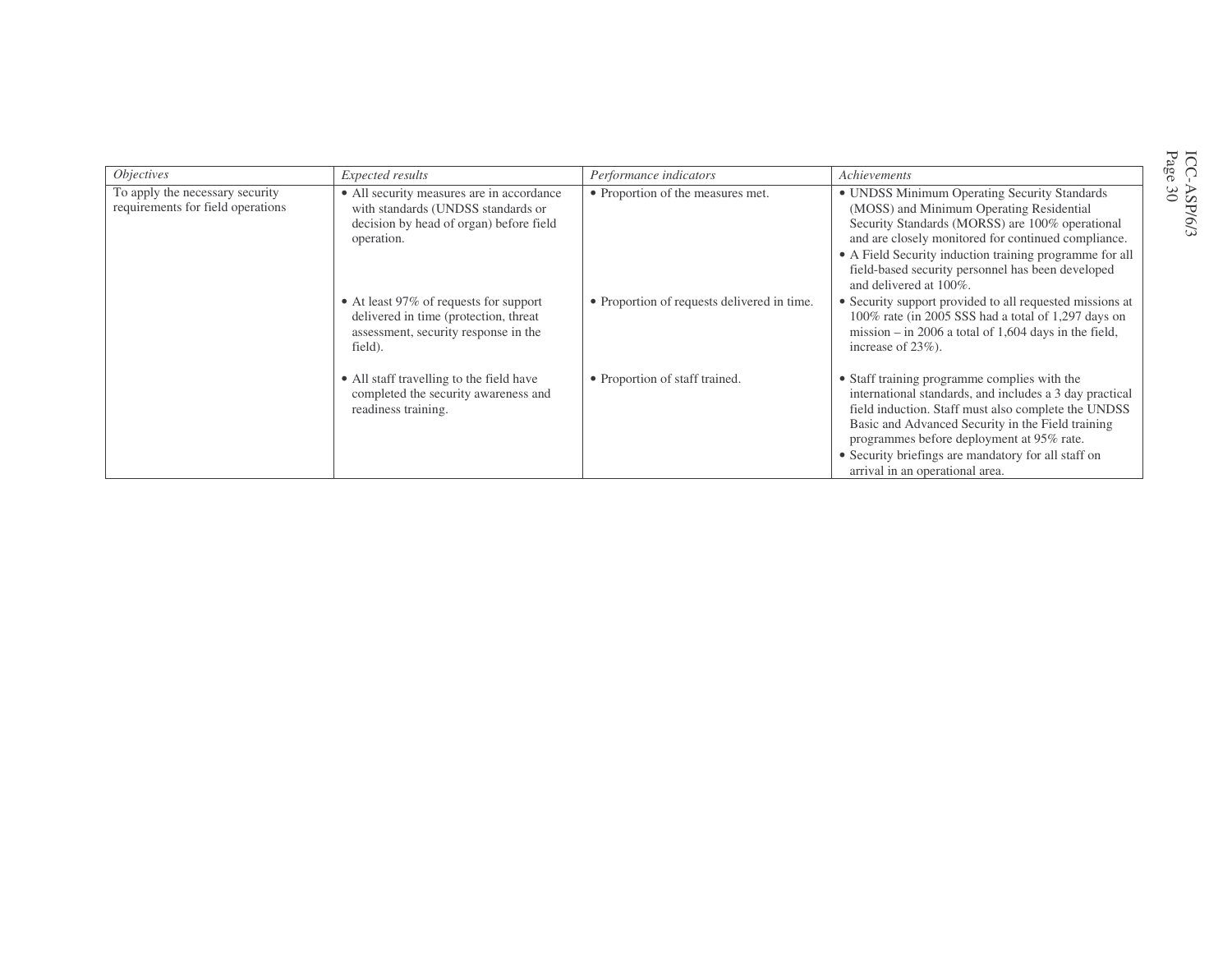| <i><b>Objectives</b></i>                                                                                                                  | Expected results                                                                                                                                                                                                                                                                                       | Performance indicators                                                                                                                                                                                                   | Achievements                                                                                                                        |  |  |  |
|-------------------------------------------------------------------------------------------------------------------------------------------|--------------------------------------------------------------------------------------------------------------------------------------------------------------------------------------------------------------------------------------------------------------------------------------------------------|--------------------------------------------------------------------------------------------------------------------------------------------------------------------------------------------------------------------------|-------------------------------------------------------------------------------------------------------------------------------------|--|--|--|
| To maintain and enhance budget<br>$control - as approved by the Court - in$<br>line with the development and<br>functioning of the Court. | • Clear procedures on work flows and<br>responsibilities – as approved by the<br>Court – communicated to programme<br>managers.                                                                                                                                                                        | • Level of Court-wide acceptance of<br>guidelines on budget implementation, on<br>responsibilities of programme managers,<br>on budget control and authority structure<br>approved within the Court.                     | • Effective management of the programme of work has<br>been achieved.                                                               |  |  |  |
|                                                                                                                                           | • Clear authority established for the Office<br>and approved by the Court.                                                                                                                                                                                                                             | • Service-level agreement signed between<br>the Office and OTP.                                                                                                                                                          | • SLA between the Office and OTP has been delayed<br>to 2007.                                                                       |  |  |  |
| To monitor the implementation of the<br>approved programme budget and to<br>report on its overall performance. <sup>3</sup>               | • High conformity of expenditure with<br>appropriations or other provisions voted<br>by the Assembly of States Parties or with<br>the purposes and rules relating to<br>voluntary contributions.<br>• Agreements on voluntary contributions<br>consistent with the Court's policies and<br>procedures. | • Minimal deviation of expenditure from<br>appropriation or $-$ in the case of voluntary<br>contributions – allotments as confirmed<br>by the budget performance report for<br>2006.                                     | · Minimal deviation of expenditure from the<br>appropriation with an 80% implementation rate.                                       |  |  |  |
| To assist in ensuring that the Court<br>maintains an effective system of<br>internal controls.                                            | • Increased understanding among<br>programme managers of their<br>responsibilities with regard to utilization<br>of resources and internal controls.                                                                                                                                                   | • Number of programme managers utilizing<br>control reports and participating in<br>internal mid-year and year-end reviews.<br>• Number of programme managers<br>attending e.g. budget control/SAP<br>training sessions. | • Number of programme managers using reports<br>increased. Due to other priorities, mid-year or year-<br>end reviews were not held. |  |  |  |

*(e) Sub-programme 3150: Office of the Controller*

 $3$  ICC-ASP/3/CBF.1/L.2, Report from the Court, Part II, C(b), para 195, and Annex III.B.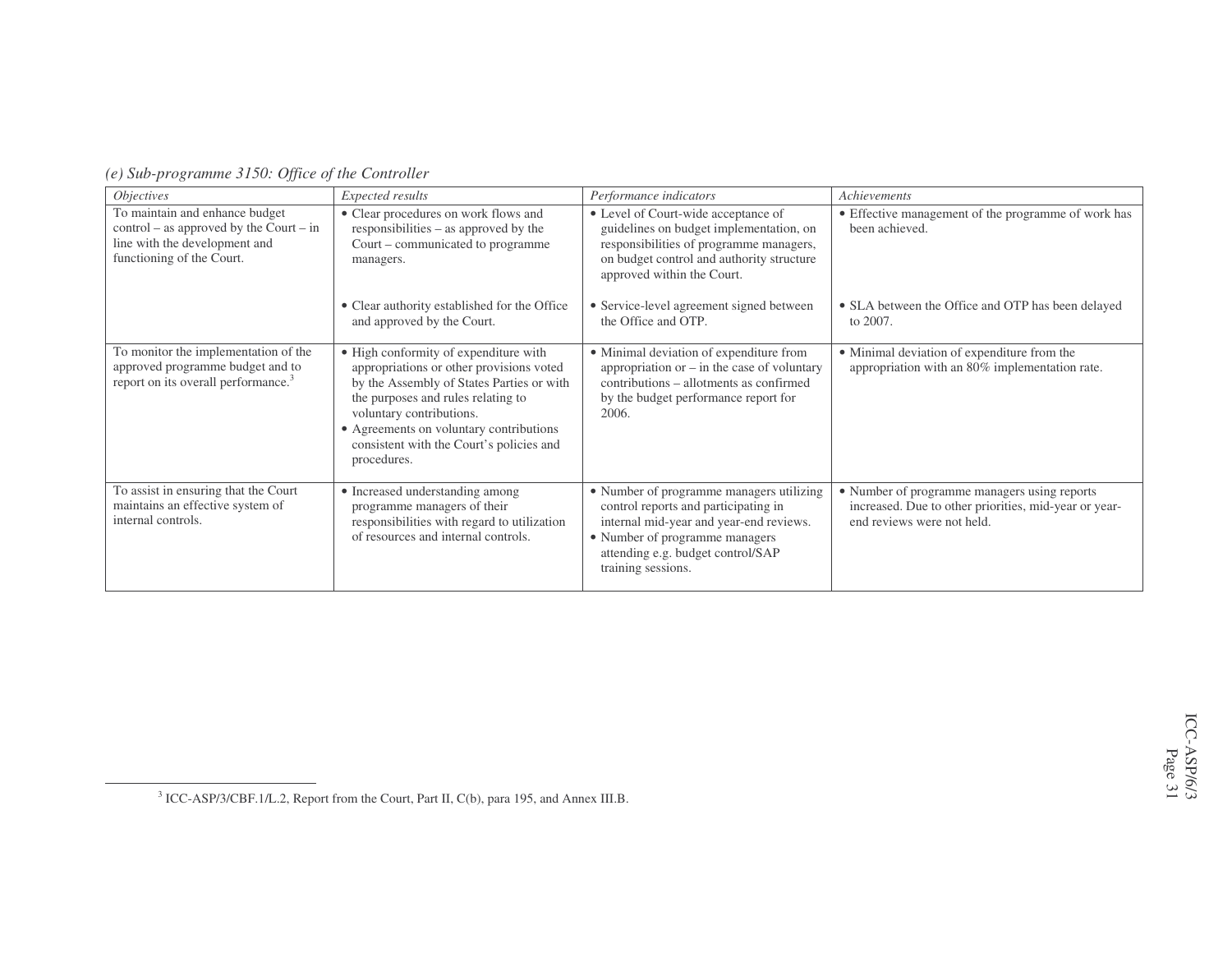#### **2.Programme 3200: Common Administrative Services Division**

| <i>Objectives</i>                                                                                                                                                                                                           | Expected results                                                                                                        | Performance indicators                                                                         | Achievements                                                                                                                                                                                                                                              |
|-----------------------------------------------------------------------------------------------------------------------------------------------------------------------------------------------------------------------------|-------------------------------------------------------------------------------------------------------------------------|------------------------------------------------------------------------------------------------|-----------------------------------------------------------------------------------------------------------------------------------------------------------------------------------------------------------------------------------------------------------|
| To establish an organizational<br>environment which is able to respond to<br>all of the Court's needs within the<br>required timeframe and meets all<br>quality objectives.                                                 | • Complete set of service-level agreements<br>with all clients within the Court.                                        | • Number of available service-level<br>agreements.                                             | • 50% of SLAs completed and under review by main<br>client within the Court. Other 50% in last stage of<br>production before review by client.                                                                                                            |
| To establish a secure information<br>system environment which allows the<br>Court to meet all its communicational<br>needs, and management to retrieve all<br>information necessary to perform their<br>operational duties. | • Completed implementation of all major<br>information systems.<br>• Fully integrated Management Information<br>System. | • Number of major systems fully<br>implemented.<br>• Number of available high-quality reports. | • No major system implemented, however, significant<br>progress has been achieved. First regular reports<br>available throughout the year for the division.<br>Implementation of integrated Management<br>Information System postponed to beginning 2007. |
| To establish a governance environment<br>which provides all necessary controls<br>allowing the Court to meet all<br>requirements of the Statute of Rome<br>and of the Financial Regulations and<br>Rules.                   | • Annual Statement of Internal Controls<br>makes no recommendations.                                                    | • Number of audit recommendations<br>pertaining to control.                                    | • Annual Statement not implemented yet.                                                                                                                                                                                                                   |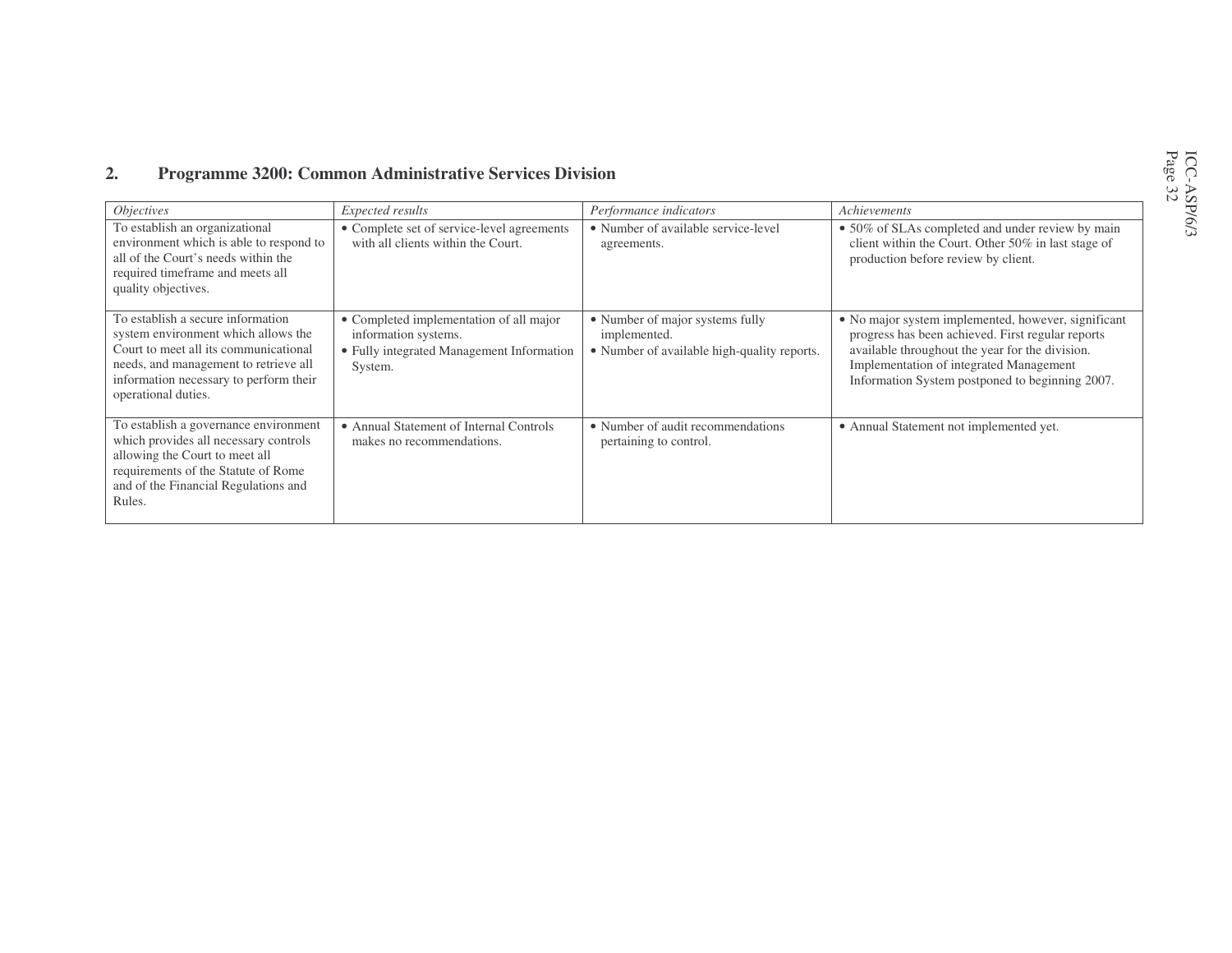*(a) Sub-programme 3210: Office of the Director*

| <i>Objectives</i>                                                                                                                                                            | Expected results                                   | Performance indicators                                                  | Achievements                                                                                                    |
|------------------------------------------------------------------------------------------------------------------------------------------------------------------------------|----------------------------------------------------|-------------------------------------------------------------------------|-----------------------------------------------------------------------------------------------------------------|
| To establish an environment of<br>priorities for the Division that is<br>harmonized between the Division's<br>sections.                                                      | • Fully integrated Division priority<br>structure. | • Percentage $(\%)$ of met deadlines.                                   | • Improved priority structure, including<br>implementation of deadlines setting for all division's<br>sections. |
| To establish an information<br>environment that efficiently provides all<br>information necessary to, and an<br>exchange of information between, the<br>sections and organs. | • Fully integrated reporting structure.            | • Number of meetings at beginning of year<br>compared with end of year. | • Number of meetings reduced by 32% of last year.                                                               |
| To reduce the number of meetings as a<br>result of a fully integrated and<br>established information environment.                                                            |                                                    |                                                                         |                                                                                                                 |

### *(b) Sub-programme 3220: Human Resources Section*

| <i>Objectives</i>                                                                                                                                                                                                                                         | Expected results                                                  | Performance indicators                                            | Achievements                                                                                                                                                                                                                                                                       |
|-----------------------------------------------------------------------------------------------------------------------------------------------------------------------------------------------------------------------------------------------------------|-------------------------------------------------------------------|-------------------------------------------------------------------|------------------------------------------------------------------------------------------------------------------------------------------------------------------------------------------------------------------------------------------------------------------------------------|
| To ensure high standards of staff<br>competency and integrity while taking<br>into account the need for the<br>representation of the legal systems of<br>the world, equitable geographic<br>representation and a fair representation<br>of women and men. | • Increased number and variety of<br>applicants compared to 2005. | • Number and variety of applications in<br>2006 compared to 2005. | $\bullet$ 2006: 13,656 applications processed against 13,833<br>in 2005.<br>• Applications received from 159 nationalities as<br>compared to 156 in 2005.<br>• In 2006 the number of nationalities of staff on<br>established geographical posts was 60 compared to<br>52 in 2005. |
|                                                                                                                                                                                                                                                           | • 85% of the ideal representation of female<br>staff achieved.    | • Actual percentages of gender<br>representation.                 | • Gender representation at 31 December 2006: Female<br>46.43% and Male 53.57%.                                                                                                                                                                                                     |
| To ensure high standards of efficiency<br>in performing the human resources<br>function.                                                                                                                                                                  | • Average time of recruitment six months.                         | • Average time of recruitment.                                    | • 4 Months General Service Staff.<br>• 6 Months Professional Staff.                                                                                                                                                                                                                |
| To ensure a comprehensive set of<br>necessary rules.                                                                                                                                                                                                      | • Promulgation of five key administrative<br>issuances.           | • Number of promulgated administrative<br>issuances.              | • One of the five key Administrative Instructions has<br>been issued (Other Parent Leave).                                                                                                                                                                                         |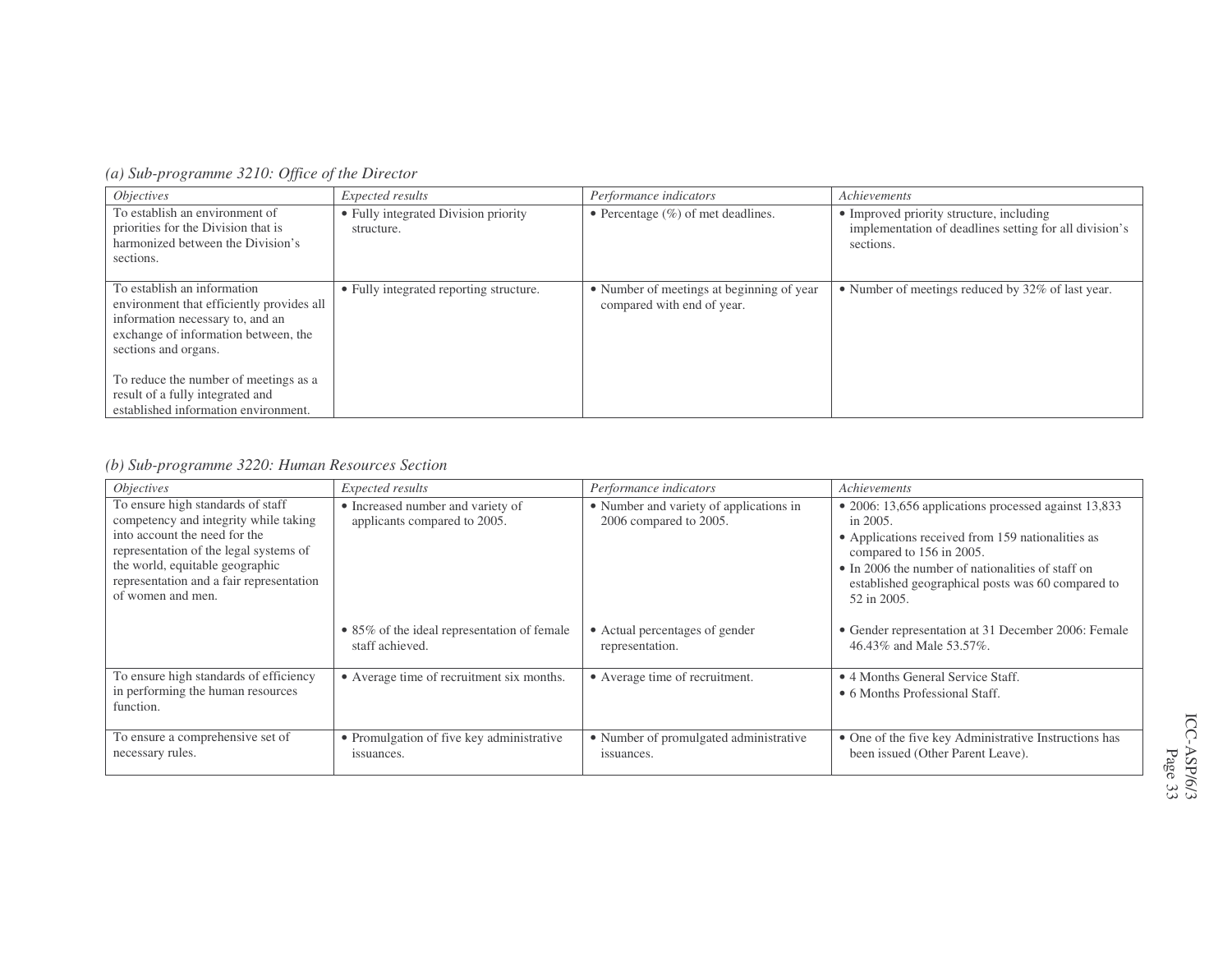| (c) Sub-programme 3240: Budget and Finance Section |  |
|----------------------------------------------------|--|
|----------------------------------------------------|--|

| <i>Objectives</i>                                                                                                                            | Expected results                                                                                                                                         | Performance indicators                                                                                                           | Achievements                                                                                                                                               |  |  |  |
|----------------------------------------------------------------------------------------------------------------------------------------------|----------------------------------------------------------------------------------------------------------------------------------------------------------|----------------------------------------------------------------------------------------------------------------------------------|------------------------------------------------------------------------------------------------------------------------------------------------------------|--|--|--|
| Provide effective and efficient financial<br>services to the Court.                                                                          | • Timely and accurate financial statements<br>in accordance with the Court's Financial<br>Regulations and Rules and accounting<br>policies.              | • External audit reports with less than four<br>observations/recommendations regarding<br>the accounts and financial statements. | • External audit report for financial period ending<br>31 December 2006 contained four recommendations<br>regarding the accounts and financial statements. |  |  |  |
|                                                                                                                                              | • 90% of incoming invoices and travel<br>claims to be processed within 30 days of<br>receipt.                                                            | • Actual percentage of invoices and travel<br>claims processed within 30 days of<br>receipt.                                     | • 72% of incoming invoices and travel claims<br>processed within 30 days of receipt.                                                                       |  |  |  |
| Complete implementation of the ERP<br>system fully integrated with Budget,<br>Procurement, Travel, Human<br>Resources, and Asset Management. | • ERP system is fully functional, providing<br>all management reports, all of high<br>quality, and other/parallel financial<br>systems are discontinued. | • All financial transactions and reports are<br>processed and generated in ERP system.<br>• Number of reports.                   | • The Finance Section went live with all modules in<br>SAP and stopped running parallel systems effective<br>January 2006.                                 |  |  |  |
| Establish an integrated standardized<br>budget preparation process and<br>reporting regime.                                                  | • Budget process finished in four months.                                                                                                                | • Length of budget process.                                                                                                      | • Budget completed in four and a half months.                                                                                                              |  |  |  |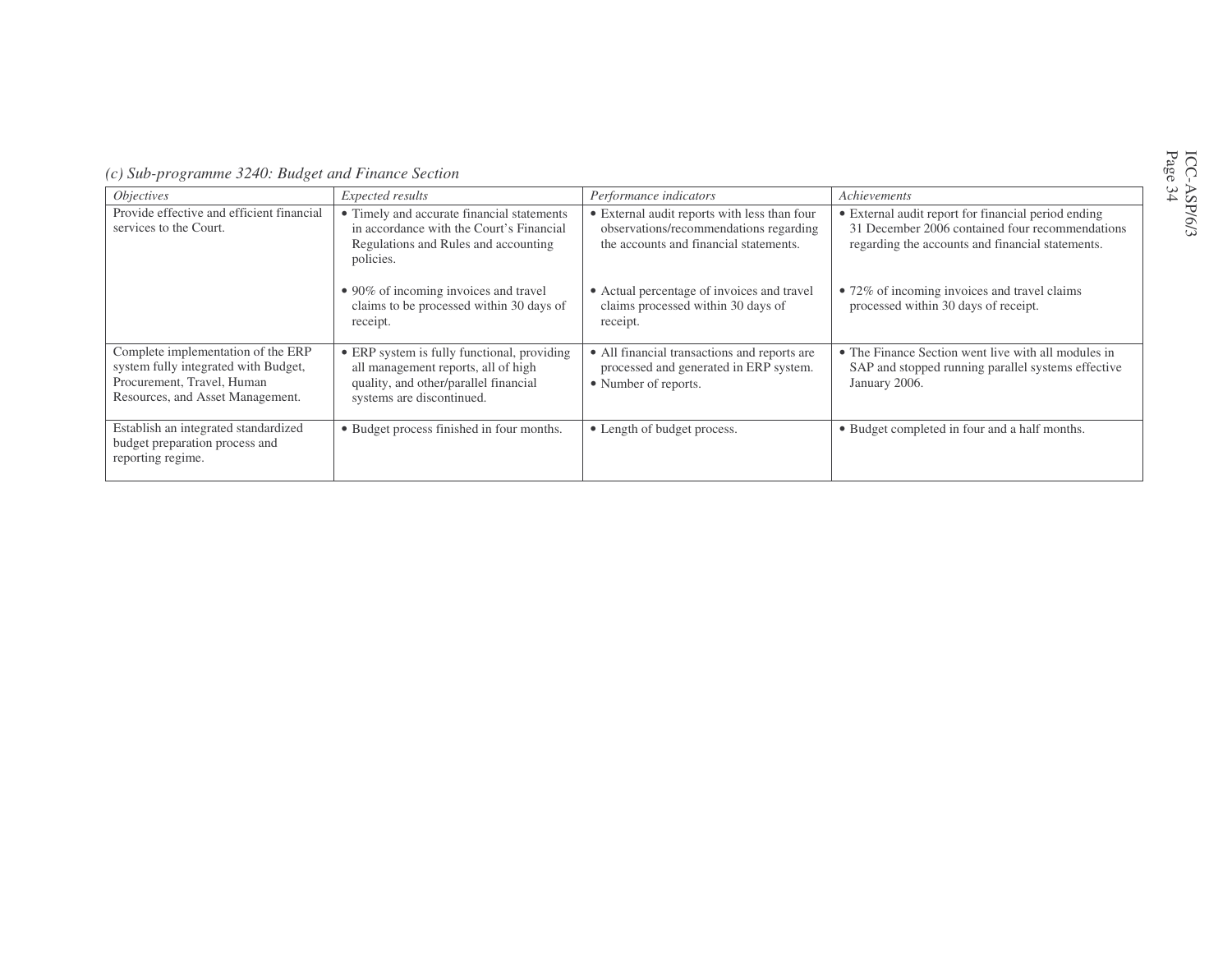|  | (d) Sub-programme 3250: General Services Section |  |  |  |  |
|--|--------------------------------------------------|--|--|--|--|
|--|--------------------------------------------------|--|--|--|--|

| Expected results                                                                                                                                                                                                                                                                                                                                                                                      | Performance indicators                                                                     | Achievements                                                                                                                                                                                                                                                                                                                                                            |
|-------------------------------------------------------------------------------------------------------------------------------------------------------------------------------------------------------------------------------------------------------------------------------------------------------------------------------------------------------------------------------------------------------|--------------------------------------------------------------------------------------------|-------------------------------------------------------------------------------------------------------------------------------------------------------------------------------------------------------------------------------------------------------------------------------------------------------------------------------------------------------------------------|
| • At least 80% of turnaround times met in<br>each area:<br>o R&Is completed within 48 hours of<br>receipt of goods;<br>o Travel authorizations processed within<br>four days (based on SLA deadlines);<br>o FMU help desk queries answered<br>within 24 hours:<br>o Respond to requests in connection with<br>hearings within 24 hours;<br>o Field office implementation (based on<br>SLA deadlines). | $\bullet$ % of turnaround times met.                                                       | • 95% of R&I completed within 48 hours of receipt of<br>goods.<br>• Technical and synchronisation problems between<br>SAP modules hindered achievement of objectives:<br>85% of target currently achieved.<br>• 90% of FMU helpdesk queries answered within 24<br>hours.<br>• 100% of requests in connection with hearings<br>addressed by LTU and FMU within 24 hours. |
| • 80% of customers are satisfied.<br>• 5% or less variation between GSS                                                                                                                                                                                                                                                                                                                               | $\bullet$ % of positive survey results.<br>$\bullet$ % variation between GSS appropriation | • No formal survey conducted. LTU received one<br>formal, justified complaint regarding its taxi service.<br>Estimate over 95% of customers satisfied.<br>• FMU received one official complaint in 2006, due to<br>a late request for service. Estimate over 90% of<br>customers satisfied.<br>• 80% of appropriation was spent.                                        |
|                                                                                                                                                                                                                                                                                                                                                                                                       | appropriation and actual expenditures.                                                     | and actual expenditures.                                                                                                                                                                                                                                                                                                                                                |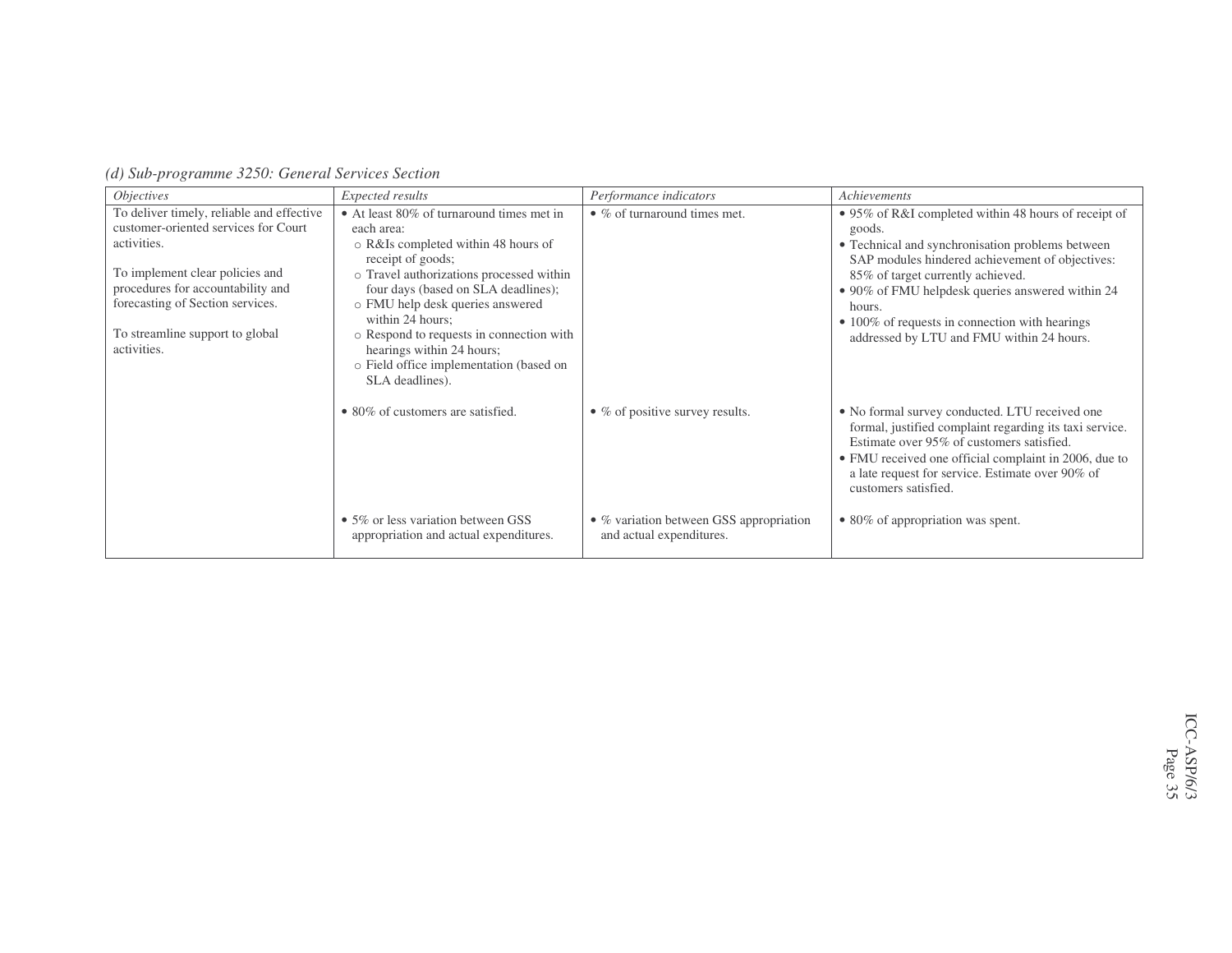| δĞ |  |
|----|--|
|----|--|

|  |  | (e) Sub-programme 3260: Information and Communication Technologies Section |  |  |  |  |  |  |
|--|--|----------------------------------------------------------------------------|--|--|--|--|--|--|
|  |  |                                                                            |  |  |  |  |  |  |

| <i>Objectives</i>                                                                                                                                                   | Expected results                                                                                 | Performance indicators                                                                | Achievements                                                                                                                                                                                               |
|---------------------------------------------------------------------------------------------------------------------------------------------------------------------|--------------------------------------------------------------------------------------------------|---------------------------------------------------------------------------------------|------------------------------------------------------------------------------------------------------------------------------------------------------------------------------------------------------------|
| To ensure secure, stable and reliable<br>ICT systems.                                                                                                               | • Stable systems availability, performance,<br>integrity and security (99.2% average<br>uptime). | $\bullet$ % average system uptime with no<br>unplanned external access.               | • 99.4% average system uptime. No unauthorised<br>external access incurred during the reporting period.                                                                                                    |
| Using a project delivery approach,<br>develop new existing applications while<br>maintaining the different functional and<br>operational requirements of customers. | • Average response to requests for<br>assistance: 4 hours (80% compliance).                      | • Actual response rate.<br>• % of tickets responded to within the<br>expected result. | • Actual response rate for critical issues $= 3.5$ hours.<br>• Actual response rate for medium to $low = 2-4$ days.<br>• 10, 517 service requests handled. 60% responded to<br>within the expected result. |
|                                                                                                                                                                     | • Proper governance over ICT project<br>delivery and expenditure.                                | $\bullet$ % of projects completed according to<br>planned costs and schedules.        | • 60 % of projects completed according to planned<br>costs.<br>• 40 % deviated from the plan. 19% were over and<br>21% under the planned costs.<br>• 75% of projects completed according to schedule.      |
| To offer sustained high quality ICT<br>services in support of the ICC's<br>programmes.<br>To integrate with the organization's<br>strategic framework.              | • The ICT strategic framework is aligned<br>with the organization's strategic plan.              | • Approval of ICT strategic framework by<br>the organs.                               | • The ICT 10-year (2006-2016) Strategy Paper was<br>approved and delivered to the ASP for discussion.                                                                                                      |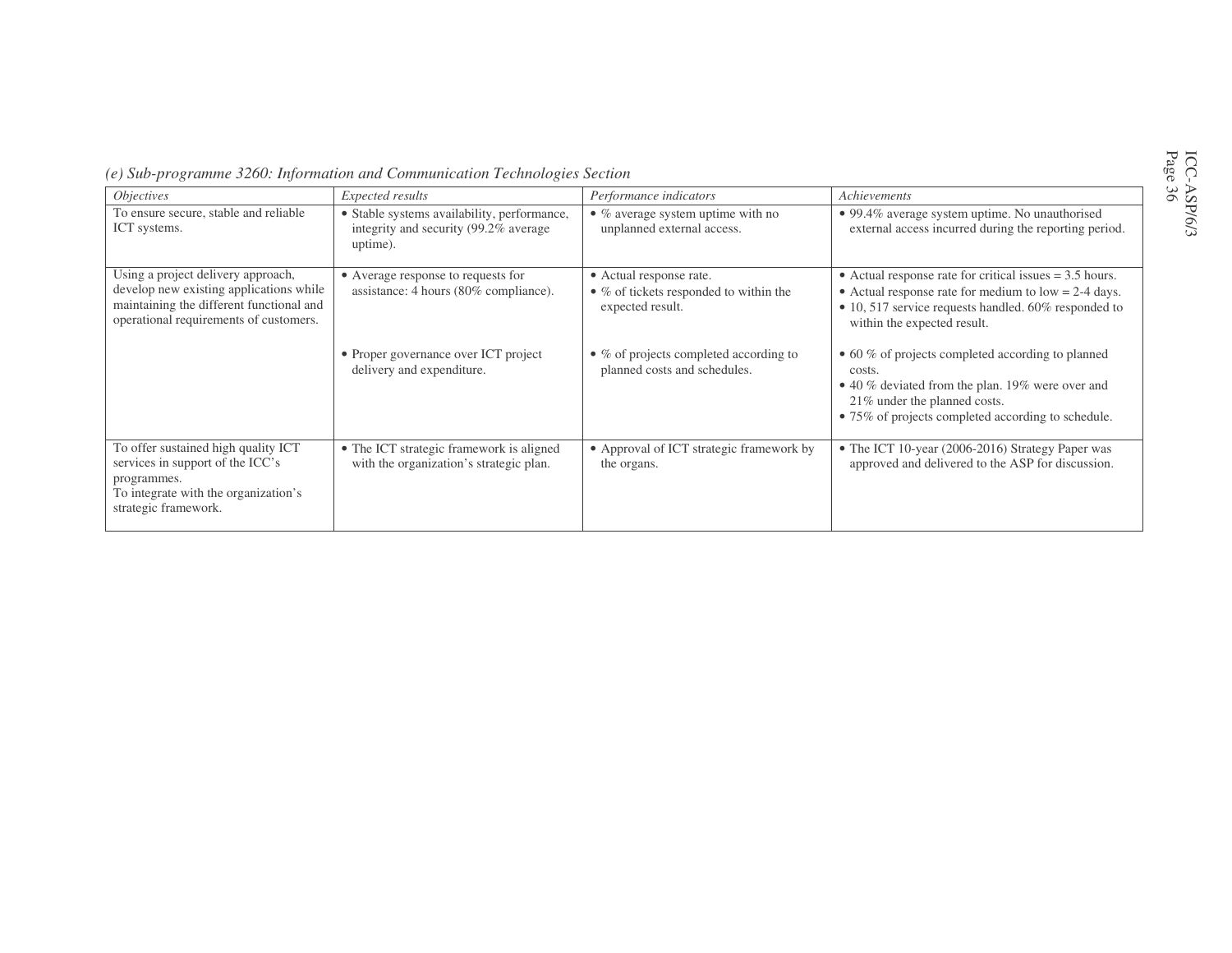| <i>Objectives</i>                                   | <i>Expected results</i>                                                                                                                       | Performance indicators                                         | Achievements                                                                                                                |
|-----------------------------------------------------|-----------------------------------------------------------------------------------------------------------------------------------------------|----------------------------------------------------------------|-----------------------------------------------------------------------------------------------------------------------------|
| Provide the overall best value for the<br>Court.    | • Process all internal requisitions and place<br>corresponding purchase orders or<br>contracts for the headquarters and the<br>field offices. | • No outstanding requisition by the end of<br>the fiscal year. | • No outstanding 2006 requisitions.                                                                                         |
| Comply with the Financial Regulations<br>and Rules. | • Purchase orders and contracts to be<br>executed within budget or below.                                                                     | • Annual expenditure compared with<br>budget.                  | $\bullet$ €17.3 million non-staff expenditure excluding travel<br>and hospitality purchased through Procurement<br>Section. |

*(g) Sub-programme 3280: Field Operations Section*

| <i>Objectives</i>                                                                                                      | Expected results                                                                                  | Performance indicators                        | <b>Achievements</b>                                                                                                                                                                                                                                                   |
|------------------------------------------------------------------------------------------------------------------------|---------------------------------------------------------------------------------------------------|-----------------------------------------------|-----------------------------------------------------------------------------------------------------------------------------------------------------------------------------------------------------------------------------------------------------------------------|
| To coordinate all aspects of<br>administration and logistics with<br>respect to all field activities.                  | • Turnaround time of field office set-up<br>within a range of $\pm 10\%$ of the SLA with<br>OTP.  | • Turnaround time.                            | • 80% Mission Plans supported without delay.<br>• Field Offices at 75% staffing levels.<br>• ICC ad-hoc requirements addressed within 48 hours.                                                                                                                       |
| To establish a structured, constant<br>information flow between field staff<br>and the Section office in headquarters. | • Reliable communication between field<br>offices, divisions of the Registry and<br>Court organs. | • Number of incidents of<br>miscommunication. | • Improved the turnaround time for the processing of<br>invoices, purchase orders, salaries, etc.<br>• Instituted Mission Plan concept to better execute ICC<br>Organs field operations requirements.<br>• Mission Plan preparation and dissemination as<br>required. |
| To provide information and reports to<br>all divisions within the Registry as well<br>as the various Court organs.     |                                                                                                   |                                               | • Streamlined dissemination of relevant information<br>resulting in improved support to the Court's<br>operational activities.<br>• Improved budget performance monitoring.<br>• Improved management of the Court's assets.                                           |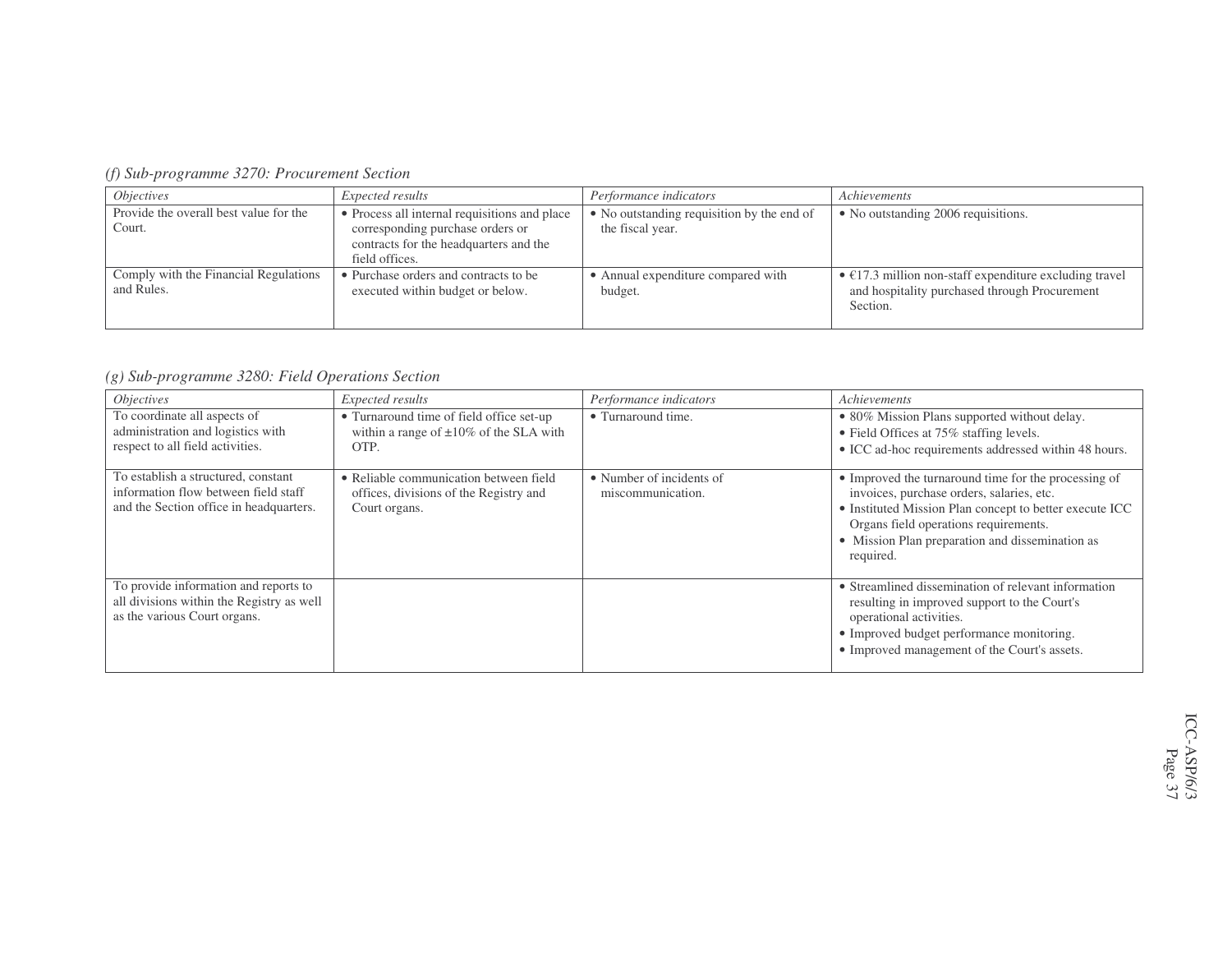#### **3.Programme 3300: Division of Court Services**

| (a) Sub-programme 3310: Office of the Head |
|--------------------------------------------|
|--------------------------------------------|

| <i>Objectives</i>                                                                                                | <i>Expected results</i>                                                                         | Performance indicators                                | Achievements                                                             |
|------------------------------------------------------------------------------------------------------------------|-------------------------------------------------------------------------------------------------|-------------------------------------------------------|--------------------------------------------------------------------------|
| To ensure the smooth running of<br>courtroom hearings by providing high<br>quality and efficient translation and | • No delays or interruptions in the court<br>proceedings caused by DCS.                         | • Number of delays or interruptions caused<br>by DCS. | • All sections: no delays caused.                                        |
| interpretation services, as well as of<br>detention matters and witness<br>protection.                           | • No justified complaints from internal and<br>external parties on the work of the<br>Division. | • Number of justified complaints.                     | • All sections: no justified complaints.                                 |
| To ensure sound management of the<br>Division.                                                                   | • All of the Division's objectives met.                                                         | • Proportion of the objectives met by the<br>section. | $\bullet$ CMS: 85%<br>$\bullet$ DS and STIC: 100\%<br>$\bullet$ VWU: 90% |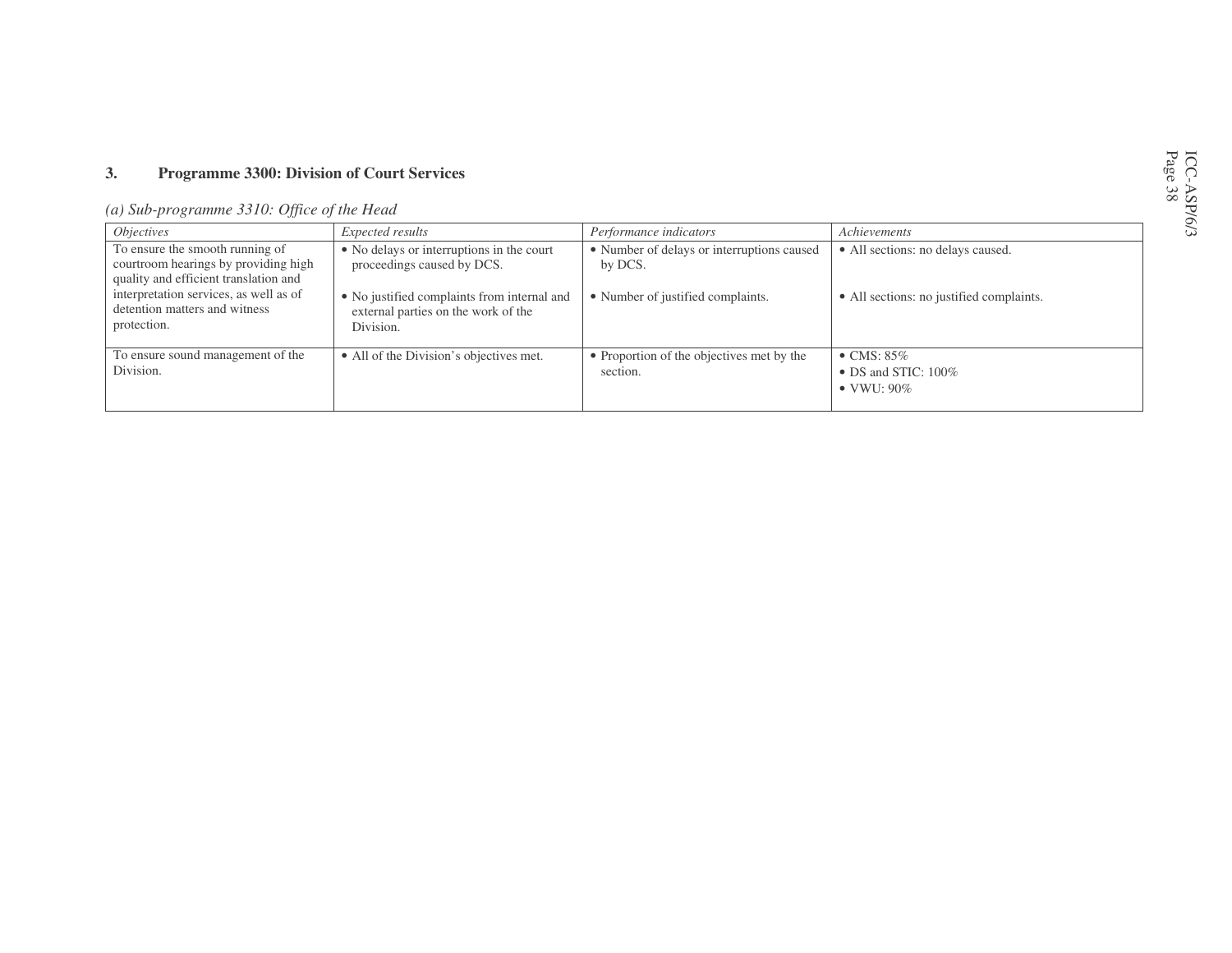|  | (b) Sub-programme 3320: Court Management Section |  |  |  |  |
|--|--------------------------------------------------|--|--|--|--|
|--|--------------------------------------------------|--|--|--|--|

| <i>Objectives</i>                                                                                                        | Expected results                                                                                                                | Performance indicators              | <b>Achievements</b>                                                                                                                                                                                                                                                                                                                                                                                                                                                                                                                    |
|--------------------------------------------------------------------------------------------------------------------------|---------------------------------------------------------------------------------------------------------------------------------|-------------------------------------|----------------------------------------------------------------------------------------------------------------------------------------------------------------------------------------------------------------------------------------------------------------------------------------------------------------------------------------------------------------------------------------------------------------------------------------------------------------------------------------------------------------------------------------|
| To support trials through the<br>availability of all required IT and other<br>resources in the field and at head office. | • The three courtrooms must be fully<br>equipped and operational by the end of<br>2006.                                         | • Deadlines met.                    | • All court sessions in 2006 were supported fully by<br>providing AV, IT and judicial support services.<br>• All other support required for the trials were provided<br>without interruption of services.<br>• No funding for a third courtroom was provided yet.<br>Consequently, only two courtrooms were considered:<br>o Courtroom I is fully operational<br>o Courtroom II will become operational in<br>accordance with the amended planning by April<br>2007.<br>o PTC operating within the abilities of the original<br>setup. |
|                                                                                                                          | • Equipment necessary for video links,<br>depositions and other out-of-Court<br>proceedings ready to use by the end of<br>2006. | • Deadlines met.                    | • Video Tele-Conferencing (VTC) is integrated in<br>courtroom I and operational. Installation in the other<br>courtrooms will be in line with the current planning.<br>• Secured online communication between Headquarters<br>and off-HQ locations is available to the user groups<br>requiring these services.                                                                                                                                                                                                                        |
| To implement a centralized information<br>system to respond to all the Court's<br>demands.                               | • The installation of e-CMS must be fully<br>operational by the end of 2006.                                                    | • Deadlines met.                    | • In accordance with the amended project planning the<br>core e-CMS will only become operational by mid<br>2007. Further functional additions will extend at least<br>until 2008.                                                                                                                                                                                                                                                                                                                                                      |
|                                                                                                                          | • All e-CMS users must be fully proficient<br>with the system.                                                                  | • Proportion of e-CMS users trained | • All users requiring training in 2006 are trained.                                                                                                                                                                                                                                                                                                                                                                                                                                                                                    |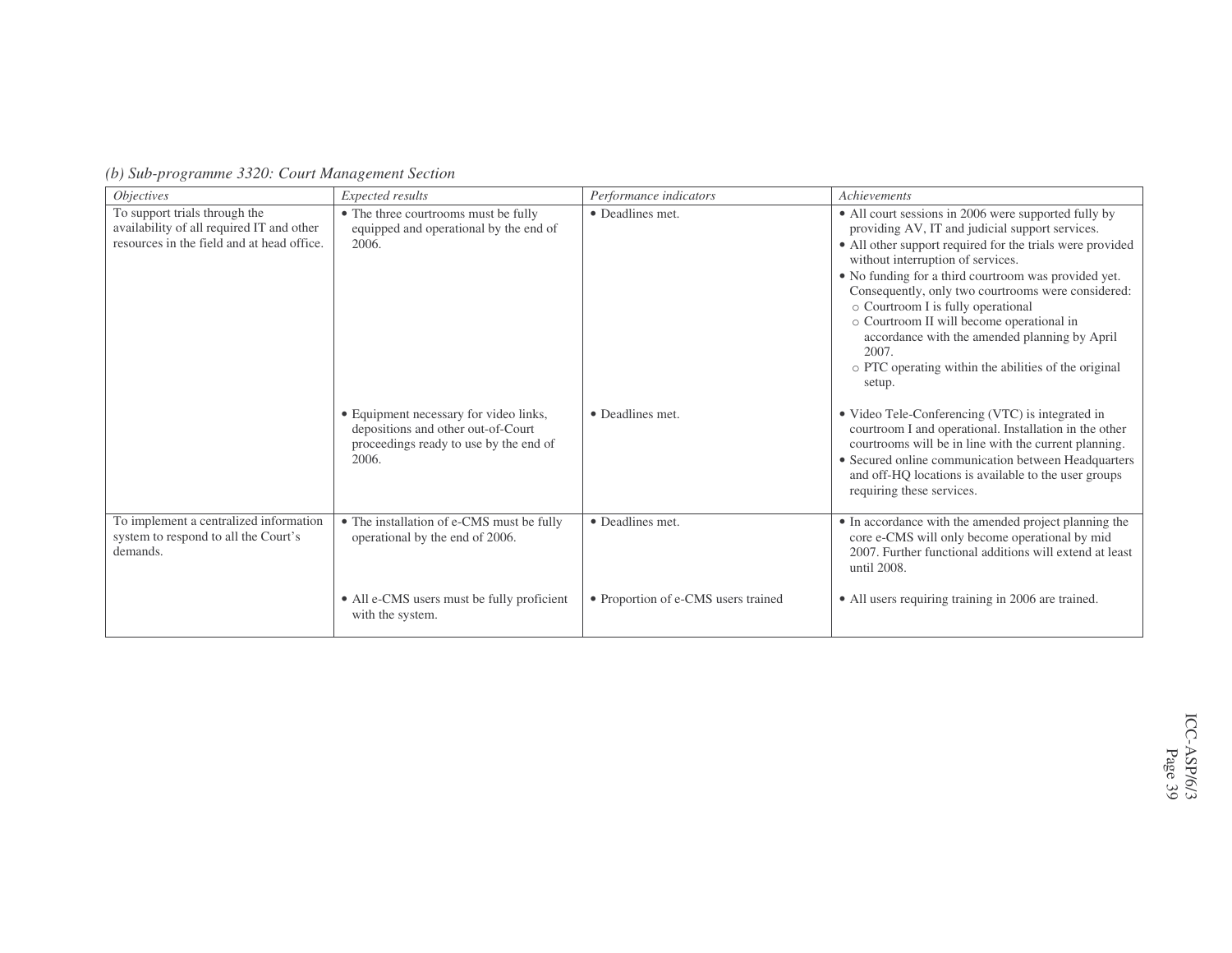| <i><b>Objectives</b></i>                                                                                                                                                                                                                                                            | Expected results                                                                                                                                              | Performance indicators                                                                                             | Achievements                                                                                                                                                                                                                                                                                                             |
|-------------------------------------------------------------------------------------------------------------------------------------------------------------------------------------------------------------------------------------------------------------------------------------|---------------------------------------------------------------------------------------------------------------------------------------------------------------|--------------------------------------------------------------------------------------------------------------------|--------------------------------------------------------------------------------------------------------------------------------------------------------------------------------------------------------------------------------------------------------------------------------------------------------------------------|
| To fully respect the safety of detained<br>persons in the implementation of<br>detention conditions.                                                                                                                                                                                | • A well ordered detention community<br>where the detained persons collectively<br>are and feel safe from harm.                                               | • Number of incidents involving serious<br>injuries is less than 10% of the average<br>number of detained persons. | • No incidents involving serious injuries to any<br>detained person took place.                                                                                                                                                                                                                                          |
|                                                                                                                                                                                                                                                                                     | • The Detention Centre is free from<br>incidences of escape by detained persons.                                                                              | • Zero escapes                                                                                                     | • There were no escapes from the ICC Detention<br>Centre.                                                                                                                                                                                                                                                                |
| To fully respect the rights of the<br>detained persons and to ensure their<br>overall welfare within the custodial<br>situation in accordance with the Statute<br>of the Court, the Regulations of the<br>Court, the Regulations of the Registry<br>and the United Nations Standard | • 90% of staff trained in all aspects of<br>management of detained persons in an<br>international setting.                                                    | • Proportion of trained staff.                                                                                     | • 100%. All custodial staff have completed the<br>induction programme organised by Detention Section<br>staff, this programme includes training on the<br>relevant international applicable legal instruments,<br>the Regulations of the Court and Registry, practical<br>implementation thereof and cultural awareness. |
| Minimum Rules for the Treatment of<br>Prisoners.                                                                                                                                                                                                                                    | • All reports from ICRC on all aspects of<br>the management of detained persons in a<br>custodial setting are positive.                                       | • Proportion of positive reviews.                                                                                  | • 100%. One confidential report outlining and overall<br>positive review was received from the ICRC.                                                                                                                                                                                                                     |
|                                                                                                                                                                                                                                                                                     | $\bullet$ 100% of complaints registered by<br>detained persons through the formal<br>complaints procedure to be acknowledged<br>in writing within three days. | • Proportion of complaints acknowledged<br>on time.                                                                | • 100%. No formal complaints through the formal<br>complaints procedure were received.                                                                                                                                                                                                                                   |
|                                                                                                                                                                                                                                                                                     | • Less than 10% of the complaints<br>considered to be justified.                                                                                              | • Proportion of justified complaints.                                                                              | $\bullet$ N/A.                                                                                                                                                                                                                                                                                                           |

### *(c) Sub-programme 3330: Detention Section*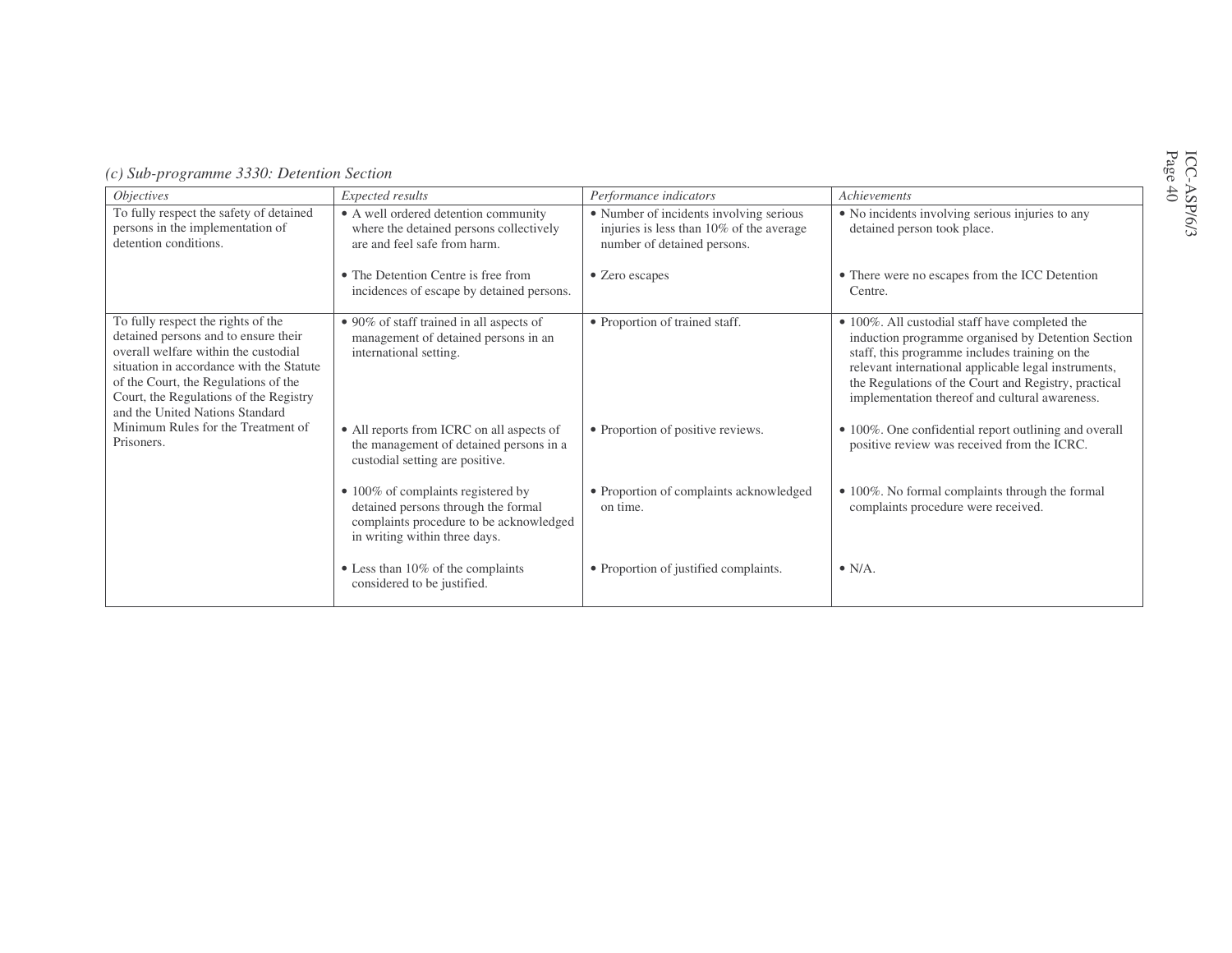| <i>Objectives</i>                                                                                                                                                                                                                     | Expected results                                                                                                                                                                           | Performance indicators                                                                                                                                                            | Achievements                                                                                                                                                                                                                                                                                                                                                                                                                                                                                                                                                                                                                                                                                                                                                                                                                                                                                                                                                                           |
|---------------------------------------------------------------------------------------------------------------------------------------------------------------------------------------------------------------------------------------|--------------------------------------------------------------------------------------------------------------------------------------------------------------------------------------------|-----------------------------------------------------------------------------------------------------------------------------------------------------------------------------------|----------------------------------------------------------------------------------------------------------------------------------------------------------------------------------------------------------------------------------------------------------------------------------------------------------------------------------------------------------------------------------------------------------------------------------------------------------------------------------------------------------------------------------------------------------------------------------------------------------------------------------------------------------------------------------------------------------------------------------------------------------------------------------------------------------------------------------------------------------------------------------------------------------------------------------------------------------------------------------------|
| To ensure fair and efficient trials<br>through accurate interpretation and<br>translation from and into the<br>$language(s)$ of the<br>accused/witnesses/victims and efficient<br>conduct of Court business in French<br>and English. | • Accurate simultaneous interpretation<br>from and into ethnic languages as well as<br>into French and English instantly<br>available, accurate translation of Court<br>documents.         | • No justified contesting of accuracy of<br>interpretation and translation.<br>• No delay of the Court proceedings due to<br>a lack of interpretation or translation<br>capacity. | • Compliance with judicial priorities in translation:<br>100%.<br>• No delays in judicial work due to lack of<br>interpretation capacity.<br>• Phase 1 of the interpretation training program for<br>ethnic languages completed. Teams of four are now<br>available for Swahili and Acholi.<br>• Simultaneous interpretation from Swahili provided as<br>requested during the confirmation hearing.<br>• Experts Panel on Acholi Terminology set up (filed<br>translations thoroughly revised/corrigenda of 15<br>filings in Acholi issued on 18.08.06/Acholi legal<br>glossary of 1,000 records completed).<br>• 45 field interpreter candidate interviews of which 9<br>are currently on the STIC roster.<br>• 6 missions (total 30 days) for $\pm$ 35 new linguistic-<br>legal sources (for linguistic experts and field<br>interpreters in the situation languages).<br>• 29 field interpreter days for 16 assignments.<br>• 47 new and 'experienced' field interpreters inducted. |
| To ensure the efficient conduct of Court<br>activities by the provision of French<br>and English interpretation and<br>translation services.                                                                                          | • 85%-90% of accuracy to ensure good to<br>excellent understanding by all users.<br>• 90% or more of the priority translations<br>requested were delivered within<br>negotiated deadlines. | • Number of language-related issues raised<br>during proceedings.<br>• Proportion of priority translation<br>deadlines met.                                                       | • Transcript queries resolved: 7.<br>• Accuracy level in translation: 98%.<br>• Terminology Inbox created; used to answer queries<br>both from staff members and external requestors.<br>• First issue of the Terminology Bulletin released in<br>December 2006 in 7 languages (Acholi, Arabic,<br>English, French, Russian, Spanish, Swahili) as a tool<br>to improve linguistic consistency Court-wide.<br>• Terminology Database regularly updated (approx.<br>100 records created per month).<br>• Number of requests for translation services received:<br>1,298. Number of pages received for translation:<br>10,722 [Working Languages: 2 languages; Article 87<br>(Judicial Cooperation): 16 languages; Article 50<br>(Official Languages): 4 languages].<br>• Compliance with negotiated deadlines: 95%.<br>• Interpreters Days Total: 963 (Judicial Work (PTCI,<br>PTC II, Appeals): 315, Other: 359, ASP: 289).                                                             |

*(d) Sub-programme 3340: Court Interpretation and Translation Section*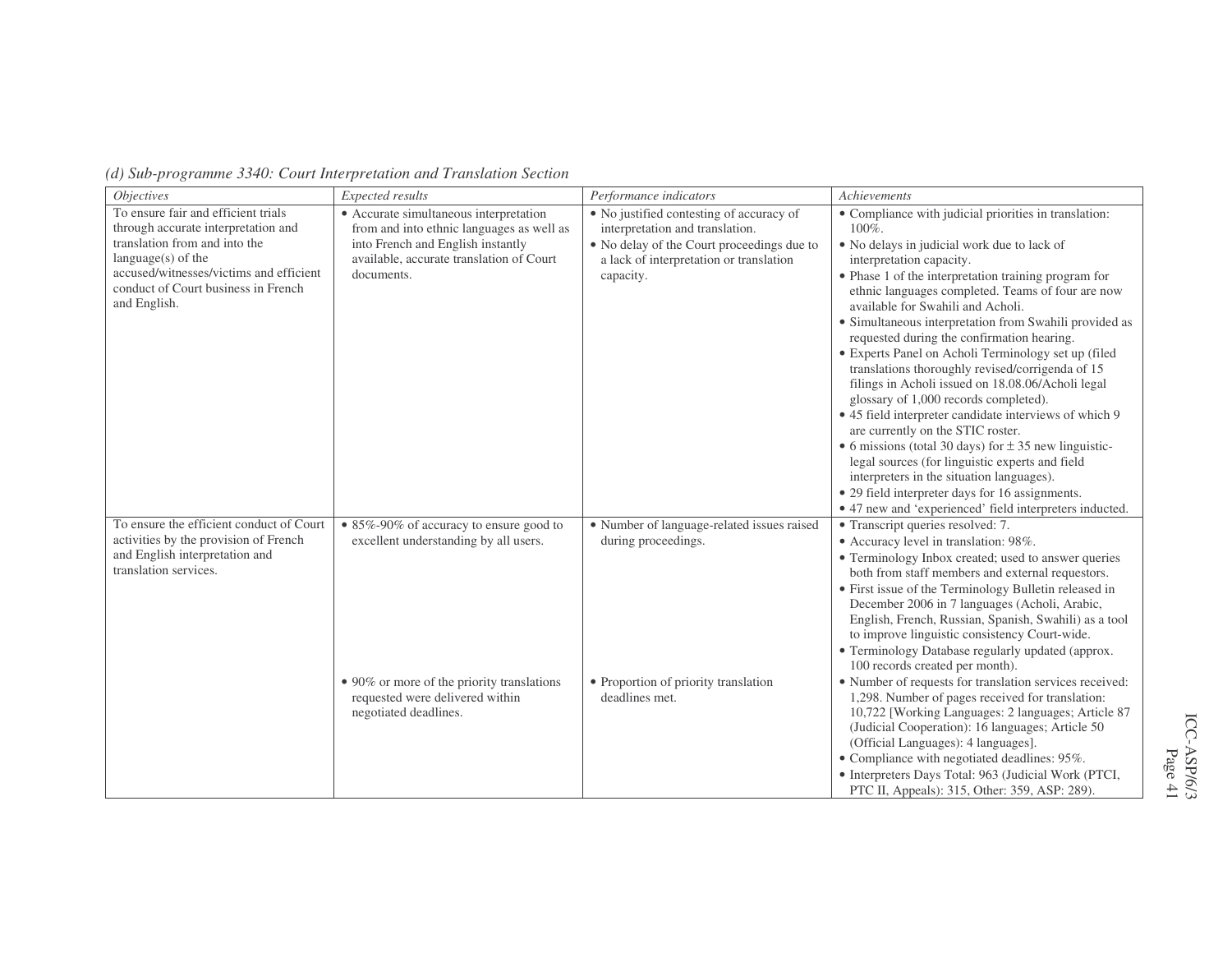| Page |  |
|------|--|
| G    |  |

|  |  | (e) Sub-programme 3350: Victims and Witnesses Unit |  |  |  |  |
|--|--|----------------------------------------------------|--|--|--|--|
|--|--|----------------------------------------------------|--|--|--|--|

| <i><b>Objectives</b></i>                                                                                                                                                                                                                       | Expected results                                                                                                                                                                                           | Performance indicators                                                                    | Achievements                                                                                                                                                                                                                                                                                                                                                                                                                          |
|------------------------------------------------------------------------------------------------------------------------------------------------------------------------------------------------------------------------------------------------|------------------------------------------------------------------------------------------------------------------------------------------------------------------------------------------------------------|-------------------------------------------------------------------------------------------|---------------------------------------------------------------------------------------------------------------------------------------------------------------------------------------------------------------------------------------------------------------------------------------------------------------------------------------------------------------------------------------------------------------------------------------|
| To timely and adequately facilitate and<br>support the work of the Chambers, the<br>OTP, the Victims Participation and<br>Reparations Section (VPRS) and the<br>Defence by providing advice, training,<br>protection, support and operational- | • At least 75% of the requests are assessed<br>and responded to within a week.                                                                                                                             | • Proportion of requests assessed in time.                                                | • The requests for entry in the protection programme<br>increased by 9-fold of the total requests received in<br>year 2005. All requests have been initially assessed<br>within 48 hours.<br>• The target of fully assessing and responding to<br>requests within a week has not been met in 2006.                                                                                                                                    |
| logistical services.                                                                                                                                                                                                                           | • All requests for entry into protection<br>programme initially assessed and<br>responded to within 48 hours.                                                                                              | • Proportion of requests responded to in<br>time.                                         | • The average assessment and response period to<br>requests has been approximately 2 months. Such a<br>delay could pose significant risks both to the<br>witnesses and the Court.<br>• Such assessment included both assessment for<br>protection and support. It has been made possible,<br>only because of the absence of Trials in 2006, and by<br>channelling majority of VWU existing staff resources<br>to support these tasks. |
| To provide adequate protection and<br>support and operational-logistical<br>assistance to victims and witnesses<br>interacting with the Court after referral                                                                                   | • Efficient Court proceedings are ensured<br>by avoiding all delay in appearance<br>before court of witnesses.                                                                                             | • Proportion of witnesses appearing as<br>scheduled.                                      | • All witnesses scheduled to appear before the Court<br>appeared without any delay.                                                                                                                                                                                                                                                                                                                                                   |
| to and assessment by VWU.                                                                                                                                                                                                                      | • No witnesses traumatized, physically<br>harmed or killed as a result of inadequate<br>protection.                                                                                                        | • Number of incidents due to inadequate<br>protection.                                    | • No incidents occurred due to inadequate protection.                                                                                                                                                                                                                                                                                                                                                                                 |
| To promote Court-wide best practices<br>in order to further protect the safety,<br>physical and psychological well-being,<br>dignity and privacy of victims and<br>witnesses.                                                                  | • Minimum of 75% of victims and<br>witnesses who are provided VWU<br>services rate those services either as<br>"good" or "very good" in the evaluation<br>form.                                            | • Proportion of evaluation forms meeting<br>the required score.                           | · All witnesses provided with VWU services rated<br>those services as "very good".                                                                                                                                                                                                                                                                                                                                                    |
|                                                                                                                                                                                                                                                | • A standard common to the whole Court<br>on safety and well-being of victims and<br>witnesses has been promoted and taken<br>into account in the relevant standard<br>operating procedures of each organ. | • Proportion of standard operating<br>procedure of each organ promoting best<br>practice. | • Guidelines for Cooperation between the Registry and<br>the Office of the Prosecutor have been developed by<br>VWU. Finalising agreement on the guidelines<br>expected by June 2007.                                                                                                                                                                                                                                                 |
| To contribute to capacity-building in<br>the field of victims' and witness<br>protection.                                                                                                                                                      | • Local authorities are able to deliver basic<br>local protection and support services.                                                                                                                    | • Proportion of the 2006 project plan<br>implemented.                                     | • Very limited capacity building has been achieved<br>through the creation and testing of Initial Response<br>Services (IRS) for ICC witnesses.                                                                                                                                                                                                                                                                                       |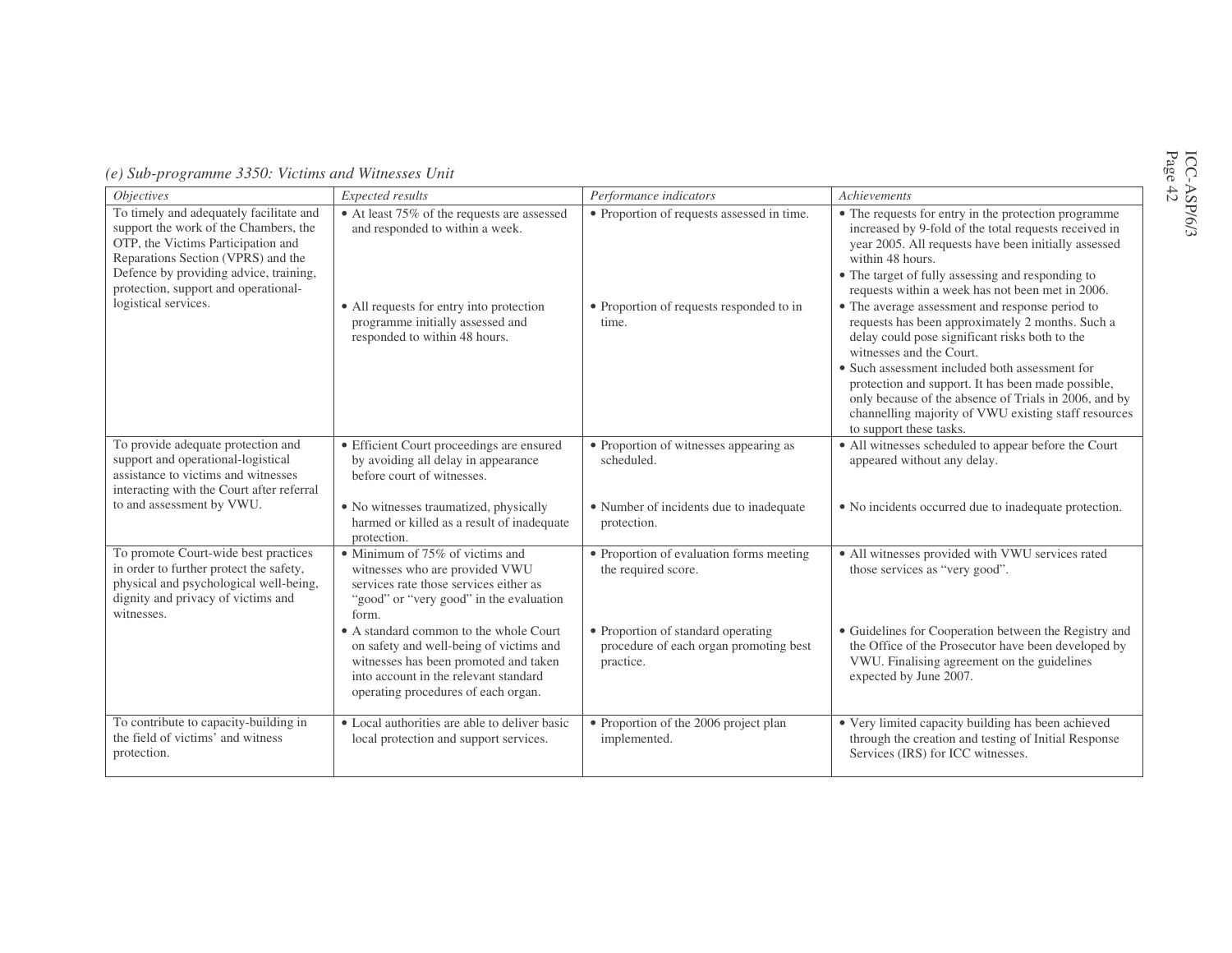#### **4.Programme 3400: Public Information and Documentation Section**

## *(a) Sub-programme 3410: Office of the Head*

| <i>Objectives</i>                                                                                                                                                            | Expected results                                                                                    | Performance indicators                                                                                                                                          | Achievements                                                                                                                                                                                                                                                                                                                                                                                                                                                     |
|------------------------------------------------------------------------------------------------------------------------------------------------------------------------------|-----------------------------------------------------------------------------------------------------|-----------------------------------------------------------------------------------------------------------------------------------------------------------------|------------------------------------------------------------------------------------------------------------------------------------------------------------------------------------------------------------------------------------------------------------------------------------------------------------------------------------------------------------------------------------------------------------------------------------------------------------------|
| To ensure that the Section achieves the<br>objectives set for 2006.                                                                                                          | • At least 90% of the objectives met.                                                               | • Achieved versus set objectives.                                                                                                                               | • Only 70% of objectives were achieved as set.<br>External factors, political and security conditions in<br>the field, had a negative impact in the achievement of<br>objectives.                                                                                                                                                                                                                                                                                |
| To raise the general public awareness of<br>the ICC through an inter-organ public<br>information strategy.                                                                   | • All approved communication initiatives<br>implemented as planned.                                 | • Bi-monthly approval of the coordinated<br>communication plan.<br>• Proportion of the actions foreseen in the<br>bi-monthly plan that has been<br>implemented. | • Coordinated public information plans were approved<br>and implemented as planned.<br>• 100% of actions foreseen were implemented.                                                                                                                                                                                                                                                                                                                              |
| To create a correct understanding of the<br>ICC's role, possibilities and strategy in<br>the context of the three situations<br>through an inter-organ outreach<br>strategy. | • All approved outreach initiatives<br>implemented as planned.                                      | • Bi-monthly approval of the coordinated<br>communication plan.<br>• Proportion of the actions foreseen in the<br>bi-monthly plan that has been<br>implemented. | • Strategy for Outreach and derived situation related<br>bi-monthly action plans were approved.<br>• 80% of actions foreseen were implemented as<br>planned in two of the three situations. Due to length<br>of recruitment of field staff, initiation of<br>implementation phase experienced six months delay<br>in DRC and Uganda. Volatile conditions caused<br>disruptions in the recruitment process of field staff<br>assigned to the situation in Darfur. |
| To give the organs of the Court access<br>to information resources through the<br>Library.                                                                                   | • The goals and strategy for the Library is<br>approved and the action plan 2006 is<br>implemented. | • Approval by the organs.<br>• Proportion of the objectives 2006 met.                                                                                           | • Objectives 2006 90% met.                                                                                                                                                                                                                                                                                                                                                                                                                                       |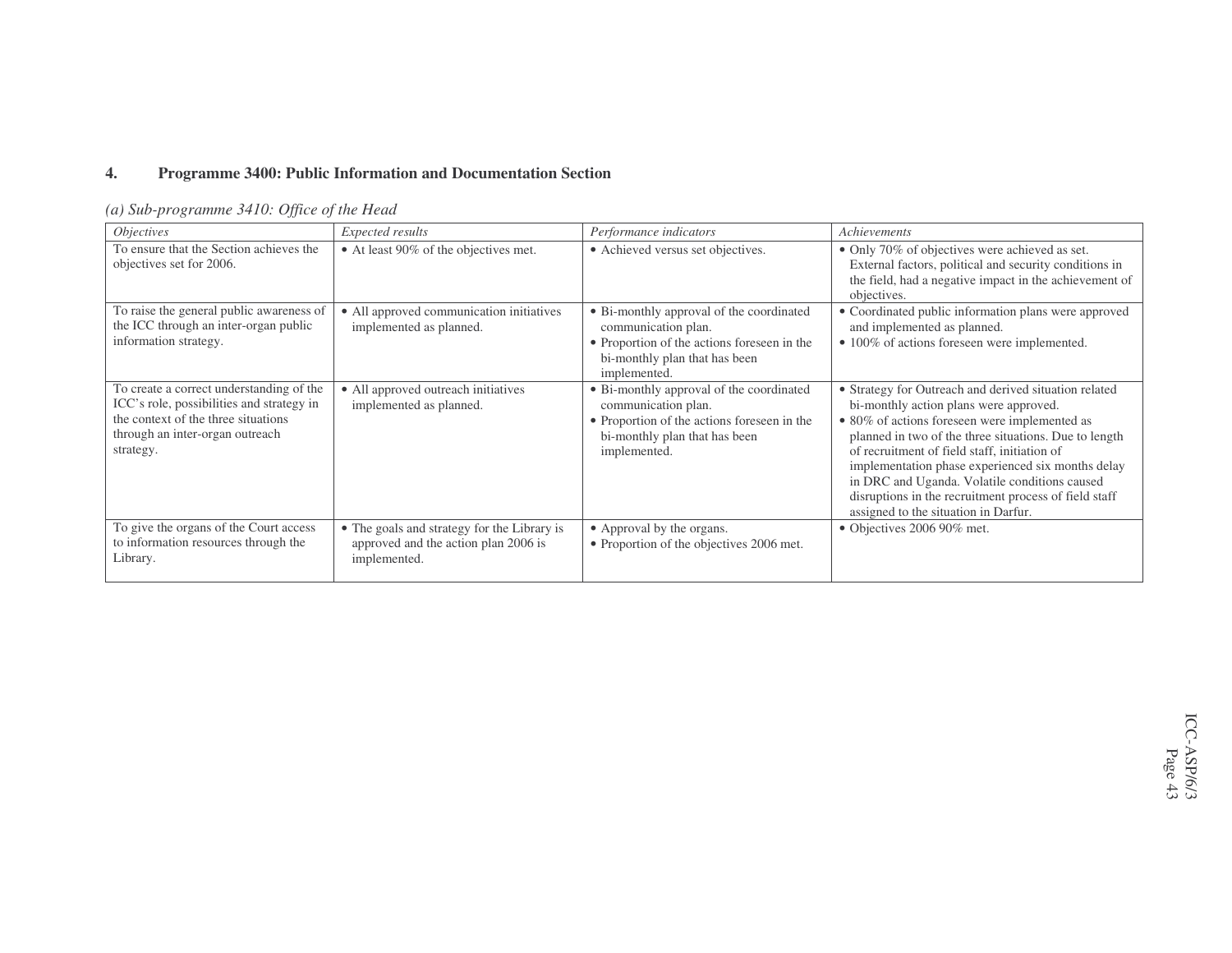| (b) Sub-programme 3420: Library and Documentation Centre |  |  |  |
|----------------------------------------------------------|--|--|--|
|                                                          |  |  |  |

| <i>Objectives</i>                                                                                                 | Expected results                                                                                                                                           | Performance indicators                                                                                            | Achievements                                                                                                                                                                                                                                                                                                                                                                                                                                                                                                                                                                                                                                                                                                                                                                   |
|-------------------------------------------------------------------------------------------------------------------|------------------------------------------------------------------------------------------------------------------------------------------------------------|-------------------------------------------------------------------------------------------------------------------|--------------------------------------------------------------------------------------------------------------------------------------------------------------------------------------------------------------------------------------------------------------------------------------------------------------------------------------------------------------------------------------------------------------------------------------------------------------------------------------------------------------------------------------------------------------------------------------------------------------------------------------------------------------------------------------------------------------------------------------------------------------------------------|
| To provide timely and seamless access<br>to information resources                                                 | • Project to increase the access to<br>information implemented as planned.                                                                                 | • Proportion of plan implemented.<br>• Proportion of positive replies out of user<br>sample.                      | • To increase access to information available for the<br>whole Court, the library increased its volume<br>collection from 10,529 recorded end of 2005 to<br>14,877 recorded end of 2006. Its title collection<br>increased from $4,061$ to $5,573$ .<br>• The overall number of volumes processed for office<br>copies increased from 1,076 end of 2005 to 1,598 end<br>of 2006. The overall number of titles processed for<br>office copies increased from 556 to 707.<br>• In the library OPAC, the overall number of titles with<br>electronic links to full-text documents increased from<br>267 end of 2005 to 608 end of 2006.<br>• The library researched and identified 5 new databases<br>of potential interest to the Court and coordinated the<br>relevant testing. |
|                                                                                                                   | • 90% of the requests for information<br>covered in a satisfactory way.<br>• Average number of monthly requests per<br>person maintained compared to 2005. | • Average number of monthly requests<br>compared to overall staffing level of ICC.                                | • The library satisfied 100% of its reference<br>requests/month, which increased from 124 end of<br>2005 to 160 end of 2006.                                                                                                                                                                                                                                                                                                                                                                                                                                                                                                                                                                                                                                                   |
| To provide reader education and<br>training services to Court staff on<br>effective searching of online databases | • At least 30% of the staff have volunteered<br>to receive the training.<br>• At least 90% of the staff were satisfied<br>with the training.               | • Proportion of staff that volunteered.<br>• Proportion of participants considering the<br>training to be useful. | • The Library provided 11 training sessions attended<br>by 86 people. The Library recorded no negative<br>feedback on the usefulness of the training courses it<br>arranged.                                                                                                                                                                                                                                                                                                                                                                                                                                                                                                                                                                                                   |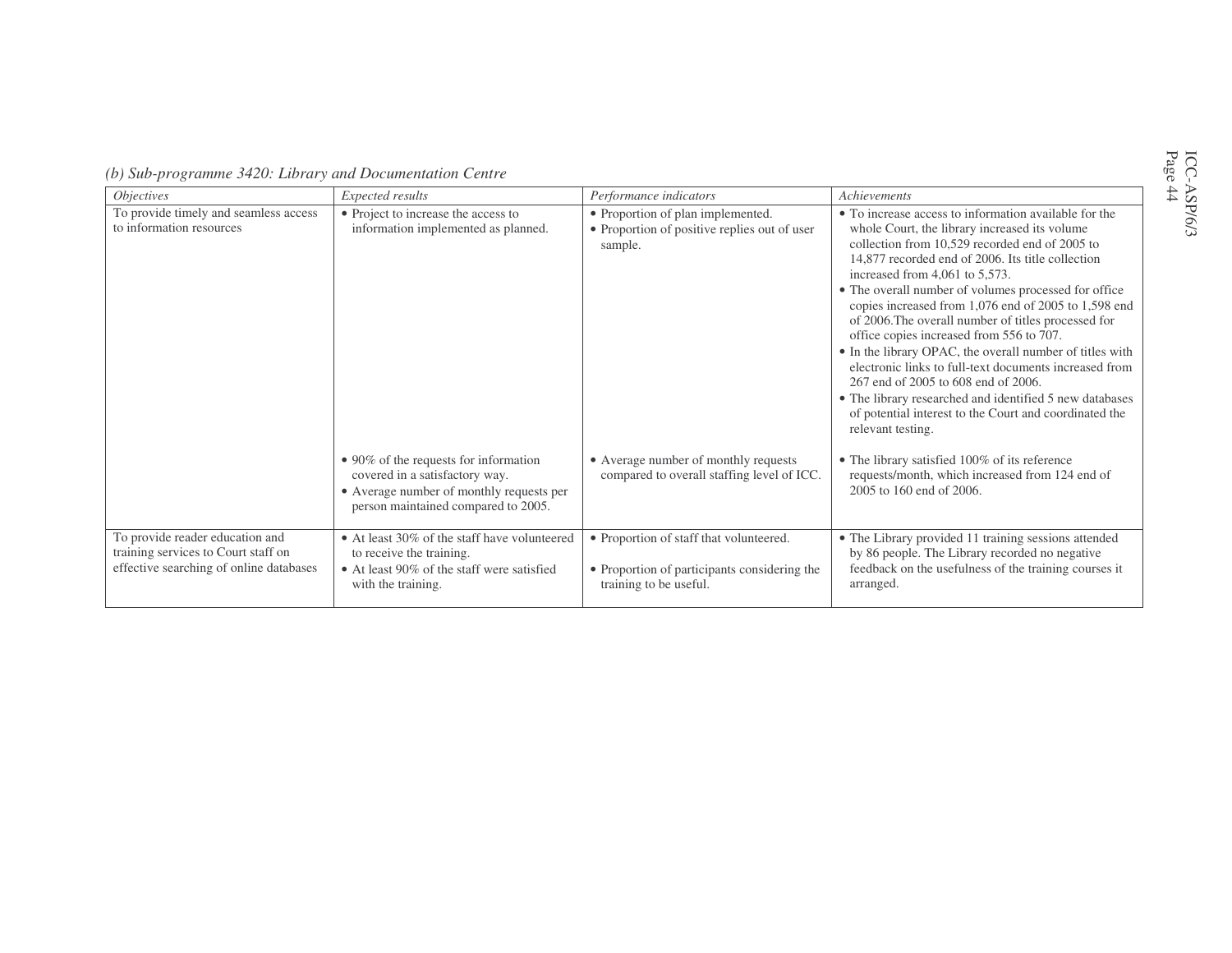| <b>Objectives</b>                                                              | Expected results                                                                         | Performance indicators                                                              | Achievements                                                                                                                                                                                                                                                                                                                                                                                                                           |
|--------------------------------------------------------------------------------|------------------------------------------------------------------------------------------|-------------------------------------------------------------------------------------|----------------------------------------------------------------------------------------------------------------------------------------------------------------------------------------------------------------------------------------------------------------------------------------------------------------------------------------------------------------------------------------------------------------------------------------|
| To help develop and to implement the<br>general public information strategy.   | • All measures implemented as planned.                                                   | • Proportion of measures implemented.                                               | • Significant increase in number of media requests<br>subscriptions due to intensification of the judicial<br>activities.                                                                                                                                                                                                                                                                                                              |
|                                                                                | • Increased number of articles reporting on<br>ICC development compared to 2005.         | • Number of articles 2006 versus 2005.                                              | • Growing interest in the ICC by African media<br>organisations from March until November due to the<br>case of the Prosecutor v Mr Thomas Lubanga. The<br>ICC profile was also raised due to the peace talks<br>between the Ugandan government and the leaders of<br>the Lord's Resistance Army and the polemic of<br>justice vs. peace. The role of the prosecutor in the<br>situation of Darfur was also the focus of the media.    |
| To help develop and to implement the<br>situation-related outreach strategies. | • Maintain number of individuals briefed<br>by the Court compared to 2005.               | • Number of persons briefed 2006 versus<br>2005.                                    | • A total of 7,264 persons were briefed in 2006; 4,939<br>in 240 briefings in The Hague, 300 in 7 outreach<br>activities in Uganda and 2,025 in 7 activities in the<br>DRC. In 2005 a total of 5,120 persons were briefed;<br>4,212 in 232 briefings in The Hague, 224 in 7<br>workshops in Uganda and 684 in 8 activities DRC.                                                                                                        |
|                                                                                | • At least 80% of people attending<br>meetings confirm their knowledge was<br>deepened.  | • Proportion of confirmations of increased<br>knowledge on feedback questionnaires. | • 70% of participants of outreach activities who<br>volunteered to complete the Court's evaluation forms<br>in Uganda and DRC were fully satisfied by the<br>meeting, 84% would recommend to others to attend<br>this type of activities; and 55% consider that his/her<br>understanding of the subject improved as a result of<br>the workshop. Additional comments made by the<br>same participants called for increase interaction. |
|                                                                                | • Increased number of average hits per<br>month on the ICC web site compared to<br>2005. | • Number of hits/month 2006 versus 2005.                                            | • Total number of visits in 2006 was 1,368,512 or<br>average per month 114,043. This represents an<br>increase of 39% compared to 2005. The number of<br>pages viewed in 2006 was 7,798,325 or average per<br>month 649,860; an increase of 12% over 2005.                                                                                                                                                                             |
| To refine the public information tools.                                        | • All measures implemented as planned.                                                   | • Proportion of measures implemented.                                               | • 70% of measures were implemented as planned.                                                                                                                                                                                                                                                                                                                                                                                         |
|                                                                                | • An updated, friendly and attractive web<br>site.                                       | • Approval of the new web site.                                                     | • The structure and design of the new web site was<br>approved in July 2006.                                                                                                                                                                                                                                                                                                                                                           |
|                                                                                |                                                                                          | • Implementation of the web site as                                                 | · Delivery of the new web site has been delayed.                                                                                                                                                                                                                                                                                                                                                                                       |
|                                                                                |                                                                                          | planned.                                                                            | Delivery is now expected to happen in April 2007,<br>followed by a testing period of 10 weeks, after which<br>corrections will be made to be launched.                                                                                                                                                                                                                                                                                 |

*(c) Sub-programme 3430: Public Information Unit*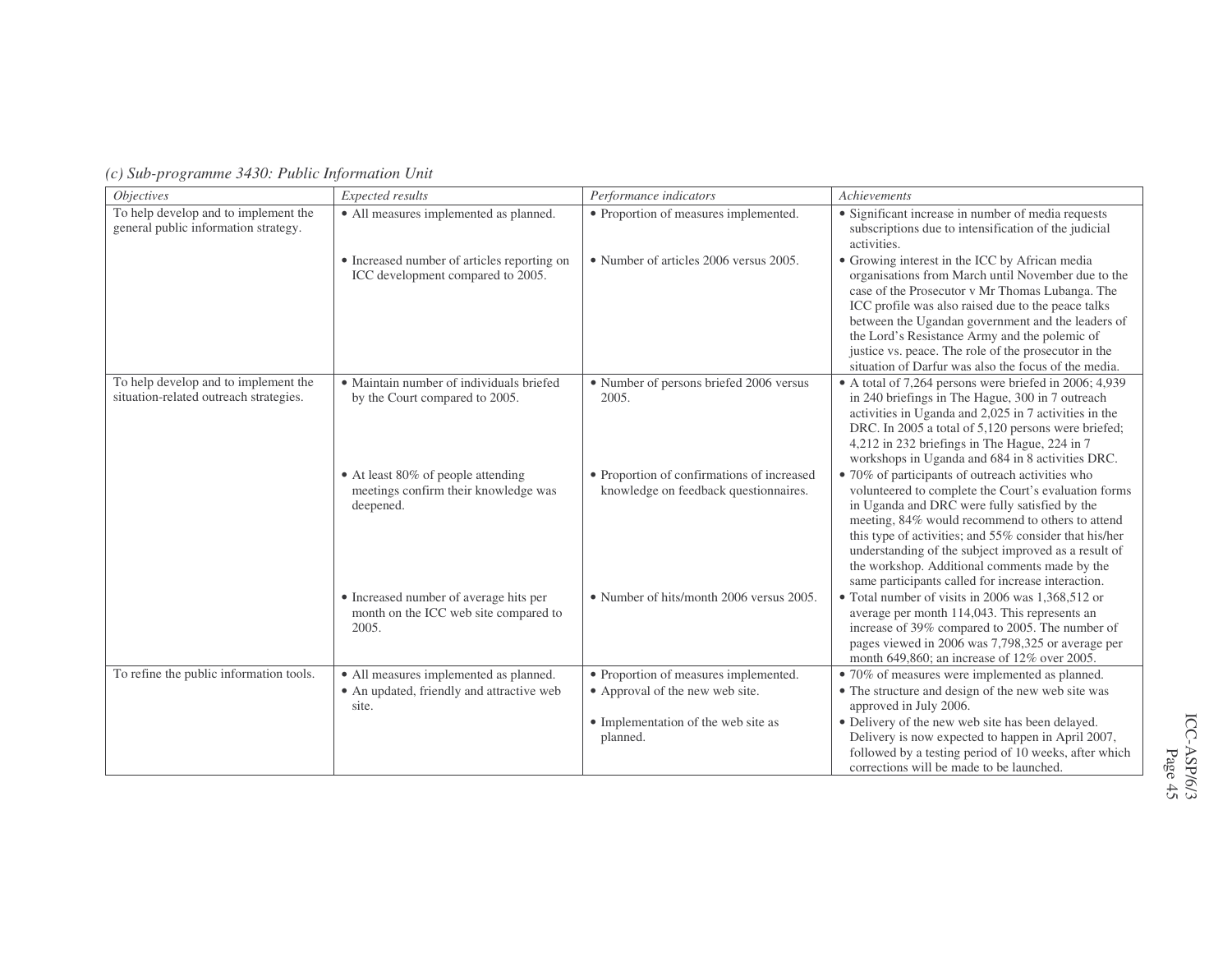| <i>Objectives</i>                                                                                                                                                                                                    | Expected results                                                                                           | Performance indicators                                                                                   | Achievements                                                                                                                                                                                                                                                                                                                                                                                                                                                                                                                                                                                                                                                                             |
|----------------------------------------------------------------------------------------------------------------------------------------------------------------------------------------------------------------------|------------------------------------------------------------------------------------------------------------|----------------------------------------------------------------------------------------------------------|------------------------------------------------------------------------------------------------------------------------------------------------------------------------------------------------------------------------------------------------------------------------------------------------------------------------------------------------------------------------------------------------------------------------------------------------------------------------------------------------------------------------------------------------------------------------------------------------------------------------------------------------------------------------------------------|
| To manage expectations by extending<br>target outreach programmes, workshops<br>and seminars aimed at NGOs, the legal<br>profession, and judicial and religious<br>officials to more areas of referral<br>countries. | • Develop an effective basic framework for<br>all aspects of the administration of the<br>Division.        | • Eliminate possibility of ineffective<br>processing of applications.                                    | • DVC developed and implemented detailed plans to<br>conduct seminars and workshops in the situations<br>referred to the Court, except for Darfur due to<br>security reasons.<br>• DVC developed clear policies, guidelines and SOPs<br>to ensure proper and efficient processing of<br>applications received from victims, accused/suspects<br>and applicants to the different lists managed by the<br>Division.                                                                                                                                                                                                                                                                        |
| To develop the Legal Aid Programme<br>for victims and accused/suspect<br>persons.                                                                                                                                    | • Successful communication and<br>cooperation with internal and external<br>parties.                       | • Eliminate possibility of inefficiency of<br>the Legal Aid Programme.                                   | • DVC developed the Legal Aid Control System which<br>was due to be completed in 2006. Although the<br>project is well advanced, change of priorities due to<br>the implementation of the SAP system delayed its<br>completion.<br>• Clear policies, guidelines and SOPs have been<br>developed to avoid inefficiency in the management of<br>the Legal Aid Programme.<br>• A comprehensive Legal Aid Programme for Victims<br>is still to be developed due to the lack of, on the one<br>hand, established jurisprudence on the modalities for<br>the participation of victims seeking legal aid paid by<br>the Court, and on the other, reliable parameters to<br>date on the subject. |
| To ensure Counsel are fully cognizant<br>with the Statute, Rules and modus<br>operandi of the Court                                                                                                                  | • Increased awareness of the work of ICC<br>in relation to victims and accused/suspect<br>persons' issues. | • Survey of recipients to obtain feedback<br>on whether the communication is<br>effective and efficient. | • The 4th Seminar for Counsel held in The Hague in<br>May 2006 provided the opportunity for the Division<br>and the Registry to increase awareness of the ICC's<br>work and to strengthen the cooperation with Counsel<br>on the lists and the legal profession. The feed back<br>from the Seminar was extremely positive.                                                                                                                                                                                                                                                                                                                                                               |
| To ensure efficient communication and<br>interaction with various parties inside<br>and outside the Court                                                                                                            | • Organization of training seminars.                                                                       | • Increased cooperation from NGOs, legal<br>profession, groups of potential victims.                     | • DVC has been involved in various training seminars<br>and colloquia in Africa, Europe and the Middle East<br>which have strengthened cooperation with Counsel                                                                                                                                                                                                                                                                                                                                                                                                                                                                                                                          |

#### **5.Programme 3500: Division of Victims and Counsel**

which have strengthened cooperation with Counsel

and the legal profession.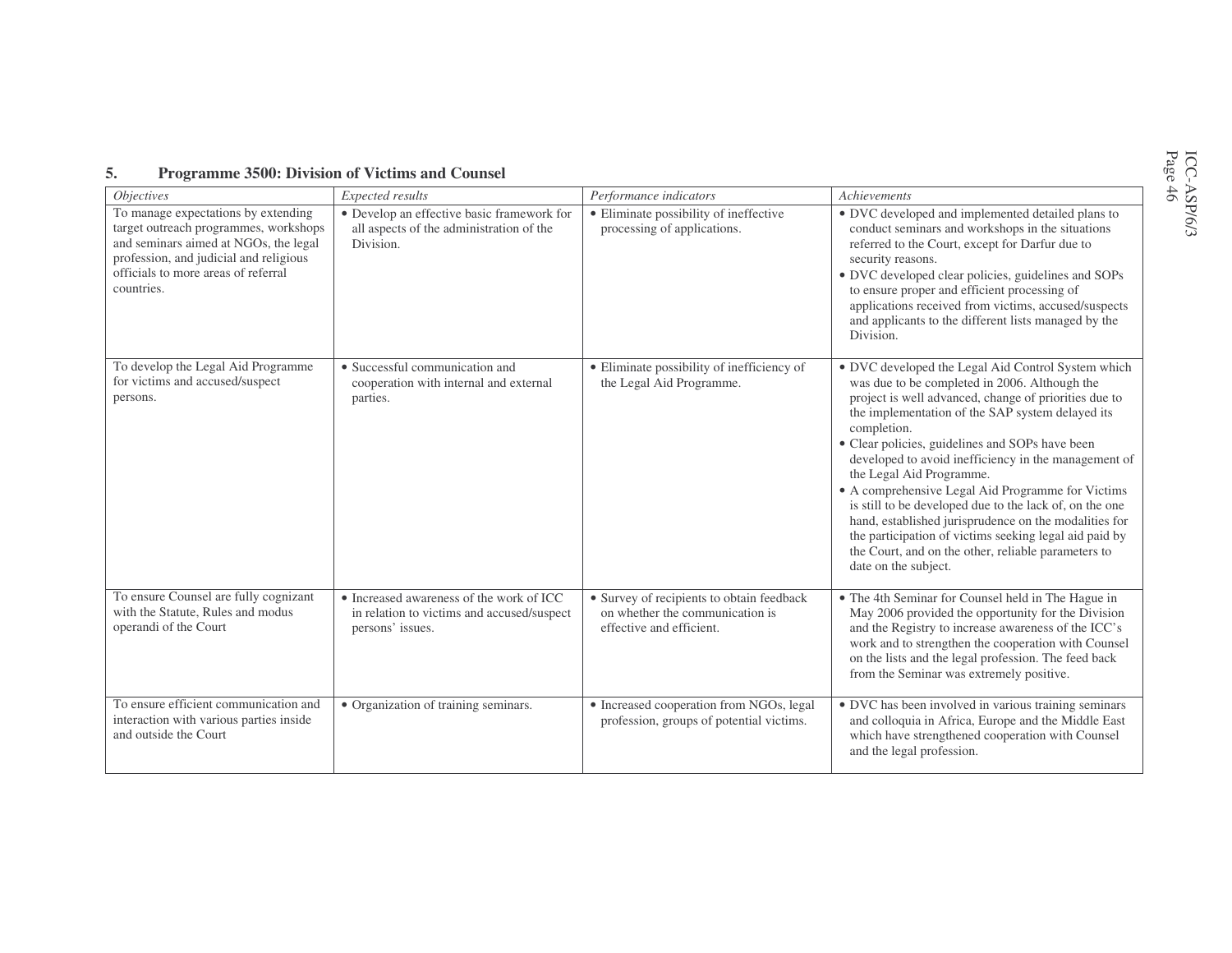| (a) Sub-programme 3510: Office of the Head |  |  |  |  |
|--------------------------------------------|--|--|--|--|
|--------------------------------------------|--|--|--|--|

| <i>Objectives</i>                                                                                         | Expected results                                                                                                | Performance indicators                                                                                      | Achievements                                                                                                                                                                                                                     |
|-----------------------------------------------------------------------------------------------------------|-----------------------------------------------------------------------------------------------------------------|-------------------------------------------------------------------------------------------------------------|----------------------------------------------------------------------------------------------------------------------------------------------------------------------------------------------------------------------------------|
| To ensure sound management of the<br>Division.                                                            | • 90% or more of the Division's objectives<br>met.                                                              | • Proportion of the objectives met by the<br>sections.                                                      | • Achieved. All the sections under the sub-programme<br>have met at least 90% of their objectives.                                                                                                                               |
| To develop an organization capable of<br>efficiently supporting victims and<br>accused/suspected persons. | • Policies and systems for handling of<br>applications of victims and<br>accused/suspected persons implemented. | • Proportion of planned policies and<br>systems implemented.                                                | • Achieved. All policies and/or SOPs for the handling<br>of applications from victims, accused/suspect<br>persons, implemented.                                                                                                  |
|                                                                                                           | • Policies and systems to provide legal aid<br>implemented.                                                     | • Proportion of planned policies and<br>systems implemented.<br>• Absence of abuse of the legal aid system. | • To date there is no allegation of abuse of the legal aid<br>system.                                                                                                                                                            |
| To provide advice on issues relating to<br>defence and victims.                                           | • All requests for advice responded to in<br>time.                                                              | • Accuracy of recommendations, advice<br>and legal opinion provided.                                        | • Around 50 memoranda, submissions and reports to<br>the Registrar or on behalf of the Registrar providing<br>observations or recommendations to the Presidency<br>and the Chambers have been submitted within the<br>deadlines. |
|                                                                                                           | • At least 95% of the advice considered to<br>be of high quality.                                               | • Proportion of the advice resulting in<br>questions for clarification.                                     | • No advice or recommendation gave rise to questions<br>for clarification.                                                                                                                                                       |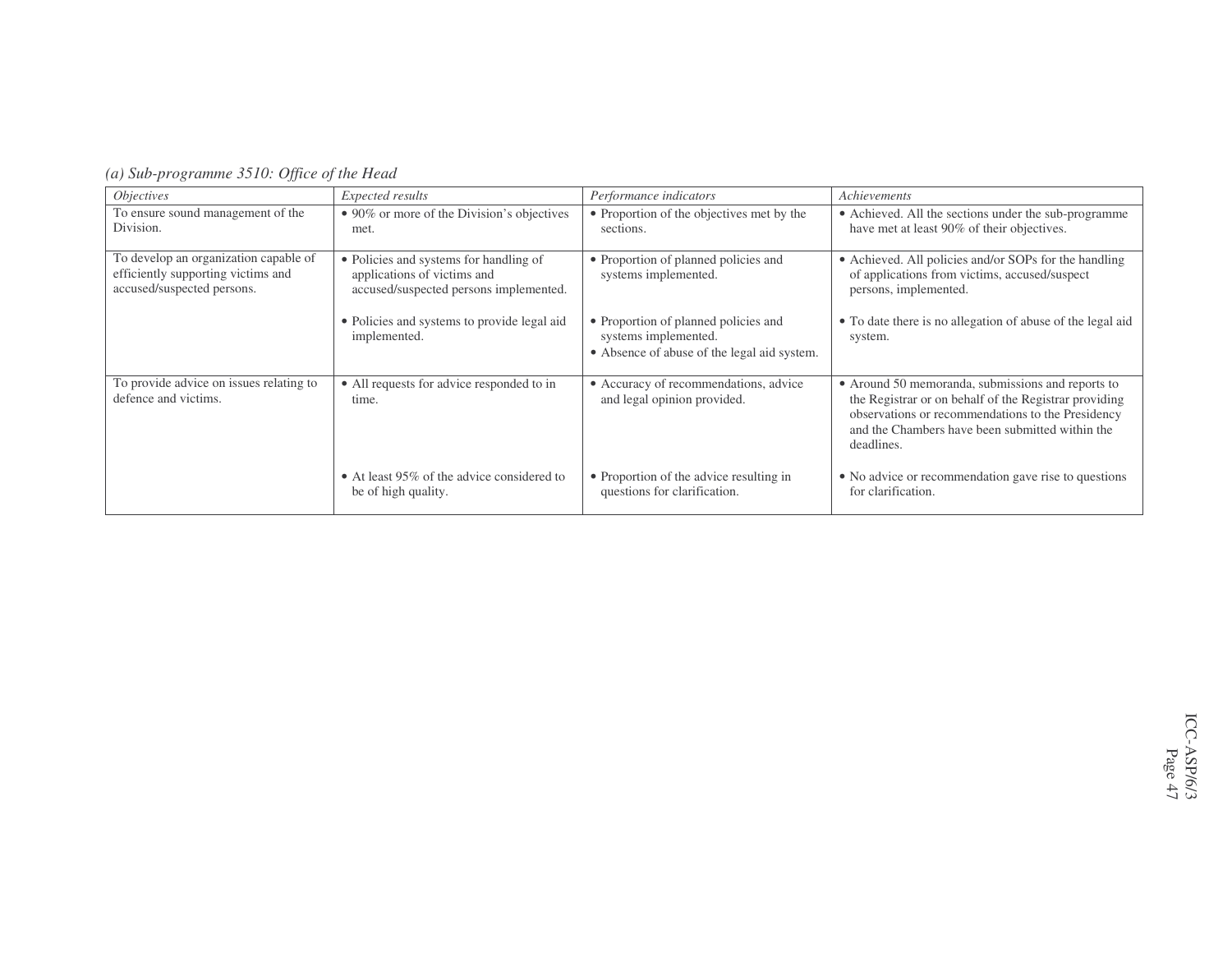| <i>Objectives</i>                                                                                                                                                                                                                                 | Expected results                                                                                                                                                | Performance indicators                                                                              | Achievements                                                                                                                                                                                                                     |
|---------------------------------------------------------------------------------------------------------------------------------------------------------------------------------------------------------------------------------------------------|-----------------------------------------------------------------------------------------------------------------------------------------------------------------|-----------------------------------------------------------------------------------------------------|----------------------------------------------------------------------------------------------------------------------------------------------------------------------------------------------------------------------------------|
| To provide defence counsel with all<br>necessary administrative assistance as<br>appropriate, in accordance with rule 14<br>(2) of the Rules of Procedure and                                                                                     | • Reaction to all applications to all lists<br>managed by the Section should be<br>provided within three days (90%).                                            | • Proportion of applications acknowledged<br>within three days.                                     | • 92 % of applications acknowledged within 3 days.                                                                                                                                                                               |
| Evidence                                                                                                                                                                                                                                          | • 90% of requests are dealt with in time.                                                                                                                       | • Proportion of applications dealt with<br>within the timeframe indicated in the<br>acknowledgment. | $\bullet$ N/A.                                                                                                                                                                                                                   |
|                                                                                                                                                                                                                                                   | • Number of justified complaints about the<br>response is lower than 5% of all requests<br>received.                                                            | • Proportion of justified complaints                                                                | • No justified complaints: all complaints received have<br>been studied and an appropriate reply has been<br>provided.                                                                                                           |
| To assist persons entitled to legal<br>assistance under the Statute and the<br>Rules in obtaining legal advice and the<br>assistance of legal counsel, in<br>accordance with rule $21$ (1), including<br>payment for such assistance if they lack | • A decision on applications to the lists<br>managed by the Section should be taken<br>within seven days after the application is<br>complete $(90\%)$ .        | • Proportion of applications acknowledged<br>within seven days.                                     | • 100% of applications acknowledged within seven<br>days.<br>• 80 % of complete applications assessed within seven<br>days after the application is complete (absence of<br>deciders being the most frequent reason for delays). |
| sufficient means to pay for it, according<br>to article $67(1)(b)$                                                                                                                                                                                | • All approved requests for duty counsel<br>provided according to needs (time, place).                                                                          | • Proportion of responses according to the<br>needs.                                                | • 100 % of requests for duty counsel satisfied in the<br>terms of the request.                                                                                                                                                   |
|                                                                                                                                                                                                                                                   | • All requests for legal assistance paid by<br>the Court should be responded to within<br>one month after the Section has received<br>all relevant information. | • Proportion of requests responded to<br>within one month.                                          | $\bullet$ 100 % of requests responded to within one month                                                                                                                                                                        |
| To ensure the communication with<br>independent representative bodies of<br>counsel or legal associations, in<br>accordance with rule 20(3)                                                                                                       | • All communication performed in<br>accordance with rule $20(3)$ .                                                                                              | • Proportion of communication in<br>compliance.                                                     | • 100 % of required communications have been made.                                                                                                                                                                               |

*(b) Sub-programme 3520: Defence Support Section*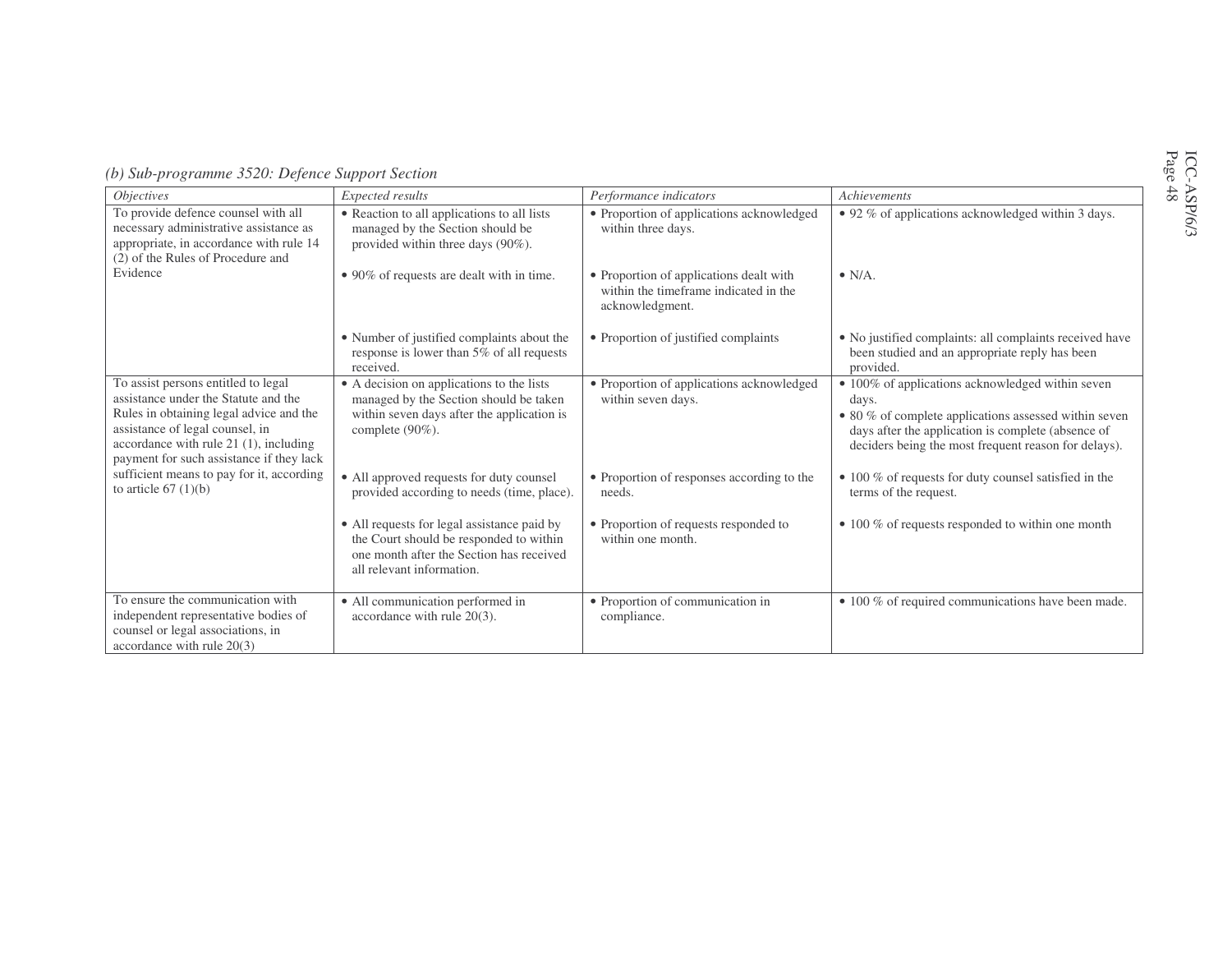| <i>Objectives</i>                                                                                                                                            | Expected results                                                                                                     | Performance indicators                                        | Achievements                                                                                                                                                                                                                                                                                                                                                                                                                                                                                                                                                                                                                                                                 |
|--------------------------------------------------------------------------------------------------------------------------------------------------------------|----------------------------------------------------------------------------------------------------------------------|---------------------------------------------------------------|------------------------------------------------------------------------------------------------------------------------------------------------------------------------------------------------------------------------------------------------------------------------------------------------------------------------------------------------------------------------------------------------------------------------------------------------------------------------------------------------------------------------------------------------------------------------------------------------------------------------------------------------------------------------------|
| To inform victims and victim<br>communities of their rights through<br>appropriate means such as via<br>community leaders, civil society groups<br>and media | • Regular detailed plans developed and<br>implemented.                                                               | • Bi-monthly approval of outreach plan by<br>heads of organs. | • VPRS developed and implemented detailed plans in<br>the DRC and Uganda and carried out 6 missions to<br>the field and 18 activities including: participation in<br>outreach activities that formed part of the inter-organ<br>outreach plans; targeted informational and training<br>activities with different potential intermediaries with<br>victims; dissemination of standard application forms;<br>recruitment and training of one field assistant in each<br>place. As regards Darfur, it was only possible to<br>participate in a small number of informational and<br>training activities involving civil society groups and<br>lawyers, conducted outside Sudan. |
| To enable victims to apply to the Court<br>and the Court to deal with their<br>applications                                                                  | • At least 90% of applications from victims<br>acknowledged within seven days of<br>receipt.                         | $\bullet$ % of compliance                                     | • Where applicants had a legal representative, in 87.5%<br>of cases the legal representative was contacted within<br>seven days of receipt.<br>• Due to security concerns and the problem of securely<br>transmitting and storing confidential information,<br>formal written acknowledgements of receipt were not<br>automatically sent to applicants that had no legal<br>representative. Consultations and assessments were<br>carried out with intermediaries in the field in order to<br>set up appropriate arrangements for communication.                                                                                                                             |
|                                                                                                                                                              | • At least 90% of the reports presented to<br>the relevant Chamber within one month<br>of receipt of an application. | $\bullet$ % of compliance.                                    | • During 2006, 26 reports and memoranda from<br>victims were presented to the relevant Chambers. Of<br>the reports regarding applications under regulation 86<br>of the Regulations of the Court, 25% were filed<br>within one month of receipt. The reasons for delay,<br>such as awaiting responses to requests for further<br>information, were communicated to the relevant<br>Chambers, and prioritisation of reporting was carried<br>out in accordance with instructions from the relevant<br>Chambers.                                                                                                                                                               |
| To enable victims to be effectively<br>represented                                                                                                           | • All requests for assistance in selecting<br>legal representatives responded to within<br>seven days.               | $\bullet$ % of compliance.                                    | • N/A: All applicants whose status as victims was<br>recognized by the Chambers already had a legal<br>representative.                                                                                                                                                                                                                                                                                                                                                                                                                                                                                                                                                       |
|                                                                                                                                                              | • All requests for legal assistance paid by<br>the Court responded to within one month.                              | $\bullet$ % of compliance                                     | • 100% compliance.                                                                                                                                                                                                                                                                                                                                                                                                                                                                                                                                                                                                                                                           |

### *(c) Sub-programme 3530: Victims Participation and Reparations Section*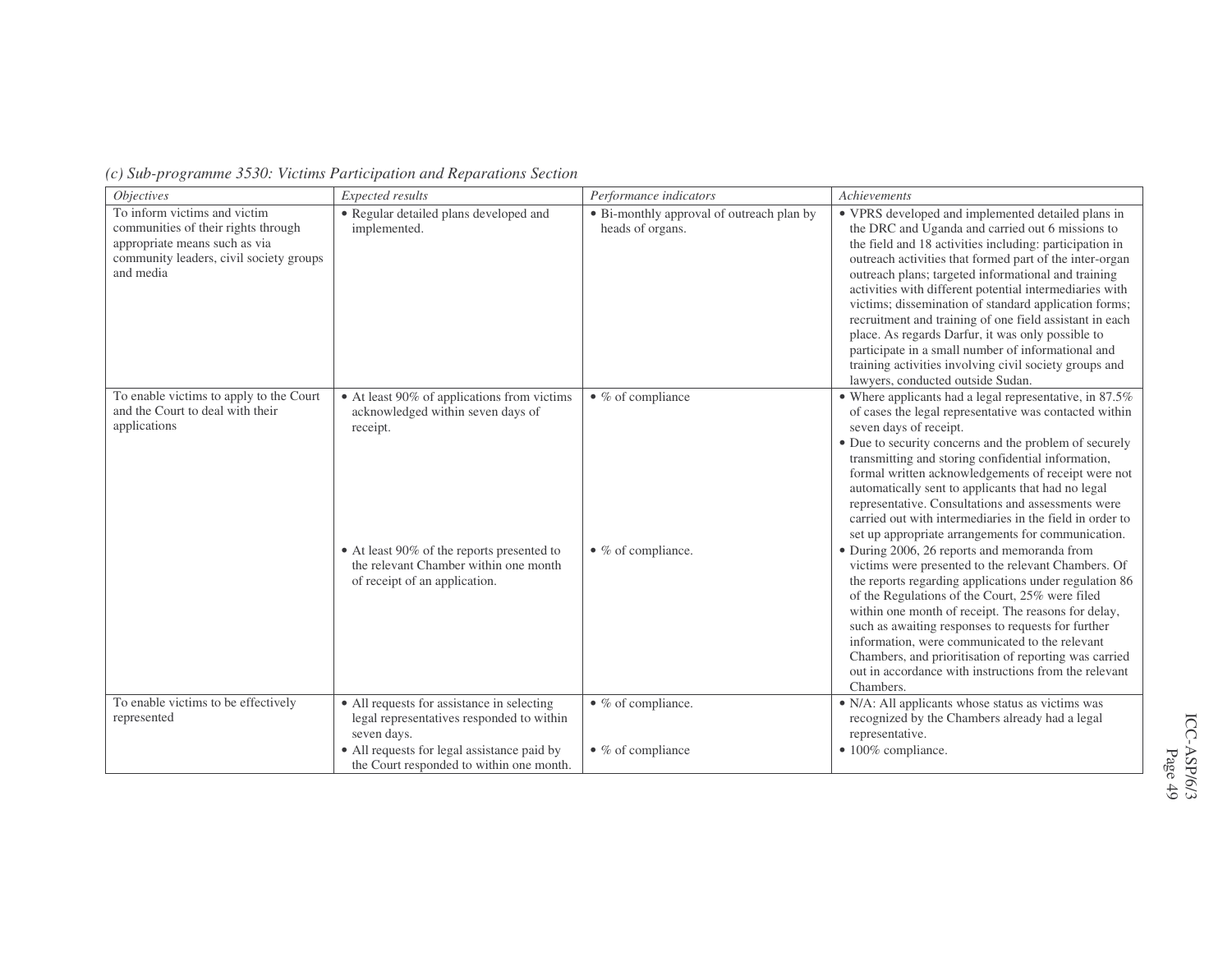| <i>Objectives</i>                                                                                                                                                          | Expected results                                                          | Performance indicators                                                                                    | Achievements                                                                                                                                                                                                                                                                                                                                                                                                                                                                                                 |
|----------------------------------------------------------------------------------------------------------------------------------------------------------------------------|---------------------------------------------------------------------------|-----------------------------------------------------------------------------------------------------------|--------------------------------------------------------------------------------------------------------------------------------------------------------------------------------------------------------------------------------------------------------------------------------------------------------------------------------------------------------------------------------------------------------------------------------------------------------------------------------------------------------------|
| To support defence counsel and<br>defendants, including the representation<br>and protection of rights of the defence<br>during the initial stages of the<br>investigation | • At least 90% of all requests responded to<br>within seven days.         | • Proportion of applications acknowledged<br>within seven days.                                           | • Please note that the OPCD was fully operational only<br>in January 2007.<br>$\bullet$ (100%) All applications for assistance in the DRC<br>situation, Thomas Lubanga Dyilo case, and Sudan<br>situation were acknowledged within 48 hours.<br>• There was no legal activity in the Uganda situation<br>requiring the assistance of the OPCD during the<br>reporting period. The OPCD did however provide<br>timely assistance in connection with defence related<br>policy issues in the Uganda situation. |
|                                                                                                                                                                            | • 90% of the requests are dealt with as<br>agreed (substance and timing). | • Proportion of applications dealt with as<br>agreed.                                                     | $\bullet$ (100%) All assistance was provided to the defence in<br>accordance with the agreed timing (taking into<br>account short deadlines and the resources available<br>within the OPCD) and in accordance with the agreed<br>substance.<br>• The OPCD also took the initiative to proactively<br>advise counsel of any pending court deadlines or<br>legal issues in order to ensure that counsel could<br>request the assistance of the OPCD, if required, in a<br>timely manner.                       |
|                                                                                                                                                                            | • All support offered is satisfactory.                                    | • Absence of justified claims against the<br>actions carried by the Office on behalf of<br>defence teams. | • All feedback in relation to the legal assistance<br>provided in the DRC situation, Thomas Lubanga<br>Dyilo case, and Sudan situation was extremely<br>positive.<br>• Moreover, no claims were raised against the OPCD.                                                                                                                                                                                                                                                                                     |

*(d) Sub-programme 3540: Office of Public Counsel for the Defence*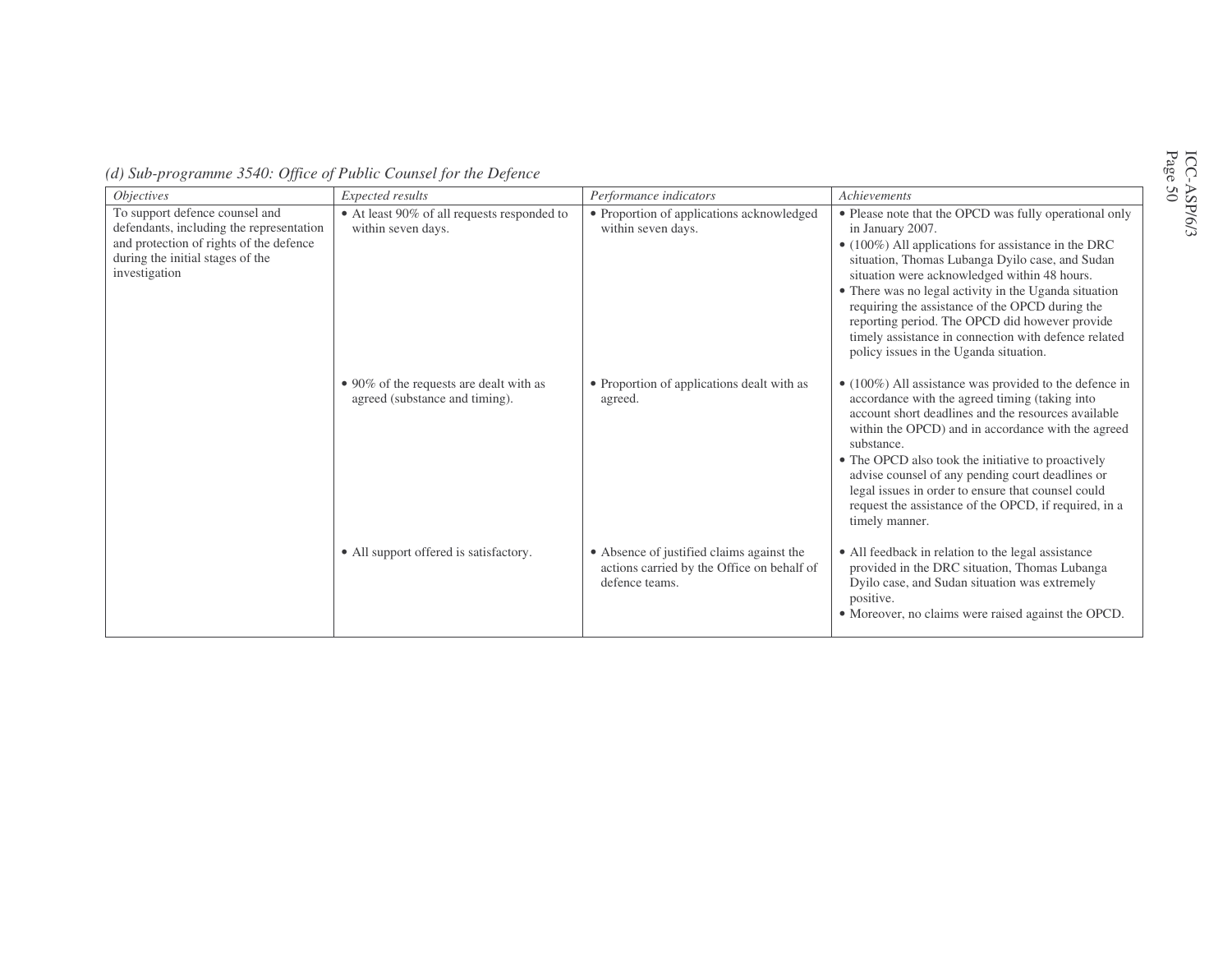| <i><b>Objectives</b></i>                                                                          | Expected results                                                                                                                                               | Performance indicators                                                                                                                             | Achievements                                                                                                                                                                                                                                                                                                                                                                                                                                                                                                                                                                                                                                                                                                                                                                                                                                                                                                                                                                                                                                                                                                                                                                                                                                                                                                                                                                                                                                                                                                                                                                    |
|---------------------------------------------------------------------------------------------------|----------------------------------------------------------------------------------------------------------------------------------------------------------------|----------------------------------------------------------------------------------------------------------------------------------------------------|---------------------------------------------------------------------------------------------------------------------------------------------------------------------------------------------------------------------------------------------------------------------------------------------------------------------------------------------------------------------------------------------------------------------------------------------------------------------------------------------------------------------------------------------------------------------------------------------------------------------------------------------------------------------------------------------------------------------------------------------------------------------------------------------------------------------------------------------------------------------------------------------------------------------------------------------------------------------------------------------------------------------------------------------------------------------------------------------------------------------------------------------------------------------------------------------------------------------------------------------------------------------------------------------------------------------------------------------------------------------------------------------------------------------------------------------------------------------------------------------------------------------------------------------------------------------------------|
| To provide support to legal<br>representatives of victims, including<br>legal research and advice | • All requests for support responded to in<br>time.<br>• At least 95% of the delivered research<br>and advice reports are considered to be of<br>high quality. | • Proportion of responses on time.<br>• Proportion of positive feedback on<br>reports.                                                             | Please note that the OPCV was fully operational only in<br>May 2006.<br>• 30 legal advices (oral and written) and researches<br>were provided to legal representatives in the period<br>March/December 2006 in the DRC situation, in the<br>Lubanga case and in the Darfur (Sudan) situation.<br>Legal advices and researches included analysis of<br>substantial and procedural issues.<br>• All requests were handled timely.<br>• Full assistance during the confirmation of the charges<br>hearing in the case against Mr. Lubanga was<br>provided by 3 members of the Office to the 3 legal<br>representatives.<br>• Assistance in drafting filings in the Lubanga case was<br>provided. 10 documents were drafted.<br>• Development of a legal database and of a library (for<br>a total of 300 materials) in order to provide legal<br>representatives with material to support their legal<br>arguments.<br>$\bullet$ Achieved 100%.<br>• All documents filed by legal representatives in the<br>Lubanga case contained legal arguments developed<br>by the Office.<br>• All legal arguments used by legal representatives<br>during the confirmation of the charges hearing were<br>developed by the Office.<br>• Legal representatives in the Lubanga case, in the<br>DRC situation and in the Darfur (Sudan) situation<br>expressed their appreciation on the work done by the<br>Office. In particular, in analysing legal issues and<br>providing advices on how such issues should be<br>handled procedurally.<br>• No complaints were received on the work done. |
| To act as legal representative of victims<br>or groups of victims before Court.                   | • At least one of the victims or victim<br>groups is represented in relation to each<br>case.<br>• All representation is considered<br>satisfactory.           | • Number of representations per case.<br>• Absence of justified claims against the<br>actions carried by the Office on behalf of<br>defence teams. | • N/A. The Office was not appointed as legal<br>representative for victims in the year 2006.<br>$\bullet$ N/A                                                                                                                                                                                                                                                                                                                                                                                                                                                                                                                                                                                                                                                                                                                                                                                                                                                                                                                                                                                                                                                                                                                                                                                                                                                                                                                                                                                                                                                                   |

*(e) Sub-programme 3550: Office of Public Counsel for Victims*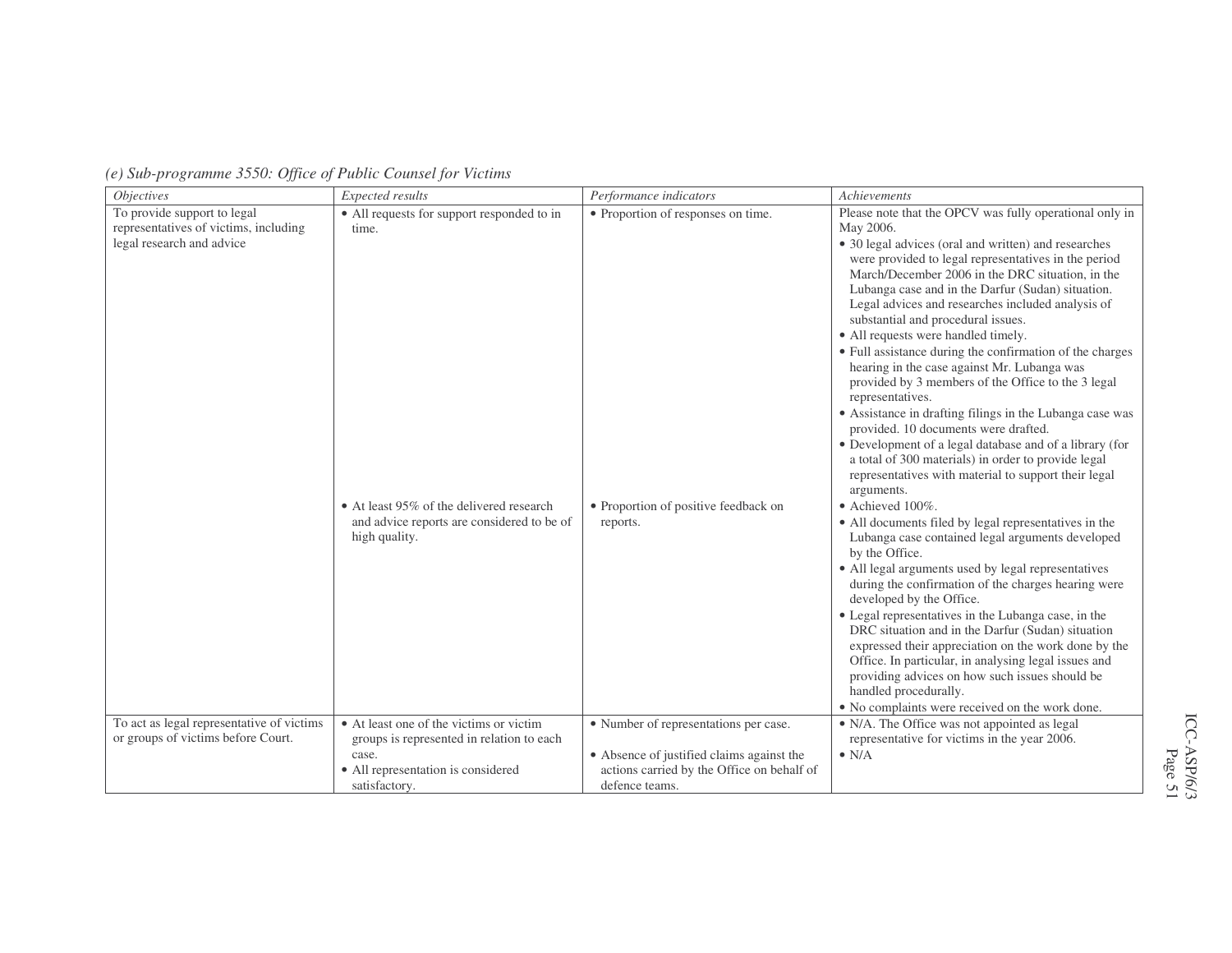#### **6.Programme 3600: Secretariat of the Trust Fund for Victims**

| <i>Objectives</i>                                                   | Expected results                                                                                                                              | Performance indicators                                                      | Achievements                                                                                                                                                                                                                               |
|---------------------------------------------------------------------|-----------------------------------------------------------------------------------------------------------------------------------------------|-----------------------------------------------------------------------------|--------------------------------------------------------------------------------------------------------------------------------------------------------------------------------------------------------------------------------------------|
| To provide necessary assistance to the<br><b>Board of Directors</b> | • All working procedures to facilitate the<br>work of the Secretariat of the Trust Fund<br>and of the Board of Directors are put in<br>place. | • Approval by the Board of Directors of the<br>proposed working procedures. | • Regulations of the Trust Fund approved and in place.<br>• Full Board of Directors met in 2006. A number of<br>recommendations were made and approved<br>pertaining to the next operational mechanisms to be<br>defined and put in place. |
|                                                                     | • All meetings of the Board of Directors<br>considered useful and well-organized by<br>the majority of its members.                           | • Positive feedback from the Directors after<br>a meeting.                  | • Vacancies in the Board of Directors were filled<br>without delay.                                                                                                                                                                        |
| To enhance the capacity to raise<br>voluntary contributions         | • Establishment of verification mechanisms<br>of sources of the funds received.<br>• Adoption of criteria to avoid manifestly                 | • Mechanisms approved by the Board of<br>the Directors implemented.         | • Overall strategy was discussed by the Board, but the<br>finalisation of the mechanisms was postponed to<br>2007 with the due arrival of the new Executive<br>Director of the Fund.                                                       |
|                                                                     | inequitable distribution of funds among<br>the different groups of victims.                                                                   | • Criteria approved by the Board of the<br>Directors implemented.           | • A tentative target of May 07 was set to have the draft<br>mechanisms for projects and funds management to be<br>shared with the Board.                                                                                                   |
| To help raise contributions for the Trust<br>Fund for Victims       | • Action plan to increase the number of<br>contributions implemented as planned.                                                              | • Proportion of the plan implemented.                                       | • Strategy discussed and approved by the board.<br>Specific document to be drafted and sent back to<br>board by May 07.                                                                                                                    |
|                                                                     | • An increased number of States Parties<br>and external actors contributing to the<br>Trust Fund for Victims.                                 | • Number of States and actors contributing.                                 | • In 2006 contributions were received from 12 States<br>plus various other contributors.                                                                                                                                                   |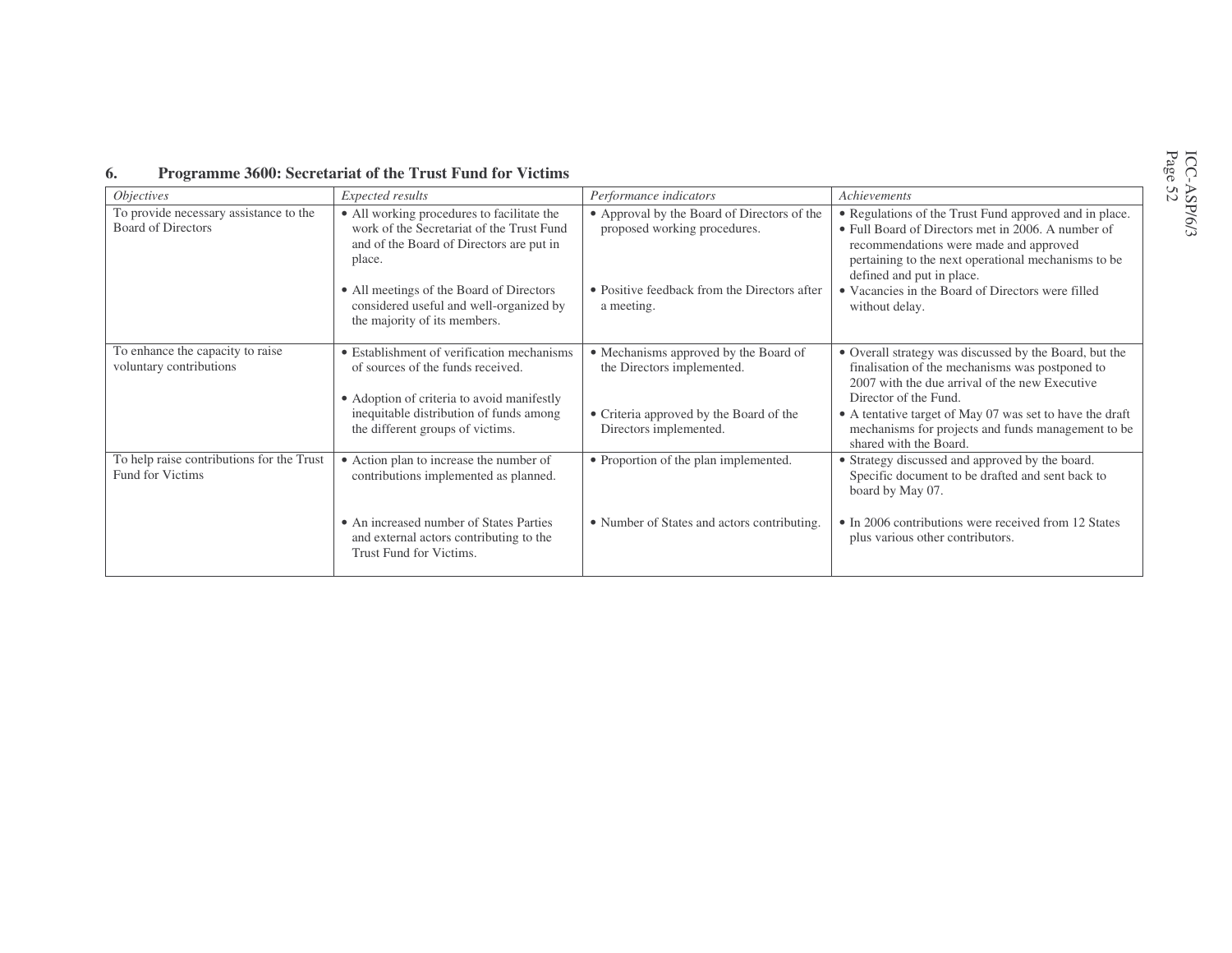### **D.Major Programme IV: Secretariat of the Assembly of States Parties**

| <i>Objectives</i>                                                                                                                                                                                                                                                                                                                                                                                                                                                                                                                                                                                                                                                                                                                   | Expected results                                                                                                                               | Performance indicators                                                                                                      | Achievements                                                                                                                                                                                                                                                                                                                                                                                                                                                                                                                                                                                                                                                                       |
|-------------------------------------------------------------------------------------------------------------------------------------------------------------------------------------------------------------------------------------------------------------------------------------------------------------------------------------------------------------------------------------------------------------------------------------------------------------------------------------------------------------------------------------------------------------------------------------------------------------------------------------------------------------------------------------------------------------------------------------|------------------------------------------------------------------------------------------------------------------------------------------------|-----------------------------------------------------------------------------------------------------------------------------|------------------------------------------------------------------------------------------------------------------------------------------------------------------------------------------------------------------------------------------------------------------------------------------------------------------------------------------------------------------------------------------------------------------------------------------------------------------------------------------------------------------------------------------------------------------------------------------------------------------------------------------------------------------------------------|
| Organize high-quality conferences:<br>Organizing a two-day resumed session<br>of the fourth session of the Assembly in<br>New York, as well as the fifth session<br>of the Assembly and two sessions of the<br>Committee on Budget and Finance in<br>The Hague. In addition, the Secretariat<br>will service meetings of a number of<br>subsidiary bodies of the Assembly, in<br>particular the Special Working Group<br>on the Crime of Aggression.                                                                                                                                                                                                                                                                                | • Conferences being held as planned.                                                                                                           | · Participants of the conference and<br>sessions are satisfied with the<br>arrangements and information provided.           | • Consideration of all agenda items.<br>• Meetings took place without difficulties, within time<br>allotted and allowed for adoption of reports.<br>• All participants were supported substantively and<br>logistically in their participation at meetings,<br>including with the registration process, provision of<br>documentation, language services.<br>• The full use of the Trust Fund allowed seventeen<br>delegates from Least Developed Countries and Other<br>developing States to participate at the resumed fourth<br>session of the Assembly held in New York, and<br>twenty-two delegates to participate at the fifth session<br>of the Assembly held in The Hague. |
| Enable the Assembly and its subsidiary<br>organs to carry out their mandate more<br>effectively by providing them with<br>high-quality servicing and support, such<br>as planning and coordinating<br>conference services; preparing,<br>coordinating, translating, issuing and<br>submitting documentation; monitoring<br>the compliance of various organs of the<br>Court with regulations governing the<br>timely preparation and submission of<br>documents; identifying and acquiring<br>additional resources to enable the<br>Secretariat to carry out its mandate<br>effectively and efficiently; ensuring that<br>States Parties have access to conference<br>and documentation services in<br>accordance with the Statute. | · High-quality, edited and translated<br>official documents are released for<br>processing, production and distribution in<br>a timely manner. | • Number of States Parties requesting<br>information from the Secretariat<br>regarding the activities of the Court.         | · States Parties are provided, and are satisfied with,<br>quality conference services and quality of editing and<br>translation of documents which fully support them in<br>their functions.<br>• Regular use by the Secretariat of the database<br>facilitating communications with States.<br>• Frequent use of website and ASP and CBF extranets.<br>• Expeditious access to information and<br>documentation.                                                                                                                                                                                                                                                                  |
| Research and prepare analytical studies<br>on the application and interpretation of<br>the provisions of the Statute related to<br>the Assembly and its subsidiary bodies.                                                                                                                                                                                                                                                                                                                                                                                                                                                                                                                                                          | • Provision of high-quality legal advice to<br>the Assembly and its subsidiary bodies.                                                         | • Number of States Parties requesting the<br>Secretariat to provide assistance,<br>especially in the form of documentation. | • Adoption of decisions by ASP and its subsidiary<br>bodies.                                                                                                                                                                                                                                                                                                                                                                                                                                                                                                                                                                                                                       |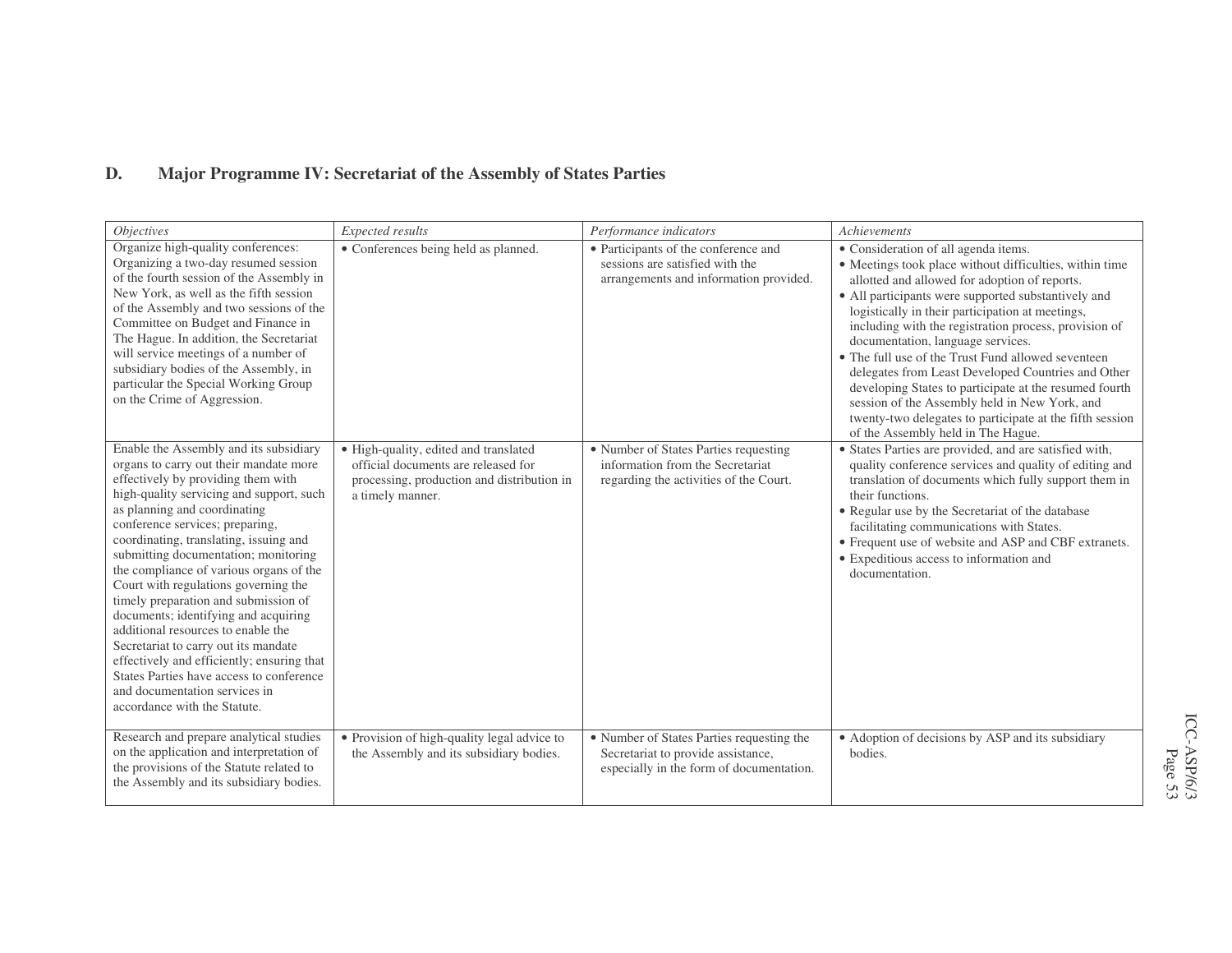#### **E.Major Programme V: Investment in the Court's Premises**

#### **1.Programme 5100: Interim premises**

| <i>Objectives</i>                                                                                               | <i>Expected results</i>                                                                         | Performance indicators                                                                                  | Achievements                                                                                                                                                                               |
|-----------------------------------------------------------------------------------------------------------------|-------------------------------------------------------------------------------------------------|---------------------------------------------------------------------------------------------------------|--------------------------------------------------------------------------------------------------------------------------------------------------------------------------------------------|
| To prepare expansion of facilities for<br>continuing administrative/operational<br>support to Court activities. | • 90% of goods/services and contracts in<br>place prior to agreed occupancy date.               | $\bullet$ % of goods/services and contracts from<br>responsible section in place prior to<br>occupancy. | • Due to changes in premises availability from host<br>State (Hoftoren building); expansion plans have been<br>continuously reviewed throughout 2006. No final<br>occupancy date planning. |
|                                                                                                                 | • 95% of staff and functions identified for<br>relocation at least six months prior to<br>move. | $\bullet$ % of staff identified for move.                                                               | • Identification of staff for moving was not based on<br>long-term planning (see previous achievement).                                                                                    |

#### **2.Programme 5200: Permanent premises**

| <i>Objectives</i>                                                                                                                   | Expected results                                                                                                                                                              | Performance indicators                          | Achievements                                                                                                                                                                                                                                                                                                                                                                                                                                                                                                                                                                                                                                                                                                                                                                                                                                                                                                                                                                                                                                                                                                    |
|-------------------------------------------------------------------------------------------------------------------------------------|-------------------------------------------------------------------------------------------------------------------------------------------------------------------------------|-------------------------------------------------|-----------------------------------------------------------------------------------------------------------------------------------------------------------------------------------------------------------------------------------------------------------------------------------------------------------------------------------------------------------------------------------------------------------------------------------------------------------------------------------------------------------------------------------------------------------------------------------------------------------------------------------------------------------------------------------------------------------------------------------------------------------------------------------------------------------------------------------------------------------------------------------------------------------------------------------------------------------------------------------------------------------------------------------------------------------------------------------------------------------------|
| To ensure the proper continuation of the<br>work process leading to the<br>construction of new purpose-built<br>permanent premises. | • All milestones of the project<br>implemented:<br>o architectural brief approved;<br>o financing modalities clarified;<br>o international design competition on<br>schedule. | • Proportion of project implemented on<br>time. | • The Court prepared three reports that were submitted<br>to the CBF: Update of Financial Comparison of<br>Housing Options, Comprehensive Progress report and<br>the Report on internal governance structure.<br>• The Court has participated in various meetings of The<br>Hague Working Group and a two-day expert meeting<br>related to the permanent premises.<br>• The ASP approved the establishment of the Project<br>Office on Permanent Premises in 2007 and the<br>recruitment of the Project Director has been prepared.<br>• Also, the ASP adopted a resolution requesting, <i>inter</i><br><i>alia</i> , the Court to focus on the purpose built premises<br>and setting out a clear list of tasks for 2007.<br>• Overall, the project has been considerably advanced<br>due to the cooperation between the states, the host<br>State and the Court.<br>• In late 2006 the Court already started working on the<br>functional brief which defines in detail the user<br>requirements.<br>• The Court was in consultations with the Host State as<br>regards the architectural competition process. |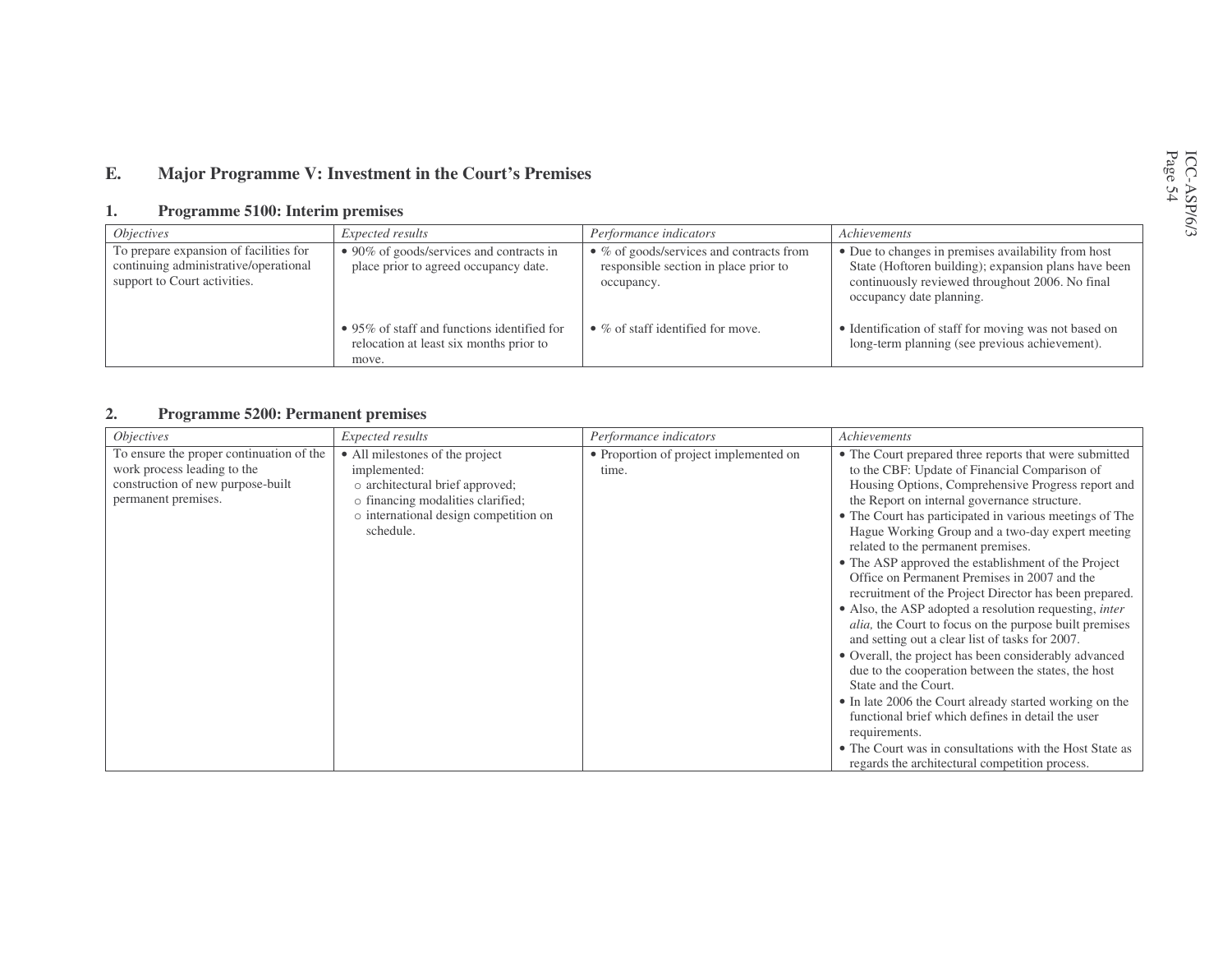# **List of abbreviations and acronyms**

| ASP          | <b>Assembly of States Parties</b>                         |
|--------------|-----------------------------------------------------------|
| AU           | African Union                                             |
| AV           | audio-visual                                              |
| <b>CBF</b>   | Committee on Budget and Finance                           |
| <b>CMS</b>   | <b>Court Management Section</b>                           |
| CoCo         | <b>Coordination Council</b>                               |
| <b>DAB</b>   | Disciplinary Advisory Board                               |
| <b>DCS</b>   | Division of Court Services                                |
| <b>DRC</b>   | Democratic Republic of the Congo                          |
| DS           | <b>Detention Section</b>                                  |
| <b>DVC</b>   | Division of Victims and Counsel                           |
| EU           | European Union                                            |
| <b>FMU</b>   | <b>Facilities Management Unit</b>                         |
| GCU          | Gender and Children Unit                                  |
| GS           | general service                                           |
| <b>GSS</b>   | <b>General Services Section</b>                           |
| <b>HR</b>    | human resources                                           |
|              |                                                           |
| HQ<br>ICC    | headquarters<br><b>International Criminal Court</b>       |
| <b>ICRC</b>  | International Committee of the Red Cross                  |
| <b>ICT</b>   |                                                           |
|              | information and communication technologies                |
| ID           | <b>Investigations Division</b>                            |
| IEU          | Information and Evidence Unit                             |
| <b>ILOAT</b> | International Labour Organization Administrative Tribunal |
| <b>IOP</b>   | Immediate Office of the Prosecutor                        |
| <b>IRS</b>   | <b>Initial Response Services</b>                          |
| <b>ISAU</b>  | Investigative Strategies and Analysis Unit                |
| IT           | information technologies                                  |
| <b>JCCD</b>  | Jurisdiction, Complementarity and Cooperation Division    |
| J-TAG        | Joint Threat Assessment Group                             |
| LAS          | Legal Advisory Section (in OTP)                           |
| LASS         | Legal Advisory Services Section (in Registry)             |
| <b>LRA</b>   | Lord's Resistance Army (Uganda)                           |
| <b>LTU</b>   | Logistics and Transport Unit                              |
| <b>MORSS</b> | Minimum Operating Residential Security Standards          |
| <b>MOSS</b>  | Minimum Operating Security Standards                      |
| <b>MOU</b>   | memorandum of understanding                               |
| NGO          | non-governmental organization                             |
| <b>OHCHR</b> | Office of the High Commissioner for Human Rights          |
| <b>OIA</b>   | Office of Internal Audit                                  |
| <b>OPAC</b>  | on-line public access catalogue                           |
| <b>OPCD</b>  | Office of Public Counsel for the Defence                  |
| <b>OPCV</b>  | Office of Public Counsel for Victims                      |
| <b>OTP</b>   | Office of the Prosecutor                                  |
| P            | professional                                              |
| PD           | <b>Prosecution Division</b>                               |
| <b>PTC</b>   | Pre-Trial Chamber                                         |
| R&I          | receiving and inspection                                  |
| <b>SLA</b>   | service level agreement                                   |
| SOP          | standard operating procedures                             |